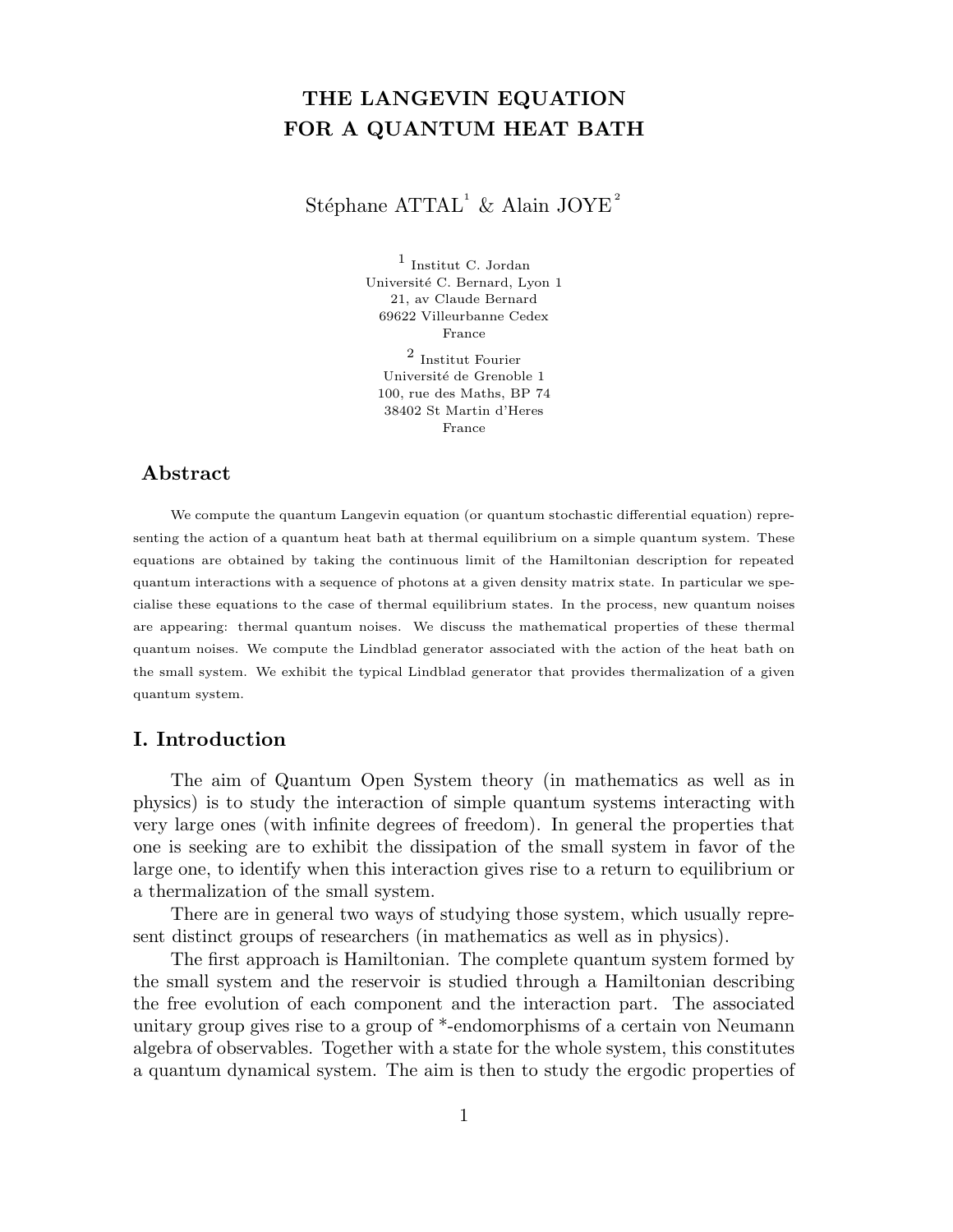that quantum dynamical system. This can be performed via the spectral study of a particular generator of the dynamical system: the standard Liouvillian. This is the only generator of the quantum dynamical system which stabilizes the self-dual cone of the associated Tomita-Takesaki modular theory. It has the property to encode in its spectrum the ergodic behavior of the quantum dynamical system. Very satisfactory recent results in that direction were obtained by Jaksic and Pillet ([JP1], [JP2] and [JP3]) who rigorously proved the return to equilibrium for Pauli-Fierz systems, using these techniques.

The second approach is Markovian. In this approach one gives up the idea of modelizing the reservoir and concentrates on the effective dynamics of the small system. This evolution is supposed to be described by a semigroup of completely positive maps. These semigroups are well-known and, under some conditions, admit a generator which is of *Lindblad form*:

$$
\mathcal{L}(X) = i[H, X] + \frac{1}{2} \sum_{i} (2L_i^* X L_i - L_i^* L_i X - X L_i^* L_i).
$$

The first order part of  $\mathcal L$  represents the usual quantum dynamic part, while the second order part of  $\mathcal L$  carries the dissipation. This form has to be compared with the general form, in classical Markov process theory, of a Feller diffusion generator: a first order differential part which carries the classical dynamics and a second order differential part which represents the diffusion. For classical diffusion, such a semigroup can be realized as resulting of a stochastic differential equation. That is, a perturbation of an ordinary differential equation by classical noise terms such as a Brownian motion usually. In our quantum context, one can add to the small system an adequate Fock space which carries *quantum noises* and show that the effective dynamics we have started with is resulting of a unitary evolution on the coupled system, driven by a quantum Langevin equation. That is, a perturbation of a Schrödinger-type equation by quantum noise terms.

Whatever the approach is, the study of the action of quantum thermal baths is of major importance and has many applications. In the Hamiltonian approach, the model for such a bath is very well-known since Araki-Woods' work ([A-W]). But in the Markovian context, it was not so clear what the correct quantum Langevin equation should be to account for the action of a thermal bath. Some equations have been proposed, in particular by Lindsay and Maassen ([L-M]). But no true physical justification of them has ever been given. Besides, it is not so clear what a "correct" equation should mean?

A recent work of Attal and Pautrat ([AP1]) is a good candidate to answer that problem. Indeed, consider the setup of a quantum system (such as an atom) having repeated interactions, for a short duration  $\tau$ , with elements of a sequence of identical quantum systems (such as a sequence of photons). The Hamiltonian evolution of such a dynamics can be easily described. It is shown in [AP1] that in the continuous limit ( $\tau \rightarrow 0$ ), this Hamiltonian evolution spontaneously converges to a quantum Langevin equation. The coefficient of the equation being easily computable in terms of the original Hamiltonian. This work has two interesting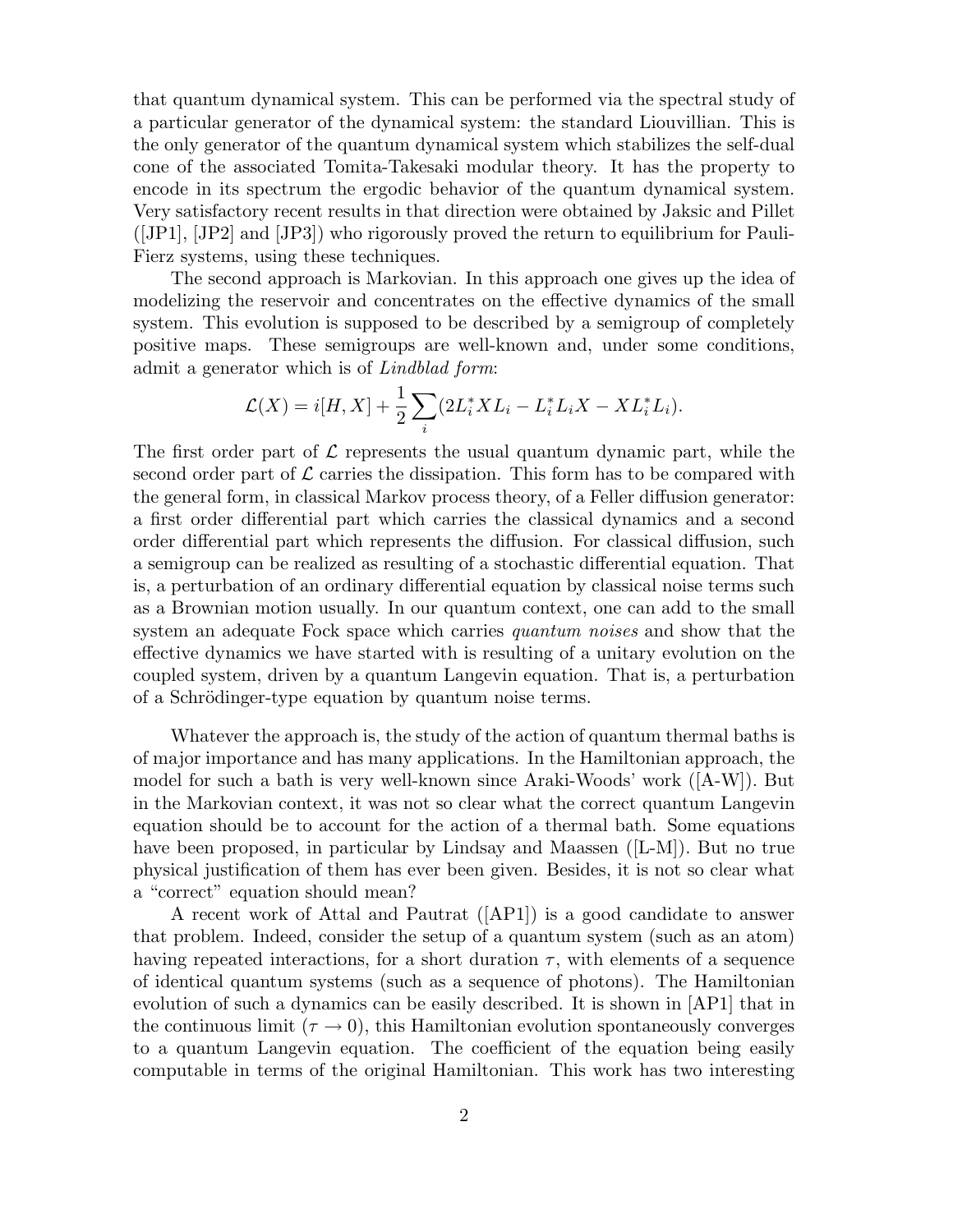#### consequences:

– It justifies the Langevin-type equations for they are obtained without any probabilistic assumption, directly from a Hamiltonian evolution;

– It is an effective theorem in the sense that, starting with a naive model for a quantum field (a sequence of photons interacting one after the other with the small system), one obtains explicit quantum Langevin equations which meet all the usual models of the litterature.

It seems thus natural to apply this approach in order to derive the correct quantum Langevin equations for a quantum heat bath. This is the aim of this article.

We consider a simple quantum system in interaction with a toy model for a heat bath. The toy model consists in a chain of independent photons, each of which in the thermal Gibbs state at inverse temperature  $\beta$ , which are interacting one after the other with the small system. Passing to the continuous interaction limit, one should obtain the correct Langevin equation.

One difficulty here is that in [AP1], the state of each photon needed to be a pure state (this choice is crucial in their construction). This is clearly not the case for a Gibbs state. We solve this problem by taking the G.N.S. (or cyclic) representation associated to that state. If the state space of one (simplified) photon was taken to be *n*-dimensional, then taking the G.N.S. representation brings us into a  $n^2$ -dimensional space. This may seem far too big and give the impression we will need too many quantum noises in our model. But we show that, in all cases, only  $2n$  chanels of noise resist to the passage to the limit and that they can be naturally coupled two by two to give rise to  $n$  "thermal quantum noises". The Langevin equation then remains driven by n noises (which was to be expected!) and the noises are shown to be actually Araki-Woods representations of the usual quantum noises. Furthermore, the Langevin equation we obtain is very similar to the model given in [L-M].

Altogether this confirms we have identified the correct Langevin equation modelizing the action of a quantum heat bath.

An important point to notice is that our construction does not actually use the fact that the state is a Gibbs-like state, it is valid for any density matrix.

This article is organized as follows. In section II we present the toy model for the bath and the Hamiltonian description of the repeated interaction procedure. In section III we present the Fock space, its quantum noises, its approximation by the toy model and the main result of [AP1]. In section IV we detail the G.N.S. representation of the bath and compute the unitary operator, associated with the total Hamiltonian, in that representation. In section V, applying the continuous limit procedure we derive the limit quantum langevin equation. In the process, we identify particular quantum noises that are naturally appearing and baptize them "thermal quantum noises", in the case of a heat bath. The properties of those thermal quantum noises are studied in section VI; in particular we justify their name. In section VII, tracing out the noise, we compute the Lindblad generator of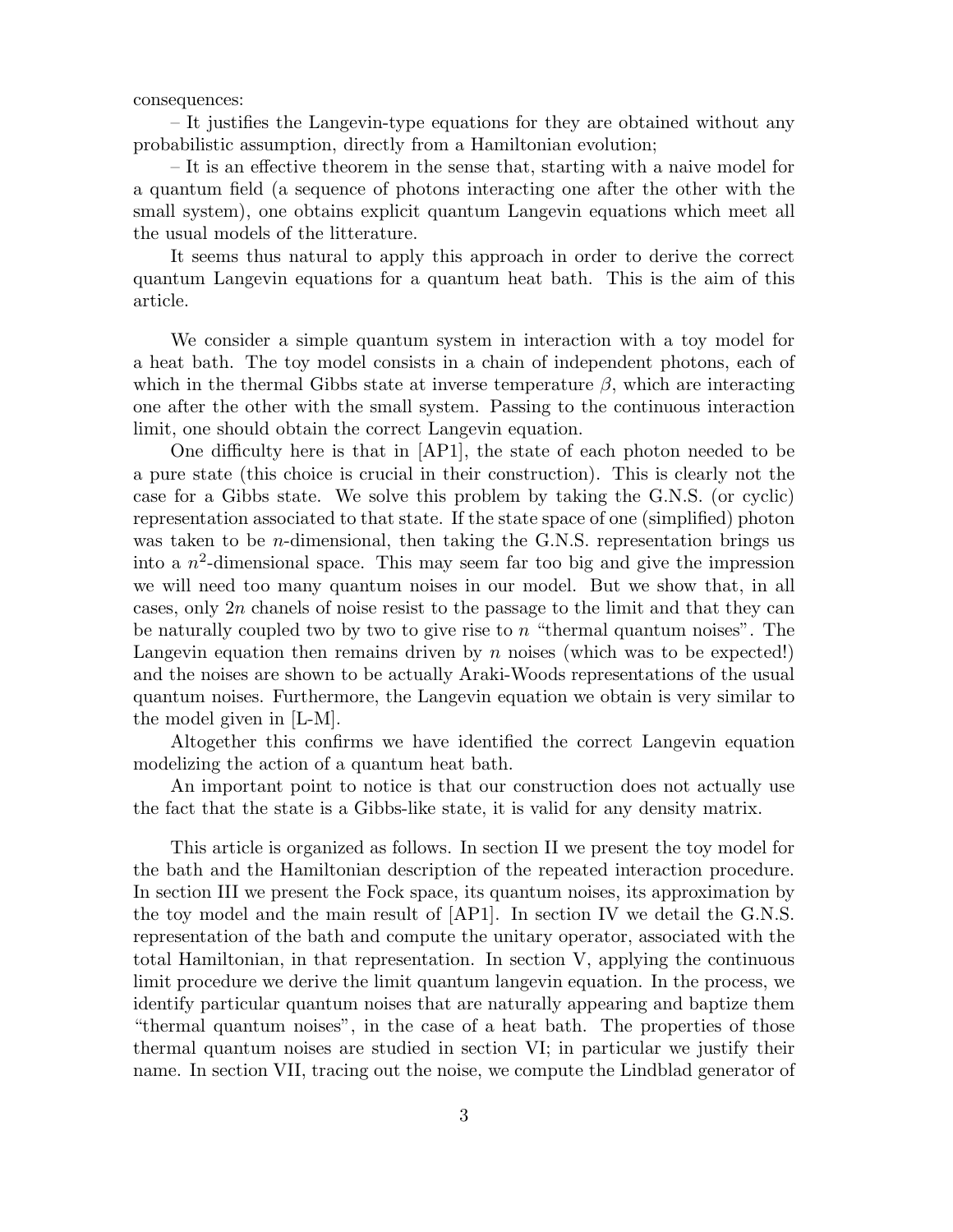the induced semigroup on the small system. In section VII, being given any finite dimensional quantum system with its Hamiltonian, we show how to construct a Lindblad generator, representing some interaction with a heat bath, such that the quantum system thermalizes.

## II. The toy model

We describe here the physical model of repeated interactions with the bath toy model.

The quantum system (we shall often call "small system") to be put in contact with the bath is represented by a separable Hilbert space  $\mathcal{H}_S$ , as state space, and a self-adjoint operator  $H_S$ , as Hamiltonian.

The toy model for the heat bath is the chain

$$
\bigotimes_{k\in I\!\!N^*} \mathbb{C}^{N+1}
$$

of copies of  $\mathbb{C}^{N+1}$ , where  $N \geq 1$  is a fixed integer. Each copy of  $\mathbb{C}^{N+1}$  represents the (simplified) state space of a photon. By this countable tensor product we mean the following. We consider a fixed orthonormal basis  $\{e_0, e_1, \ldots, e_N\}$  of  $\mathbb{C}^{N+1}$ , corresponding to the eigenstates of the photon  $(e_0$  being the ground state); the countable tensor product is taken with respect to the ground state  $e_0$ . Together with this structure we consider the associated basic matrices  $a_j^i$ ,  $i, j = 1, \ldots, N$ , acting on  $\mathbb{C}^{N+1}$  by

$$
a^i_j\,e_k=\delta_{ik}\,e_j
$$

and their natural ampliations to  $\otimes_{k\in I\!\!N^*}\mathbb{C}^{N+1}$  given by

$$
a_j^i(k) = \begin{cases} a_j^i & \text{on the } k\text{-th copy of } C^{N+1} \\ I & \text{on the other copies.} \end{cases}
$$

The Hamiltonian of one photon is the operator

$$
H_R = \sum_{i=0}^N \gamma_i a_i^0 a_0^i,
$$

where the  $\gamma_i$ 's are real numbers. Here notice two points.

We have assumed the Hamiltonian  $H_R$  to be diagonal in the chosen basis. This is of course not actually a true restriction, for one can always choose such a basis. Note that  $H_R$  describe the total energy of a single photon, not the whole field of photon. For this we differ from the model studied in [AJ1].

The second point is that  $\gamma_0$  is the ground state eigenvalue, it should then be smaller than the other  $\gamma_i$ . One usually assumes that it is equal to 0, but this is not actually necessary in our case, we thus do not specify its value. The only hypothesis we shall make here is that  $\gamma_0 < \gamma_i$ , for all  $i = 1, \dots N$ . This hypothesis means that the ground eigenspace is simple, it is not actually a necessary assumption, it only simplifies our discussion. At the end of section V we discuss what changes if we leave out this hypothesis.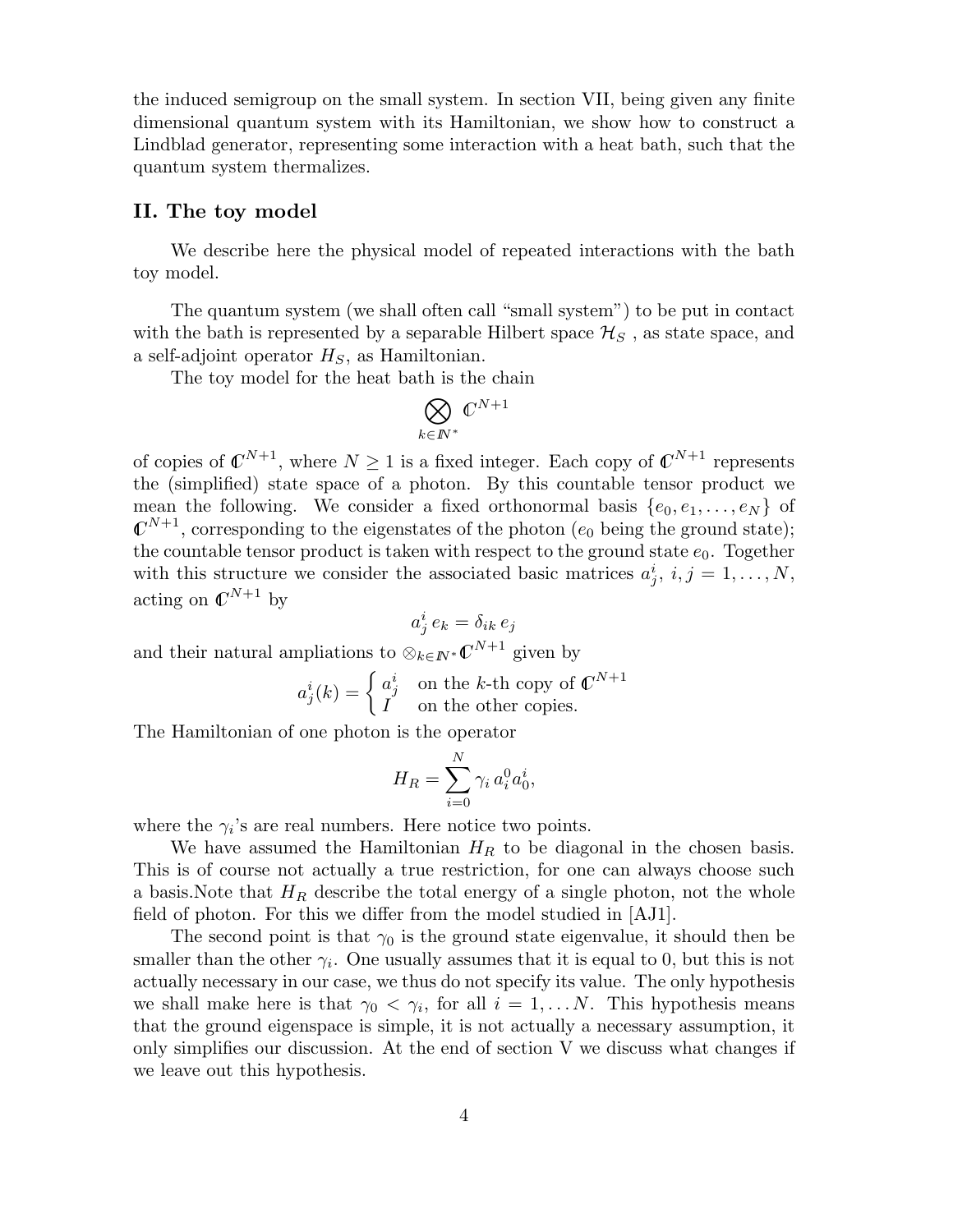Finally, notice that the other eigenvalues  $\gamma_i$  need not be simple in our discussion.

When the system and a photon are interacting, we consider the state space  $\mathcal{H}_S \otimes \mathbb{C}^{N+1}$  together with the interaction hamiltonian

$$
H_I = \sum_{i=1}^{N} (V_i \otimes a_i^0 + V_i^* \otimes a_0^i),
$$

where the  $V_i$ 's are bounded operators on  $\mathcal{H}_S$ . This is a usual dipole-type interaction Hamiltonian. The total Hamiltonian for the small system and one photon is thus

$$
H = H_S \otimes I + I \otimes H_R + \sum_{i=1}^N (V_i \otimes a_i^0 + V_i \otimes a_0^i).
$$

Finally, the state of each photon is fixed to be given by a density matrix  $\rho$  which is a function of  $H_R$ . We have in mind the usual thermal Gibbs state at inverse temperature  $\beta$  :

$$
\rho_{\beta} = \frac{1}{Z} e^{-\beta H_R},
$$

where  $Z = \text{tr}(e^{-\beta H_R})$ , but our construction applies to more general states  $\rho$ .

Note that  $\rho_{\beta}$  is also diagonal in our orthonormal basis. Its diagonal elements are denoted by  $\{\beta_0, \beta_1, \ldots, \beta_n\}.$ 

We shall now describe the repeated interactions of the system  $\mathcal{H}_S$  with the chain of photons. The system  $\mathcal{H}_S$  is first in contact with the first photon only and they interact together according to the above Hamiltonian H. This lasts for a time length  $\tau$ . The system  $\mathcal{H}_S$  then stops interacting with the first photon and starts interacting with the second photon only. This second interaction is directed by the same Hamiltonian  $H$  on the corresponding spaces and it lasts for the same duration  $\tau$ , and so on... This is mathematically described as follows.

On the space  $\mathcal{H}_{S} \otimes \mathbb{C}^{N+1}$ , consider the unitary operator representing the coupled evolution during the time interval  $[0, \tau]$ :

$$
U = e^{-i\tau H}.
$$

This single interaction is therefore described in the Schrödinger picture by

$$
\rho \mapsto U \, \rho \, U^*
$$

and in the Heisenberg picture by

$$
X \mapsto U^*XU.
$$

After this first interaction, we repeat it but coupling the same  $\mathcal{H}_S$  with a new copy of  $\mathbb{C}^{N+1}$ . This means that this new copy was kept isolated until then; similarly the previously considered copy of  $\mathbb{C}^{N+1}$  will remain isolated for the rest of the experience.

The sequence of interactions can be described in the following way: the state space for the whole system is

$$
\mathcal{H}_S\otimes\bigotimes_{I\!\!N^*}\mathbb{C}^{N+1}.
$$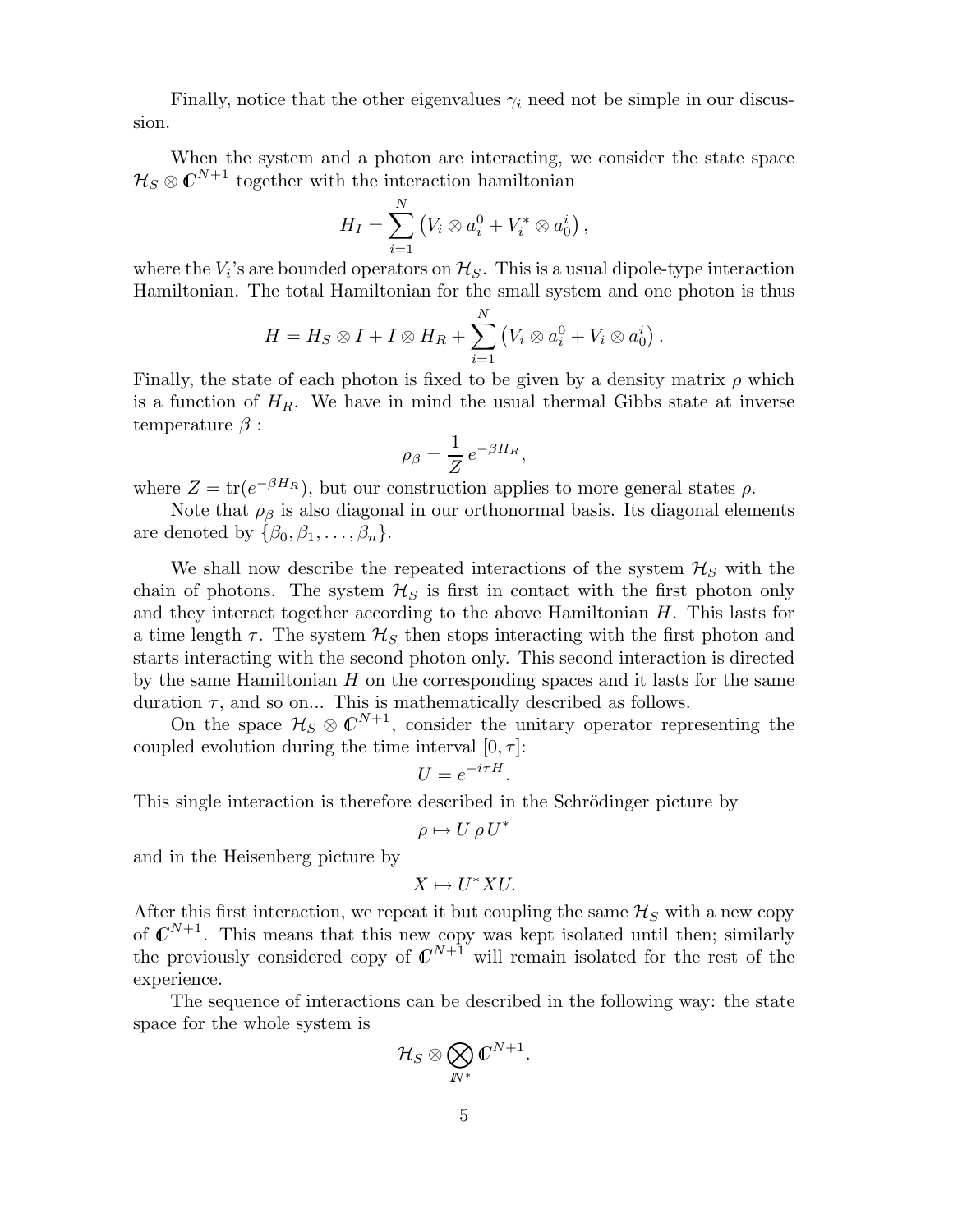Consider the unitary operator  $U_k$  which acts as U on the tensor product of  $\mathcal{H}_S$ and the k-th copy of  $\mathbb{C}^{N+1}$ , and which acts as the identity on all the other copies of  $\mathbb{C}^{N+1}$ .

The effect of the  $k$ -th interaction in the Schrödinger picture is

$$
\rho \mapsto U_k \, \rho \, U_k^*,
$$

for every density matrix  $\rho$  on  $\mathcal{H}_S \otimes^*_{I\!\!N} \mathbb{C}^{n+1}$ . In particular the effect of the k first interactions is

$$
\rho \mapsto V_k \,\rho \, V_k^*
$$

where  $V_k = U_k U_{k-1} \dots U_1$ .

Such a Hamiltonian description of the repeated interaction procedure has no chance to give any non-trivial limit in the continuous limit ( $\tau \rightarrow 0$ ) without asking a certain renormalization of the interaction. This renormalization can be thought of as making the Hamiltonian depend on  $\tau$ , or can be also seen as renormalizing the field operators  $a_j^0, a_0^i$  of the photons. As is shown is [AP1] (see the detailed discussion in section III), for our repeated interaction model to give rise to a Langevin equation in the limit, we need the interaction part of the Hamiltonian to be affected by a weight  $1/\sqrt{\tau}$ . Hence, from now on, the total Hamiltonians we shall consider on  $\mathcal{H}_S \otimes \mathbb{C}^{N+1}$  are

$$
H = H_S \otimes I + I \otimes H_R + \frac{1}{\sqrt{\tau}} \sum_{i=1}^N \left( V_i \otimes a_i^0 + V_i^* \otimes a_0^i \right). \tag{1}
$$

In [AJ1], one can find a discussion about this time renormalization and its interpretation in terms of weak coupling limit for repeated quantum interactions.

### III. The continuous limit setup

We present here all the elements of the continuous limit result: the structure of the corresponding Fock space, the quantum noises, the approximation of the Fock space by the photon chain and [AP1]'s main theorem.

#### III.1 The continuous tensor product structure

First, as a guide to intuition, let us make more explicit the structure of the photon chain. We let  $T\Phi$  denote the tensor product  $\otimes_{I\!\!N^*} \mathbb{C}^{N+1}$  with respect to the stabilizing sequence  $e_0$ . This simply means that an orthonormal basis of  $T\Phi$ is given by the family

$$
\{e_{\sigma}; \sigma \in \mathcal{P}_{I\!N^*,N}\}
$$

where

– the set  $\mathcal{P}_{N,N}$  is the set of finite subsets

$$
\{(n_1,i_1),\ldots,(n_k,i_k)\}
$$

of  $I\!\!N^* \times \{1, \ldots, N\}$  such that the  $n_i$ 's are mutually different;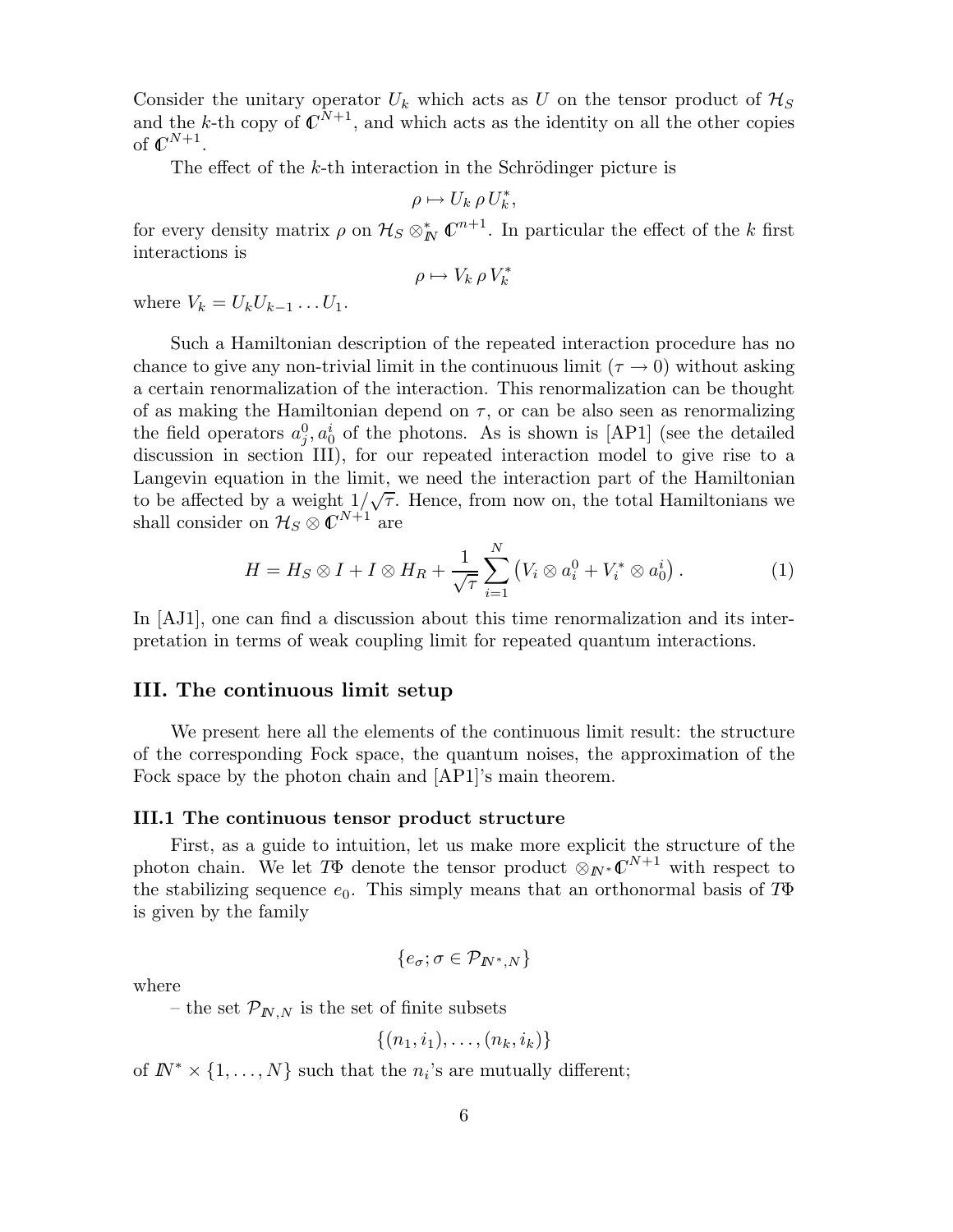–  $e_{\sigma}$  denotes the vector

$$
\Omega\otimes\ldots\otimes\Omega\otimes e_{i_1}\otimes\Omega\otimes\ldots\otimes\Omega\otimes e_{i_2}\otimes\ldots
$$

where  $e_{i_1}$  appears in  $n_1$ -th copy of  $H$ , where  $e_{i_2}$  appears in  $n_2$ -th copy of  $H$ ... Here  $\Omega$  plays the same role as  $e_0$  in the toy model.

This is for a vector basis on TΦ. From the point of view of operators, we denote by  $a_j^i(k)$  the natural ampliation of the operator  $a_j^i$  to T $\Phi$  which acts on the copy number k as  $a_j^i$  and the identity elsewhere. That is, in terms of the basis  $e_{\sigma}$ ,

$$
a_j^i(k)e_{\sigma} = 1\!\!1_{(k,i)\in\sigma}e_{(\sigma\setminus (k,i))\cup (k,j)}
$$

if neither  $i$  nor  $j$  is zero, and

$$
a_0^i(k)e_{\sigma} = 1\!\!1_{(k,i)\in\sigma} e_{\sigma\setminus(k,i)},
$$
  
\n
$$
a_j^0(k)e_{\sigma} = 1\!\!1_{(k,0)\in\sigma} e_{\sigma\cup(k,j)},
$$
  
\n
$$
a_0^0(k)e_{\sigma} = 1\!\!1_{(k,0)\in\sigma} e_{\sigma},
$$

where  $(k, 0) \in \sigma$  actually means "for any i in  $\{1, \ldots, N\}, (k, i) \notin \sigma$ ".

We now describe the structure of the continuous version of the chain of photons. The structure we are going to present here is rather original and not much expanded in the literature. It is very different from the usual presentation of quantum stochastic calculus  $(H-P)$ , but it actually constitutes a very natural language for our purpose: approximation of the atom field by atom chains. This approach is taken from [At1]. We first start with a heuristic discussion.

By a continuous version of the atom chain  $T\Phi$  we mean a Hilbert space with a structure which makes it the space

$$
\Phi=\bigotimes_{I\!\!R^+} \mathbb{C}^{N+1}.
$$

We have to give a meaning to the above notation. This could be achieved by invoquing the framework of continous tensor products of Hilbert spaces (see [Gui]), but we prefer to give a self-contained presentation which fits better with our approximation procedure.

Let us make out an idea of what it should look like by mimicking, in a continuous time version, what we have described in  $T\Phi$ .

The countable orthonormal basis  $e_{\sigma}, \sigma \in \mathcal{P}_{I\!\!N^*,N}$  is replaced by a continuous orthonormal basis  $d\chi_{\sigma}$ ,  $\sigma \in \mathcal{P}_{I\!\!R^+,N}$ , where  $\mathcal{P}_{I\!\!R^+,N}$  is the set of finite subsets of  $\mathbb{R}^+ \times \{1, \ldots, N\}$ . With the same idea as for  $T\Phi$ , this means that each copy of  $\mathbb{C}^{N+1}$  is equipped with an orthonormal basis  $\{\Omega, d\chi_t^1, \ldots, d\chi_t^N\}$  (where t is the parameter attached to the copy we are looking at).

Recall the representation of an element f of  $T\Phi$ :

$$
f = \sum_{\sigma \in \mathcal{P}_{I\!N^*,N}} f(\sigma) e_{\sigma},
$$

$$
||f||^2 = \sum_{\sigma \in \mathcal{P}_{I\!N^*,N}} |f(\sigma)|^2,
$$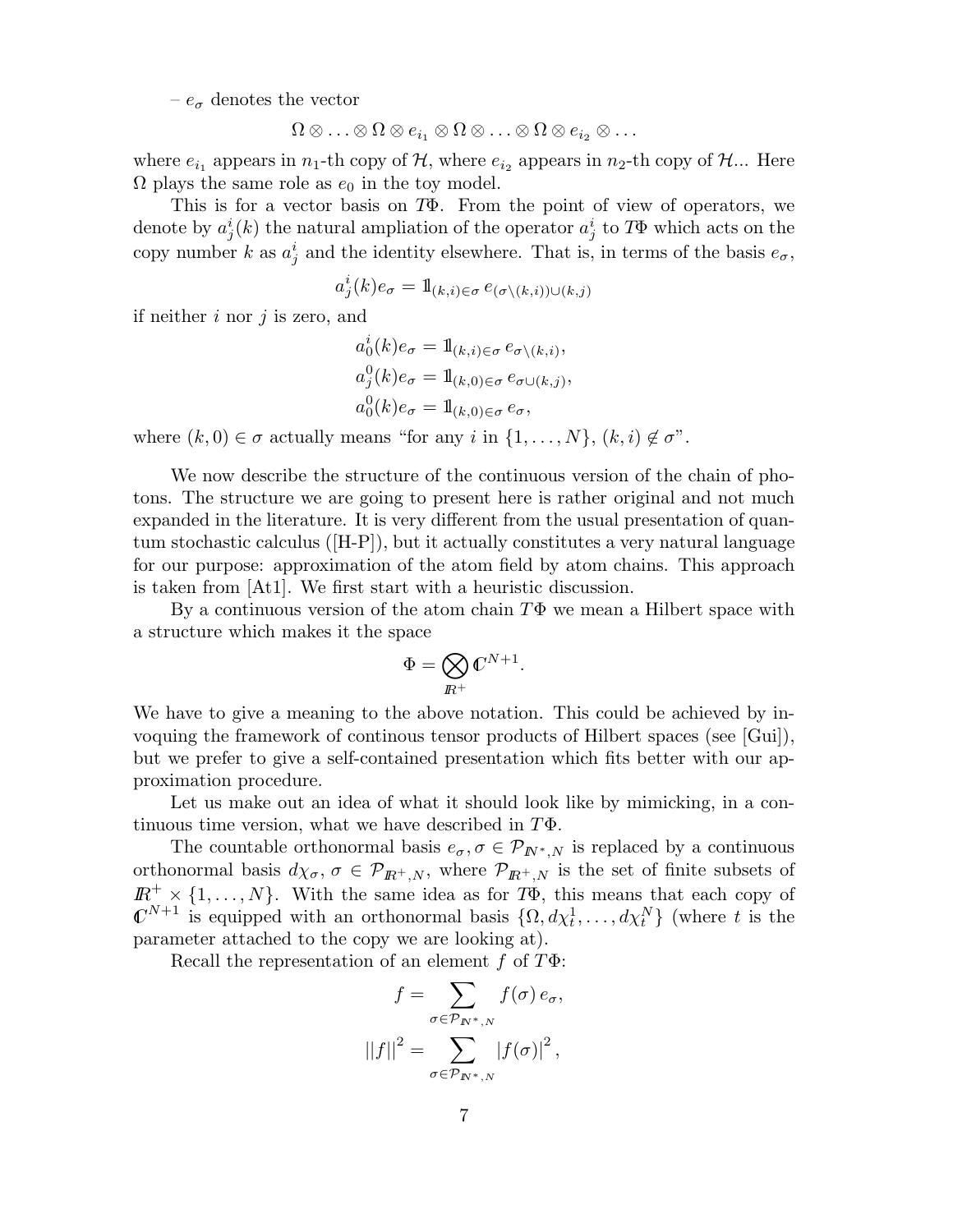it is replaced by an integral version of it in  $\Phi$ :

$$
f = \int_{\mathcal{P}_{I\!\!R^+,N}} f(\sigma) \, d\chi_{\sigma},
$$

$$
||f||^2 = \int_{\mathcal{P}_{I\!\!R^+,N}} |f|^2 \, d\sigma.
$$

This last integral needs to be explained: the measure  $d\sigma$  is a "Lebesgue measure" on  $\mathcal{P}_{I\!\!R^+,N}$ , as will be explained later.

From now on, the notation  $P$  will denote, depending on the context, the set  $\mathcal{P}_{I\!\!N^*,N}$  or  $\mathcal{P}_{I\!\!R^+,N}.$ 

A good basis of operators acting on  $\Phi$  can be obtained by mimicking the operators  $a_j^i(k)$  of T $\Phi$ . We have here a set of infinitesimal operators  $da_j^i(t)$ ,  $i, j \in$  $\{0, 1, \ldots, N\}$ , acting on the "t-th" copy of  $\mathbb{C}^{N+1}$  by:

$$
da_0^0(t) d\chi_{\sigma} = d\chi_{\sigma} dt 1_{t \notin \sigma}
$$
  
\n
$$
da_i^0(t) d\chi_{\sigma} = d\chi_{\sigma \cup \{(t,i)\}} 1_{t \notin \sigma}
$$
  
\n
$$
da_0^i(t) d\chi_{\sigma} = d\chi_{\sigma \setminus \{(t,i)\}} dt 1_{(t,i) \in \sigma}
$$
  
\n
$$
da_j^i(t) d\chi_{\sigma} = d\chi_{(\sigma \setminus \{(t,i)\}) \cup \{(t,j)\}} 1_{(t,i) \in \sigma}
$$

for all  $i, j \in \{1, \ldots, N\}$ . We shall now describe a rigourous setup for the above heuristic discussion.

We recall the structure of the bosonic Fock space  $\Phi$  and its basic structure (cf [At1] for more details and [At2] for a complete study of the theory and its connections with classical stochastic processes).

Let  $\Phi = \Gamma_s(L^2(\mathbb{R}^+,\mathbb{C}^N))$  be the symmetric (or bosonic) Fock space over the space  $L^2(\mathbb{R}^+,\mathbb{C}^N)$ . We shall give here a very efficient presentation of that space, the so-called Guichardet interpretation of the Fock space.

Let  $\mathcal{P}$  (=  $\mathcal{P}_{I\!\!R^+,N}$ ) be the set of finite subsets  $\{(s_1,i_1),\ldots,(s_n,i_n)\}\;$  of  $I\!\!R^+\times I$  $\{1, \ldots, N\}$  such that the  $s_i$  are two by two different. Then  $\mathcal{P} = \bigcup_k \mathcal{P}_k$  where  $\mathcal{P}_k$ is the subset of P made of k-elements subsets of  $\mathbb{R}^+ \times \{1, \ldots, N\}$ . By ordering the  $\mathbb{R}^+$ -part of the elements of  $\sigma \in \mathcal{P}_k$ , the set  $\mathcal{P}_k$  can be identified with the increasing simplex  $\Sigma_k = \{0 \lt t_1 \lt \cdots \lt t_k\} \times \{1, \ldots, N\}$  of  $\mathbb{R}^k \times \{1, \ldots, N\}$ . Thus  $P_k$  inherits a measured space structure from the Lebesgue measure on  $\mathbb{R}^k$ times the counting measure on  $\{1, \ldots, N\}$ . This also gives a measure structure on P if we specify that on  $\mathcal{P}_0 = \{\emptyset\}$  we put the measure  $\delta_{\emptyset}$ . Elements of P are often denoted by  $\sigma$ , the measure on P is denoted by  $d\sigma$ . The  $\sigma$ -field obtained this way on  $P$  is denoted by  $\mathcal{F}$ .

We identify any element  $\sigma \in \mathcal{P}$  with a family  $\{\sigma_i, i \in \{1, \ldots, N\}\}\$  of (two by two disjoint) subsets of  $\mathbb{R}^+$  where

$$
\sigma_i = \{ s \in I\!\!R^+; (s,i) \in \sigma \}.
$$

The Fock space  $\Phi$  is the space  $L^2(\mathcal{P}, \mathcal{F}, d\sigma)$ . An element f of  $\Phi$  is thus a measurable function  $f : \mathcal{P} \to \mathbb{C}$  such that

$$
||f||^2 = \int_{\mathcal{P}} |f(\sigma)|^2 \, d\sigma < \infty.
$$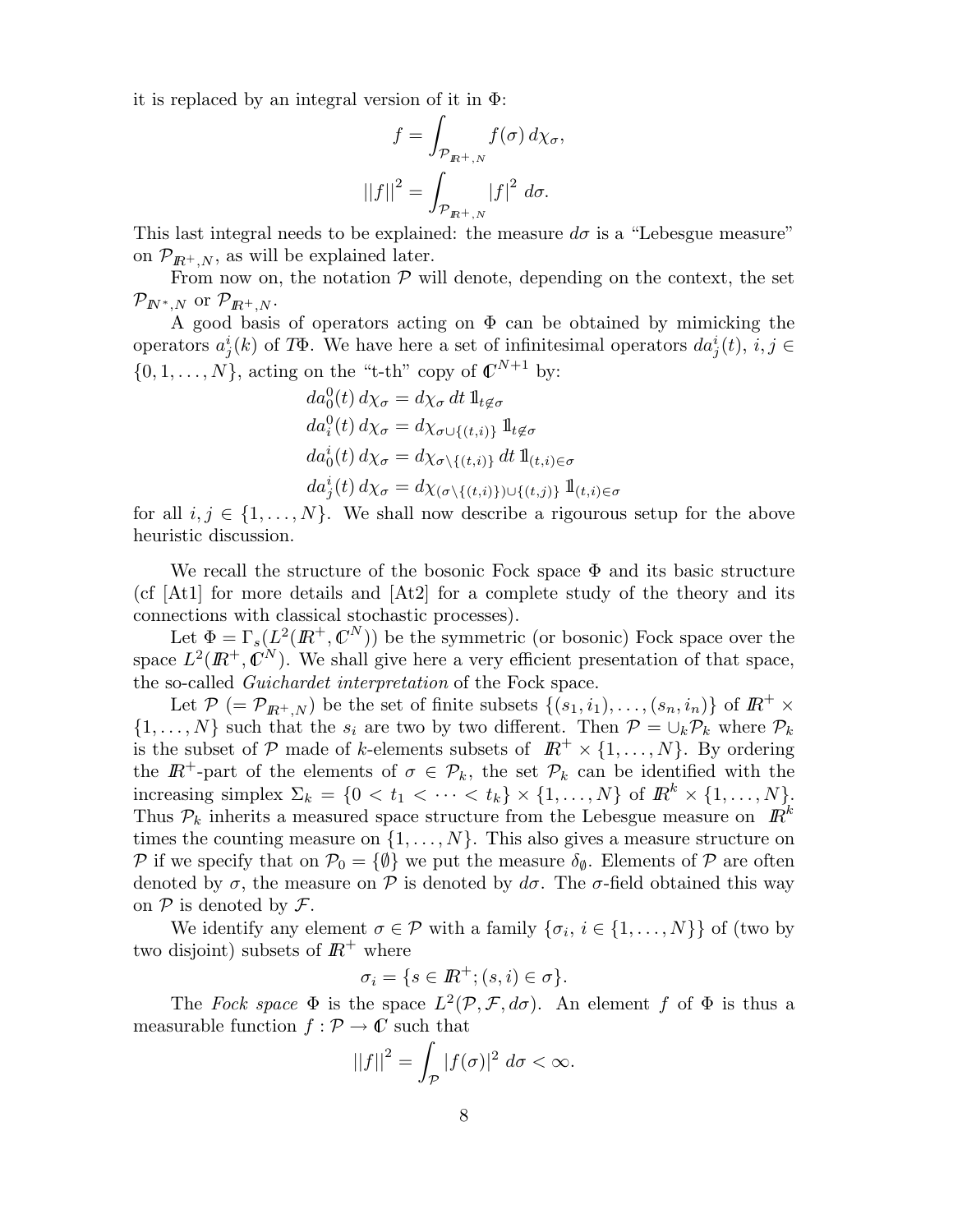Finally, we put  $\Omega$  to be the *vacuum vector* of  $\Phi$ , that is,  $\Omega(\sigma) = \delta_{\emptyset}(\sigma)$ .

One can define, in the same way,  $\mathcal{P}_{[a,b]}$  and  $\Phi_{[a,b]}$  by replacing  $\mathbb{R}^+$  with  $[a, b] \subset \mathbb{R}^+$ . There is a natural isomorphism between  $\Phi_{[0,t]} \otimes \Phi_{[t,+\infty]}$  and  $\Phi$  given by  $h \otimes g \mapsto f$  where  $f(\sigma) = h(\sigma \cap [0, t])g(\sigma \cap [t, +\infty])$ . This is, with our notations, the usual exponential property of Fock spaces. Note that in the sequel we identify  $\Phi_{[a,b]}$  with a subspace of  $\Phi$ , the subspace

$$
\{f \in \Phi; f(\sigma) = 0 \text{ unless } \sigma \subset [a, b] \}.
$$

We now define a particular family of curves in  $\Phi$ , which is going to be of great importance here. Define  $\chi_t^i \in \Phi$  by

$$
\chi_t^i(\sigma) = \begin{cases} \mathbb{1}_{[0,t]}(s) & \text{if } \sigma = \{(s,i)\} \\ 0 & \text{otherwise.} \end{cases}
$$

Then notice that for all  $t \in \mathbb{R}^+$  we have that  $\chi_t^i$  belongs to  $\Phi_{[0,t]}$ . We actually have much more than that:

$$
\chi_t^i - \chi_s^i \in \Phi_{[s,t]} \text{ for all } s \le t.
$$

This last property can be checked immediately from the definitions, and it is going to be of great importance in our construction. Also notice that  $\chi_t^i$  and  $\chi_s^j$ are orthogonal elements of  $\Phi$  as soon as  $i \neq j$ . One can show that, apart from trivialities, the curves  $(\chi_t^i)_{t \geq 0}$  are the only ones to share these properties.

These properties allow to define the so-called Ito integral on Φ. Indeed, let  $g = \{(g_t^i)_{t \geq 0}, i \in \{1, \ldots, N\}\}\$ be families of elements of  $\Phi$  indexed by both  $\mathbb{R}_+$ and  $\{1, \ldots, N\}$ , such that

i)  $t \mapsto \|g_t^i\|$  is measurable, for all i,

ii)  $g_t^i \in \Phi_{[0,t]}$  for all  $t$ ,

iii) 
$$
\sum_{i=1}^{N} \int_{0}^{\infty} ||g_t^i||^2 dt < \infty,
$$

then one says that  $q$  is *Ito integrable* and we define its *Ito integral* 

$$
\sum_{i=1}^{N} \int_{0}^{\infty} g_t^i \, d\chi_t^i
$$

to be the limit in Φ of

$$
\sum_{i=1}^{N} \sum_{j \in I\!\!N} \widetilde{g}_{t_j}^{i} \otimes \left( \chi_{t_{j+1}}^{i} - \chi_{t_j}^{i} \right) \tag{2}
$$

where  $S = \{t_i, j \in \mathbb{N}\}\$ is a partition of  $\mathbb{R}^+$  which is understood to be refining and to have its diameter tending to 0, and  $(\tilde{g}^i)_i$  is an Ito integrable family in  $\Phi$ , such that for each  $i, t \mapsto \tilde{g}_t^i$  is a step process, and which converges to  $(g_t^i)$  $i)$ <sub>i</sub> in  $L^2(\mathbb{R}^+\times \mathcal{P}).$ 

Note that by assumption we always have that  $\tilde{g}_{t_j}^i$  belongs to  $\Phi_{[0,t_j]}$  and  $\chi_{t_{j+1}}^i$  –  $\chi_{t_j}^i$  belongs to  $\Phi_{[t_j,t_{j+1}]}$ , hence the tensor product symbol in (2).

Also note that, as an example, one can take

$$
\widetilde{g}_t^i = \sum_{t_j \in \mathcal{S}} \frac{1}{t_{j+1} - t_j} \int_{t_j}^{t_{j+1}} P_{t_j} g_s^i ds \, 1\!\!1_{[t_j, t_{j+1}[}(t))}
$$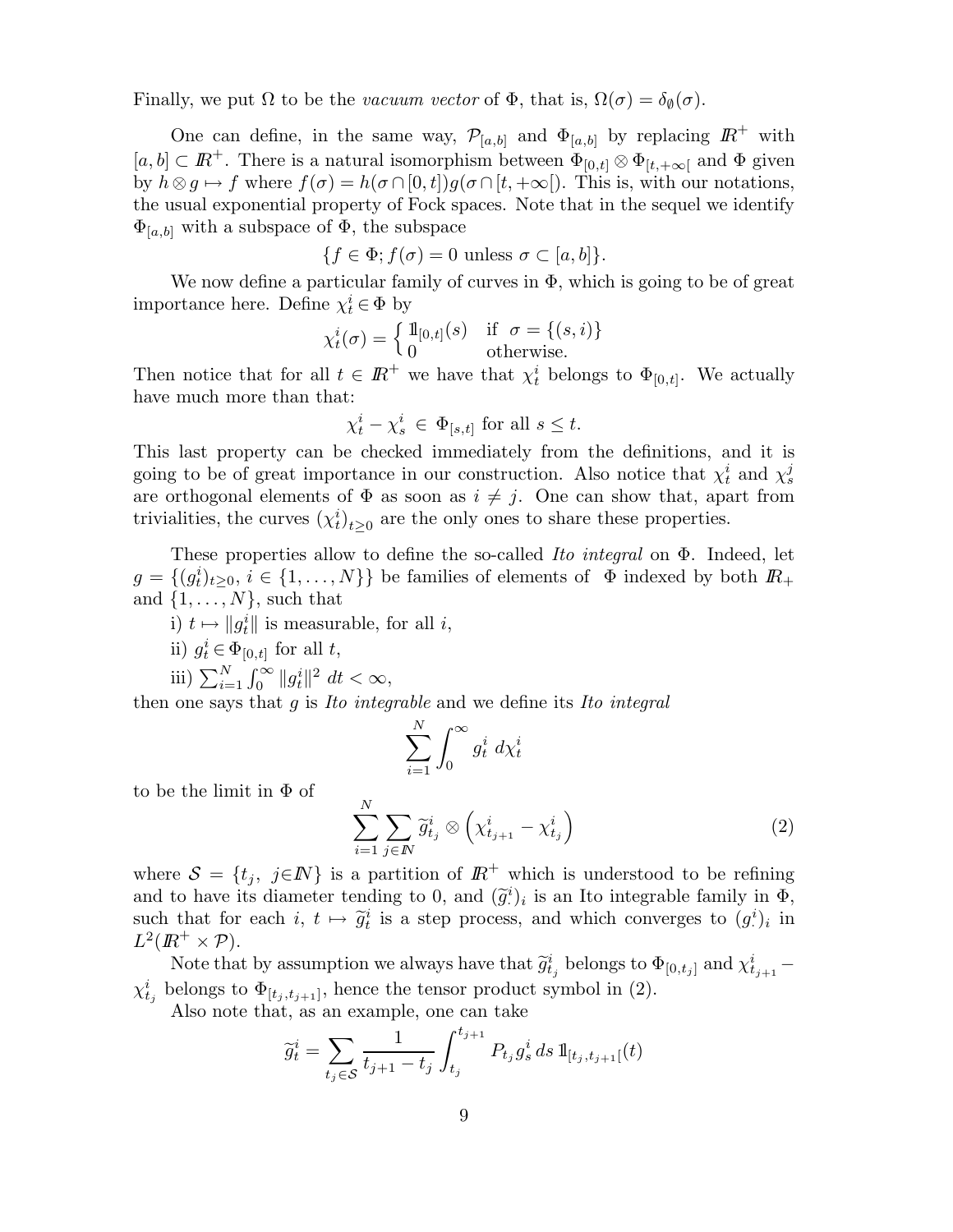if  $t \in [t_j, t_{j+1}]$ , where  $P_t$  denotes the orthogonal projection onto  $\Phi_{[0,t]}$ .

One then obtains the following properties ([At1], Proposition 1.4), where  $\forall \sigma$ means max $\{s \in \mathbb{R}^+; (s, k) \in \sigma \text{ for some } k\}$  and where  $\sigma$  – denotes the set  $\sigma \setminus (\vee \sigma, i)$ if  $(\forall \sigma, i) \in \sigma$ .

**Theorem 1.** – The Ito integral  $I(g) = \sum_i \int_0^\infty g_t^i \, d\chi_t^i$ , of an Ito integrable family  $g=(g^i)$  $\binom{i}{i}$  $\binom{N}{i-1}$ , is the element of  $\Phi$  given by

$$
I(g)(\sigma) = \begin{cases} 0 & \text{if } \sigma = \emptyset \\ g^i_{\vee \sigma}(\sigma-) & \text{otherwise.} \end{cases}
$$

It satisfies the Ito isometry formula:

$$
||I(g)||^2 = \Big\|\sum_{i=1}^{N} \int_0^{\infty} g_t^i \, d\chi_t^i \Big\|^2 = \sum_{i=1}^{N} \int_0^{\infty} ||g_t^i||^2 \, dt \,. \tag{3}
$$

In particular, consider a family  $f = (f_i)_{i=1}^N$  which belongs to  $L^2(\mathcal{P}_1) =$  $L^2(\mathbb{R}^+ \times \{1, \ldots, N\})$ , then the family  $(f_i(t)\Omega)$ ,  $t \in \mathbb{R}^+, i = 1, \ldots, N$ , is clearly Ito integrable. Computing its Ito integral we find that

$$
I(f) = \sum_{i=1}^{N} \int_{0}^{\infty} f_i(t) \Omega \, d\chi_t^i
$$

is the element of the first particle space of the Fock space  $\Phi$  associated with the function  $f$ , that is,

$$
I(f)(\sigma) = \begin{cases} f_i(s) & \text{if } \sigma = \{(s, i)\} \\ 0 & \text{otherwise.} \end{cases}
$$

Let  $f \in L^2(\mathcal{P}_n)$ , one can easily define the *iterated Ito integral* on  $\Phi$ :

$$
I_n(f) = \int_{\mathcal{P}_n} f(\sigma) \, d\chi_{\sigma}
$$

by iterating the definition of the Ito integral:

$$
I_n(f) = \sum_{i_1,\dots,i_n \in \{1,\dots,N\}} \int_0^\infty \int_0^{t_n} \dots \int_0^{t_2} f_{i_1,\dots,i_n}(t_1,\dots,t_n) \Omega \ d\chi_{t_1}^{i_1} \dots d\chi_{t_n}^{i_n}.
$$

We obtain this way an element of  $\Phi$  which is actually the representant of f in the *n*-particle subspace of  $\Phi$ , that is

$$
[I_n(f)](\sigma) = \begin{cases} f_{i_1,\ldots,i_n}(t_1,\ldots,t_n) & \text{if } \sigma = \{(t_1,i_1) \cup \ldots \cup (t_n,i_n)\} \\ 0 & \text{otherwise.} \end{cases}
$$

Finally, for any  $f \in \mathcal{P}$  we put

$$
\int_{\mathcal{P}} f(\sigma) \, d\chi_{\sigma}
$$

to denote the series of iterated Ito integrals

$$
f(\emptyset)\Omega + \sum_{n=1}^{\infty} \sum_{i_1,\dots,i_n=1}^{N} \int_0^{\infty} \int_0^{t_n} \dots \int_0^{t_2} f_{i_1,\dots,i_n}(t_1,\dots,t_n) \Omega \, d\chi_{t_1}^{i_1} \dots \, d\chi_{t_n}^{i_n}.
$$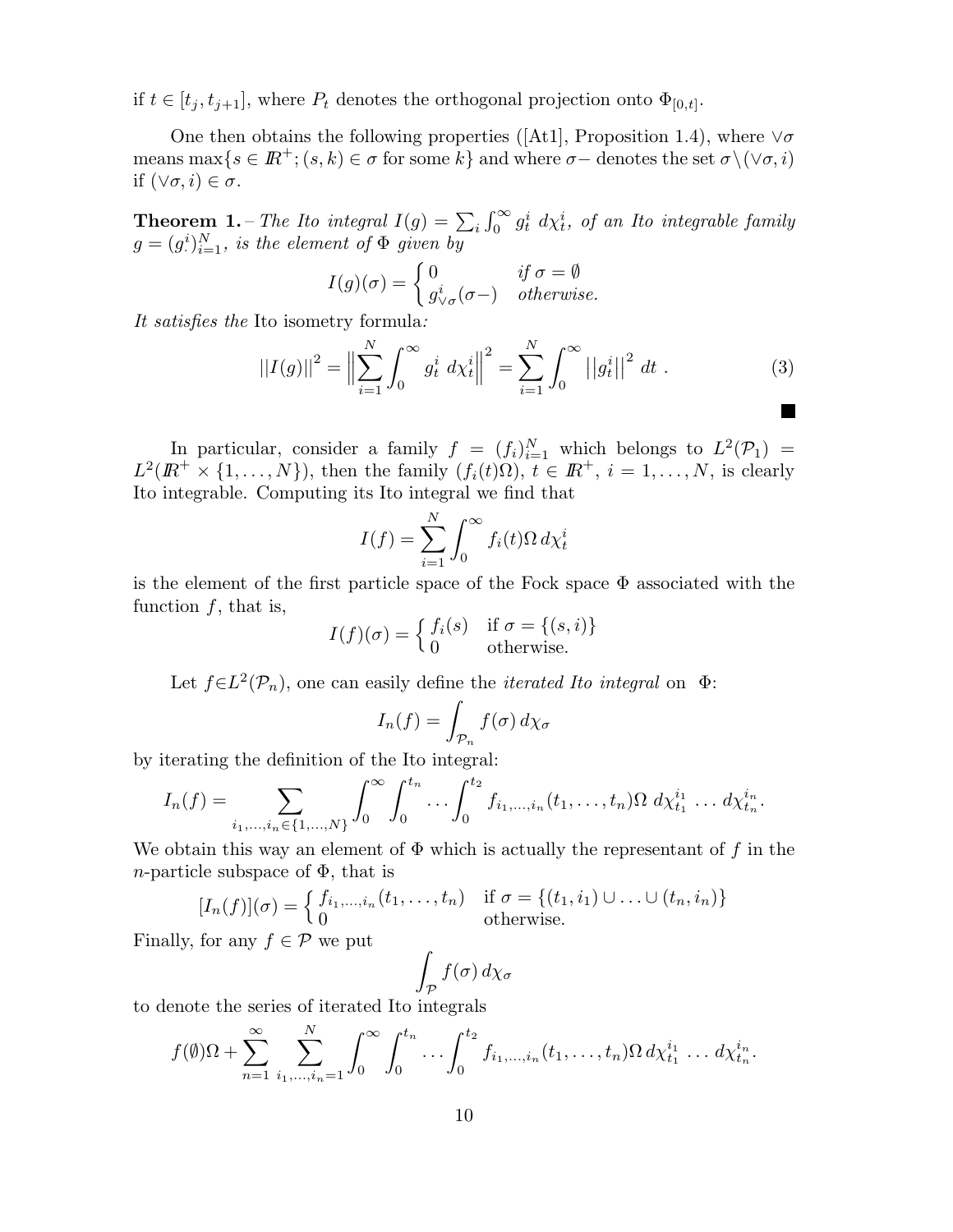We then have the following representation ([At1], Theorem 1.7).

**Theorem 2.** [Fock space chaotic representation property] – Any element f of  $\Phi$ admits a Fock space chaotic representation

$$
f = \int_{\mathcal{P}} f(\sigma) \, d\chi_{\sigma} \tag{4}
$$

satisfying the isometry formula

$$
||f||^2 = \int_{\mathcal{P}} |f(\sigma)|^2 d\sigma.
$$
 (5)

This representation is unique.

The above theorem is the exact expression of the heuristics we wanted in order to describe the space

$$
\Phi=\bigotimes_{I\!\!R^+}\mathcal{H}.
$$

Indeed, we have, for each  $t \in \mathbb{R}^+$ , a family of elementary orthonormal elements  $\{\Omega, d\chi_t^1, \ldots, d\chi_t^N\}$  (a basis of H) whose (tensor) products  $d\chi_{\sigma}$  form a continuous basis of  $\Phi$  (formula (4)) and, even more, form an orthonormal continuous basis  $(formula (5)).$ 

### III.2 The quantum noises

The space  $\Phi$  we have constructed is the natural space for defining quantum noises. These quantum noises are the natural, continuous-time, extensions of the basis operators  $a_j^i(n)$  we met in the atom chain  $T\Phi$ .

As indicated in the heuristic discussion above, we shall deal with a family of infinitesimal operators  $da_j^i(t)$  on  $\Phi$  which act on the continuous basis  $d\chi_{\sigma}$  in the same way as their discrete-time counterparts  $a_j^i(n)$  act on the  $e_{\sigma}$ . The integrated version of the above heuristic infinitesimal formulas easily gives an exact formula for the action of the operators  $a_j^i(t)$  on  $\Phi$ :

$$
[a_i^0(t)f](\sigma) = \sum_{s \in \sigma_i \atop s \le t} f(\sigma \setminus (s, i)),
$$
  
\n
$$
[a_0^i(t)f](\sigma) = \int_0^t f(\sigma \cup (s, i)) ds,
$$
  
\n
$$
[a_j^i(t)f](\sigma) = \sum_{s \in \sigma_i \atop s \le t} f((\sigma \setminus (s, i)) \cup (s, j))
$$
  
\n
$$
[a_0^0(t)f](\sigma) = tf(\sigma)
$$

for  $i, j \neq 0$ .

All these operators, except  $a_0^0(t)$ , are unbounded, but note that a good common domain to all of them is

$$
\mathcal{D} = \left\{ f \in \Phi \; ; \; \int_{\mathcal{P}} |\sigma| \; |f(\sigma)|^2 \; d\sigma < \infty \right\} \, .
$$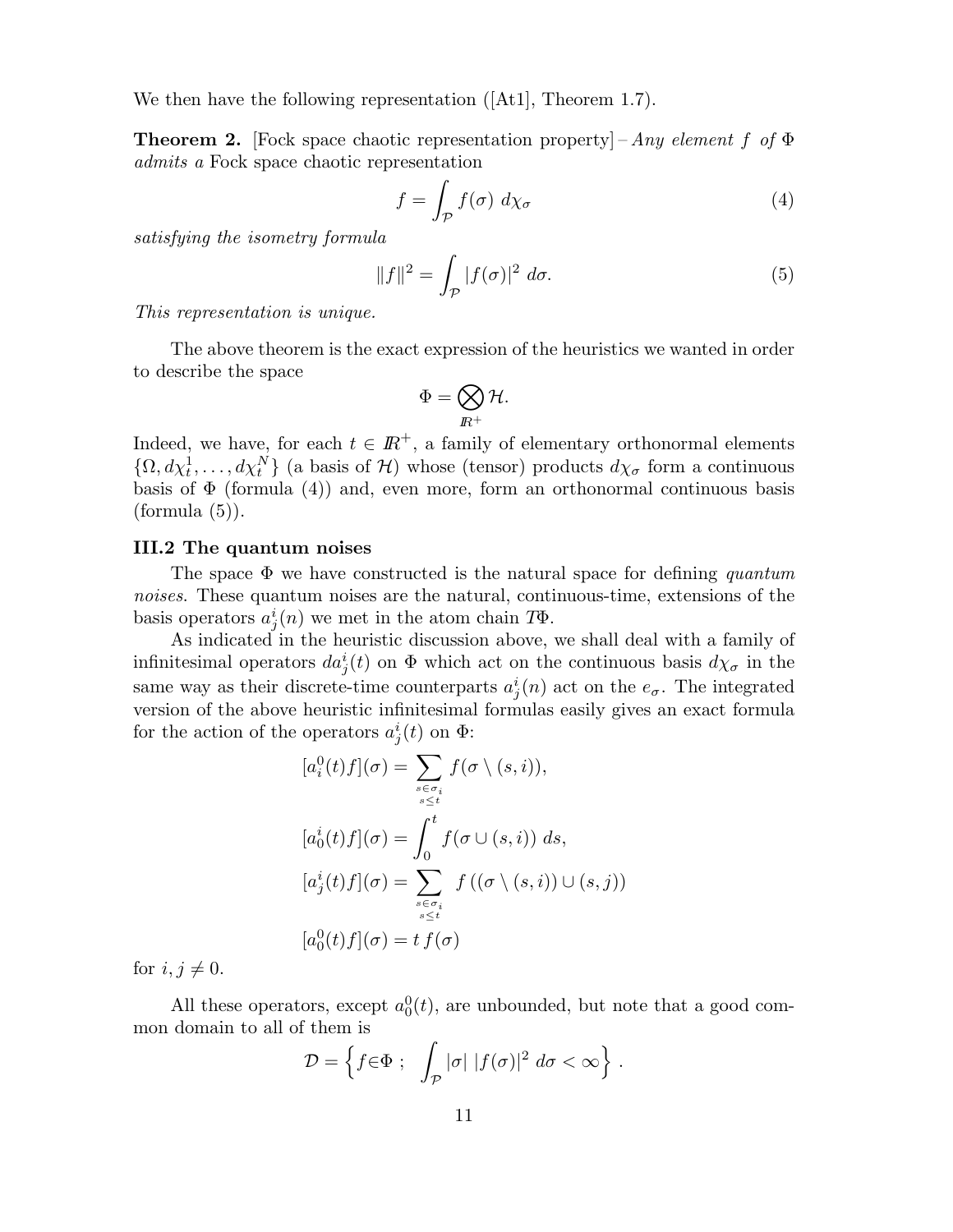This family of operators is characteristic and universal in a sense which is close to the one of the curves  $\chi_t^i$ . Indeed, one can easily check that in the decomposition of  $\Phi \simeq \Phi_{[0,s]}\otimes \Phi_{[s,t]}\otimes \Phi_{[t,+\infty[},$  the operators  $a^i_j(t)-a^i_j(s)$  are all of the form

$$
I\otimes (a^i_j(t)-a^i_j(s))_{|\Phi_{[s,t]}}\otimes I.
$$

This property is fundamental for the definition of the quantum stochastic integrals and, in the same way as for  $(\chi^i)$ · ), these operator families are the only ones to share that property (cf [Coq]).

This property allows to consider Riemann sums:

$$
\sum_{k} H_{t_k} \left( a_j^i(t_{k+1}) - a_j^i(t_k) \right) \tag{6}
$$

where  $S = \{0 = t_0 < t_1 < \ldots < t_k < \ldots\}$  is a partition of  $\mathbb{R}^+$ , where  $(H_t)_{t \geq 0}$  is a family of operators on  $\Phi$  such that

– each  $H_t$  is an operator of the form  $H_t \otimes I$  in the tensor product space  $\Phi = \Phi_{[0,t]} \otimes \Phi_{[t,+\infty[}$  (we say that  $H_t$  is a t-adapted operator and that  $(H_t)_{t\geq 0}$  is an adapted process of operators),

 $-(H_t)_{t\geq 0}$  is a *step process*, that is, it is constant on intervals:

$$
H_t = \sum_k H_{t_k} 1\!\!1_{[t_k, t_{k+1}]}(t).
$$

In particular, the operator product  $H_{t_k} (a_j^i(t_{k+1}) - a_j^i(t_k))$  is actually a tensor product of operators

$$
H_{t_k}\otimes \left(a^i_j(t_{k+1})-a^i_j(t_k)\right).
$$

Thus this product is commutative and does not impose any new domain constraint on the operators apart from the ones attached to the operators  $H_t$  and  $a_j^i(t_{k+1})$  –  $a_j^i(t_k)$  themselves. The resulting operator associated to the Riemann sum (6) is denoted by

$$
T = \int_0^\infty H_s \, da^i_j(s).
$$

One can compute the action of T on a "good" vector  $f$  of its domain and obtain explicit formulas which are not worth developping here (cf [At1] for more details). For general operator processes  $(H_t)_{t\geq0}$  (still adapted but not a step process anymore) and for a general  $f$ , these explicit formulas can be extended and they are kept as a definition for the domain and for the action of the operator

$$
T = \int_0^\infty H_s \, da^i_j(s).
$$

The maximal domain and the explicit action of the above operator can be described but also are not worth developing here  $(cf [A-L])$ . The main point with these quantum stochastic integrals is that, when composed, they satisfy a Ito-type integration by part formula. This formula can be summarized as follows, without taking care at all of domain constraints. Let

$$
T = \int_0^\infty H_s \, da_j^i(s), \ S = \int_0^\infty K_s \, da_l^k(s).
$$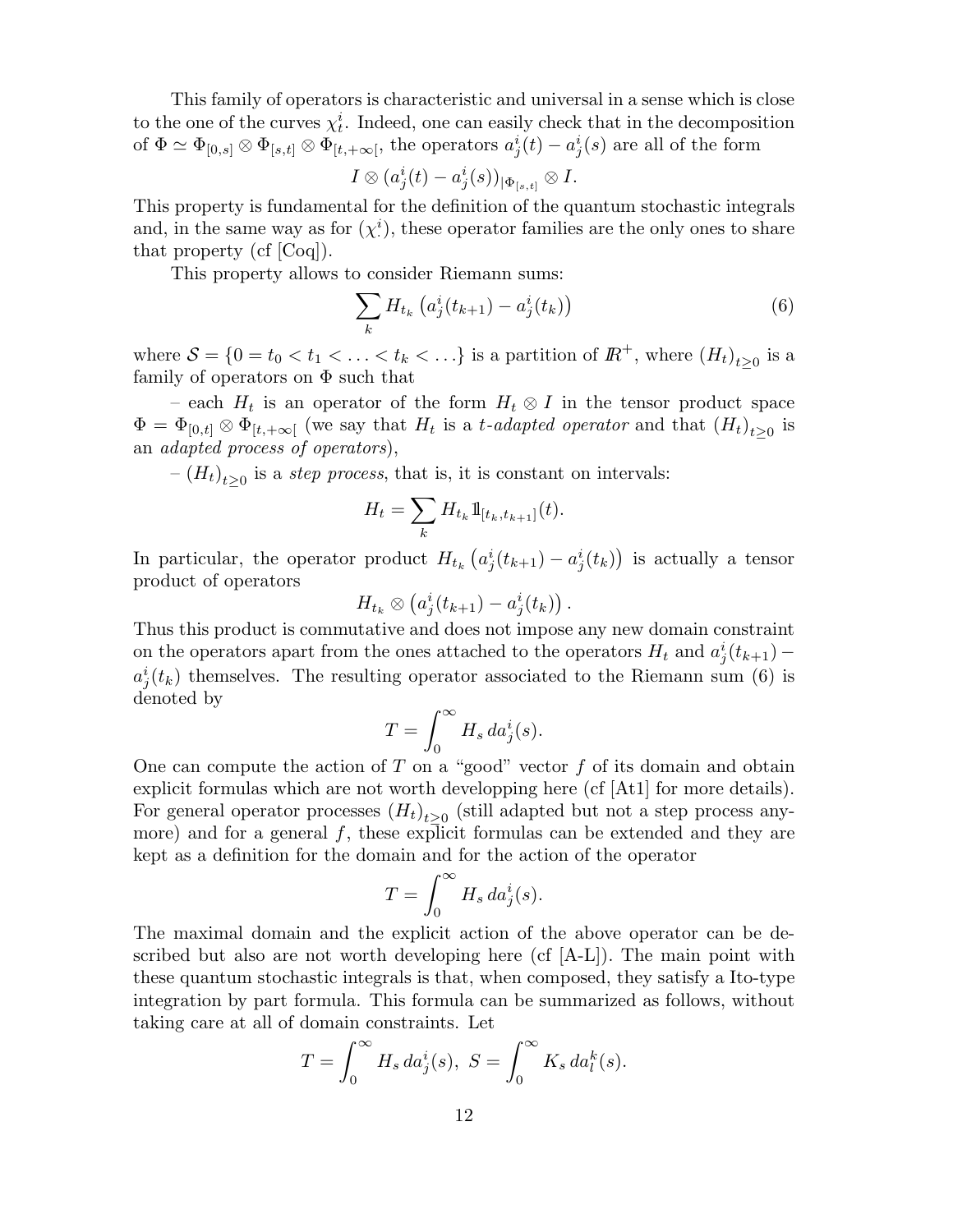For every  $t \in \mathbb{R}^+$  put

$$
T_t = \int_0^\infty H_s \mathbb{1}_{[0,t]}(s) \, da^i_j(s)
$$

and the same for  $S_t$ . We then have

$$
TS = \int_0^\infty H_s S_s \, da_j^i(s) + \int_0^\infty T_s K_s \, da_l^k(s) + \int_0^\infty H_s K_s \, \widehat{\delta}_{il} \, da_j^k(s),\tag{7}
$$

where

$$
\widehat{\delta}_{il} = \begin{cases} \delta_{il} & \text{if } (i, l) \neq (0, 0) \\ 0 & \text{if } (i, l) = (0, 0). \end{cases}
$$

The last term appearing in this Ito-type formula is often summarized by saying that the quantum noises satisfy the formal formula:

$$
da_j^i(s)da_l^k(s) = \widehat{\delta}_{il} da_j^k(s).
$$

### III.3 Embedding and approximation by the Toy Fock space

We now describe the way the chain and its basic operators can be realized as a subspace of the Fock space and a projection of the quantum noises. The subspace associated with the atom chain is attached to the choice of some partition of  $\mathbb{R}^+$ in such a way that the expected properties are satisfied:

– the associated subspaces increase when the partition refines and they constitute an approximation of  $\Phi$  when the diameter of the partition goes to 0,

– the associated basic operators are restrictions of the others when the partition increases and they constitute an approximation of the quantum noises when the diameter of the partition goes to 0.

Let  $S = \{0 = t_0 < t_1 < \cdots < t_n < \cdots\}$  be a partition of  $\mathbb{R}^+$  and  $\delta(\mathcal{S}) = \sup_i |t_{i+1} - t_i|$  be the diameter of  $\mathcal{S}$ . For  $\mathcal{S}$  fixed, define  $\Phi_n = \Phi_{[t_{n-1},t_n]},$  $n \in \mathbb{N}^*$ . We clearly have that  $\Phi$  is naturally isomorphic to the countable tensor product  $\otimes_{n\in\mathbb{N}^*}\Phi_n$  (which is again understood to be defined with respect to the stabilizing sequence  $(\Omega)_{n\in\mathbb{N}}$ .

For all  $n \in \mathbb{N}^*$ , define for  $i, j \in \{1, \ldots, N\}$ 

$$
e_i(n) = \frac{\chi_{t_n}^i - \chi_{t_{n-1}}^i}{\sqrt{t_n - t_{n-1}}} \in \Phi_n ,
$$
  
\n
$$
a_0^i(n) = \frac{a_0^i(t_n) - a_0^i(t_{n-1})}{\sqrt{t_n - t_{n-1}}} \circ P_{1}],
$$
  
\n
$$
a_j^i(n) = P_{1} \circ (a_j^i(t_n) - a_j^i(t_{n-1})) \circ P_{1}],
$$
  
\n
$$
a_i^0(n) = P_{1} \circ \frac{a_i^0(t_n) - a_i^0(t_{n-1})}{\sqrt{t_n - t_{n-1}}},
$$
  
\n
$$
a_0^0(n) = P_{0},
$$

where for  $i = 0, 1$  and  $P_{i}$  is the orthogonal projection onto  $L^2(\mathcal{P}_i)$ . The above definitions are understood to be valid on  $\Phi_n$  only, the corresponding operator acting as the identity operator I on the others  $\Phi_m$ 's.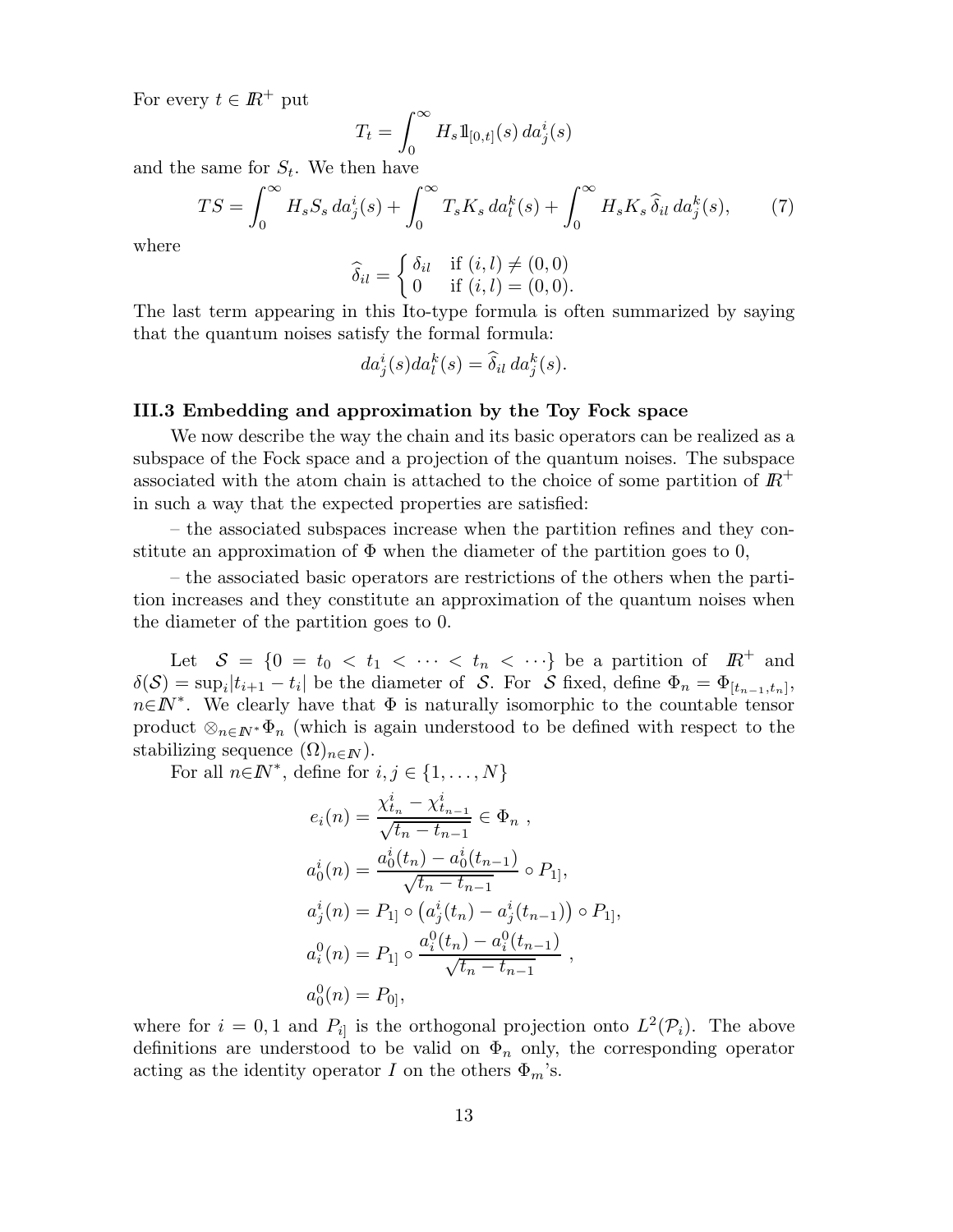For every  $\sigma \in \mathcal{P} = \mathcal{P}_{I\!N^*,N}$ , define  $e_{\sigma}$  from the  $e_i(n)$ 's in the same way as for TΦ:

$$
e_{\sigma} = \Omega \otimes \ldots \otimes \Omega \otimes e_{i_1}(n_1) \otimes \Omega \otimes \ldots \otimes \Omega \otimes e_{i_2}(n_2) \otimes \ldots
$$

in  $\otimes_{n\in\mathbb{N}^*}\mathcal{H}_n$ . Define  $T\Phi(\mathcal{S})$  to be the space of  $f\in\Phi$  which are of the form

$$
f = \sum_{\sigma \in \mathcal{P}} f(\sigma) e_{\sigma}
$$

(note that the condition  $||f||^2 = \sum_{\sigma \in \mathcal{P}} |f(\sigma)|^2 < \infty$  is automatically satisfied). The space  $T\Phi(\mathcal{S})$  can be clearly and naturally identified to the spin chain  $T\Phi$ . The space  $T\Phi(\mathcal{S})$  is a closed subspace of  $\Phi$ . We denote by  $P_{\mathcal{S}}$  the operator of orthogonal projection from  $\Phi$  onto  $T\Phi(\mathcal{S})$ .

The main point is that the above operators  $a_j^i(n)$  act on  $T\Phi(S)$  in the same way as the the basic operators of  $T\Phi$  (cf [AP1], Proposition 8).

**Proposition 3.** – We have, for all  $i, j = 1, \ldots, N$ 

$$
\begin{cases}\na_0^i(n) e_j(n) = \delta_{ij}\Omega \\
a_0^i \Omega = 0\n\end{cases}
$$
\n
$$
\begin{cases}\na_j^i(n) e_k(n) = \delta_{ik} e_j(n) \\
a_j^i \Omega = 0\n\end{cases}
$$
\n
$$
\begin{cases}\na_i^0(n) e_j(n) = 0 \\
a_i^0(n) \Omega = e_i(n)\n\end{cases}
$$
\n
$$
\begin{cases}\na_0^0(n) e_k(n) = 0 \\
a_0^0 \Omega = \Omega.\n\end{cases}
$$

Thus the action of the operators  $a_j^i$  on the  $e_i(n)$  is exactly the same as the action of the corresponding operators on the spin chain of section II; the operators  $a_j^i(n)$  act on  $T\Phi(\mathcal{S})$  exactly in the same way as the corresponding operators do on TΦ. We have completely embedded the toy Fock space structure into the Fock space.

We are now going to see that the Fock space  $\Phi$  and its basic operators  $a_j^i(t)$ ,  $i, j \in \{0, 1, \ldots, n\}$  can be approached by the toy Fock spaces  $T\Phi(\mathcal{S})$  and their basic operators  $a_j^i(n)$ . We are given a sequence  $(\mathcal{S}_n)_{n\in\mathbb{N}}$  of partitions which are getting finer and finer and whose diameter  $\delta(\mathcal{S}_n)$  tends to 0 when n tends to  $+\infty$ . Let  $T\Phi(n) = T\Phi(\mathcal{S}_n)$  and  $P_n = P_{\mathcal{S}_n}$ , for all  $n \in \mathbb{N}$ . We then have the following convergence result (see [AP1], Theorem 10), where the reader needs to recall the domain D introduced in section III.2.

### Theorem 4. –

i) The orthogonal projectors  $P_n$  converge strongly to the identity operator I on  $\Phi$ . That is, any  $f \in \Phi$  can be approached in  $\Phi$  by a sequence  $(f_n)_{n \in \mathbb{N}}$  such that  $f_n \in T\Phi(n)$  for all  $n \in \mathbb{N}$ .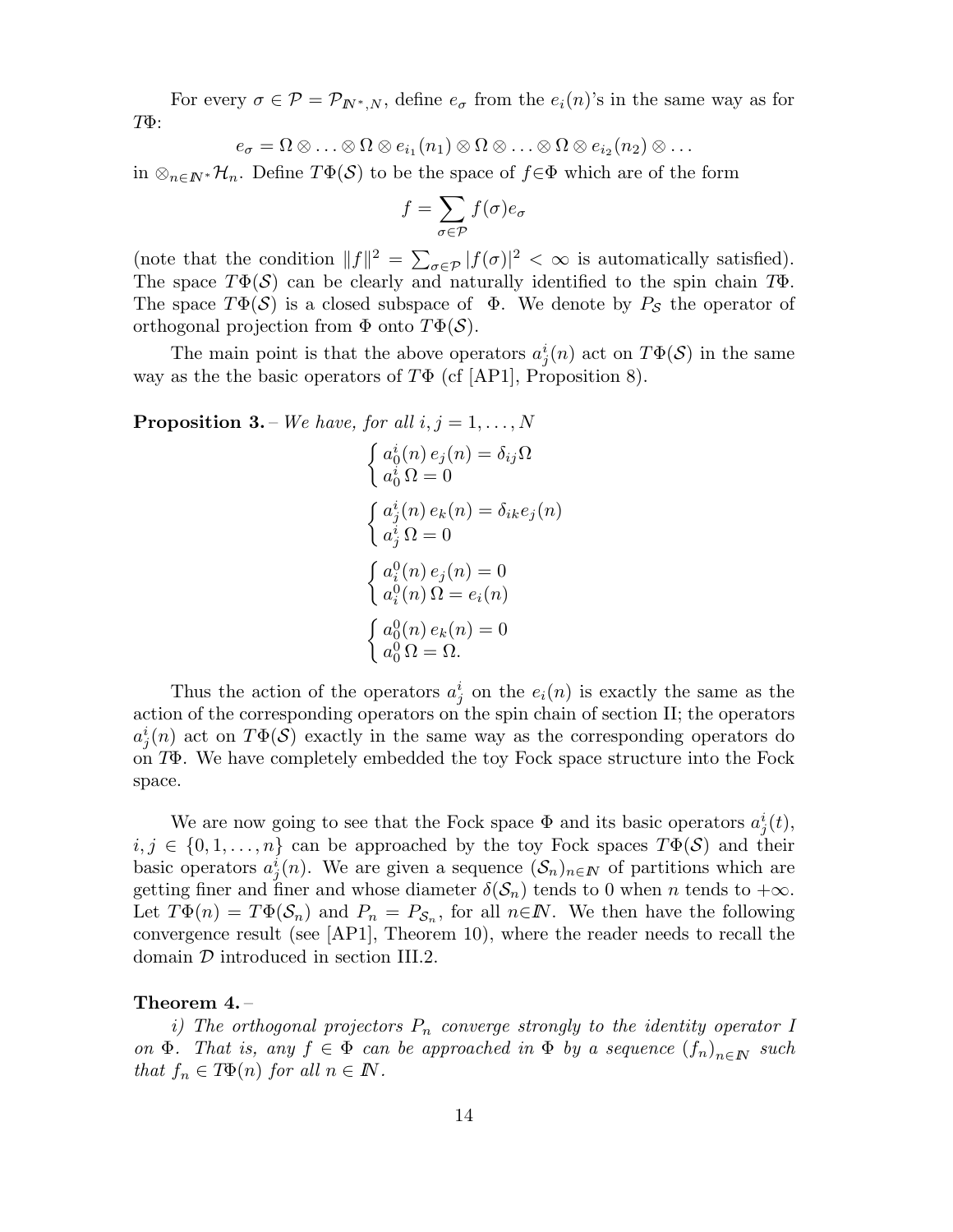ii) If  $S_n = \{0 = t_0^n < t_1^n < \cdots < t_k^n < \cdots \}$ , then for all  $t \in \mathbb{R}^+$ , all  $i, j =$  $1, \ldots, n$  the operators

$$
\sum_{k;t_k^n \le t} a_j^i(k),
$$
  
\n
$$
\sum_{k;t_k^n \le t} \sqrt{t_k^n - t_{k-1}^n} a_0^i(k),
$$
  
\n
$$
\sum_{k;t_k^n \le t} \sqrt{t_k^n - t_{k-1}^n} a_i^0(k)
$$
  
\nand 
$$
\sum_{k;t_k^n \le t} (t_k^n - t_{k-1}^n) a_0^0(k)
$$

converge strongly on  $\mathcal D$  to  $a_j^i(t)$ ,  $a_0^i(t)$ ,  $a_i^0(t)$  and  $a_0^0(t)$  respectively.

We have fulfilled our duties: not only the space  $T\Phi(\mathcal{S})$  recreates  $T\Phi$  and its basic operators as a subspace of  $\Phi$  and a projection of its quantum noises, but, when  $\delta(\mathcal{S})$  tends to 0, this realisation constitutes an approximation of the space Φ and of its quantum noises.

### III.4 Quantum Langevin equations

In this article what we call quantum Langevin equation is actually a restricted version of what is usually understood in the physical literature (cf [G-Z]); by this we mean that we study here the so-called quantum stochastic differential equations as defined by Hudson and Parthasarathy and heavily studied by further authors ([H- $\text{Pl}$ ,  $\text{[Fag]}$ . This type of quantum noise perturbation of the Schrödinger equation is exactly the type of equation which we will get as the continuous limit of our Hamiltonian description of repeated quantum interactions.

Quantum stochastic differential equations are operator-valued equations on  $\mathcal{H}_S\otimes\Phi$  of the form

$$
dU_t = \sum_{i,j=0}^N L_j^i U_t da_j^i(t),
$$

with initial condition  $U_0 = I$ . The above equation has to be understood as an integral equation

$$
U_t = I + \int_0^t \sum_{i,j=0}^N L_j^i U_t \, da_j^i(t),
$$

the operators  $L_j^i$  being bounded operators on  $\mathcal{H}_S$  alone which are ampliated to  $\mathcal{H}_S\otimes \Phi.$ 

The main motivation and application of that kind of equation is that it gives an account of the interaction of the small system  $\mathcal{H}_S$  with the bath  $\Phi$  in terms of quantum noise perturbation of a Schrödinger-like equation. Indeed, the first term of the equation

$$
dU_t = L_0^0 U_t dt + \dots
$$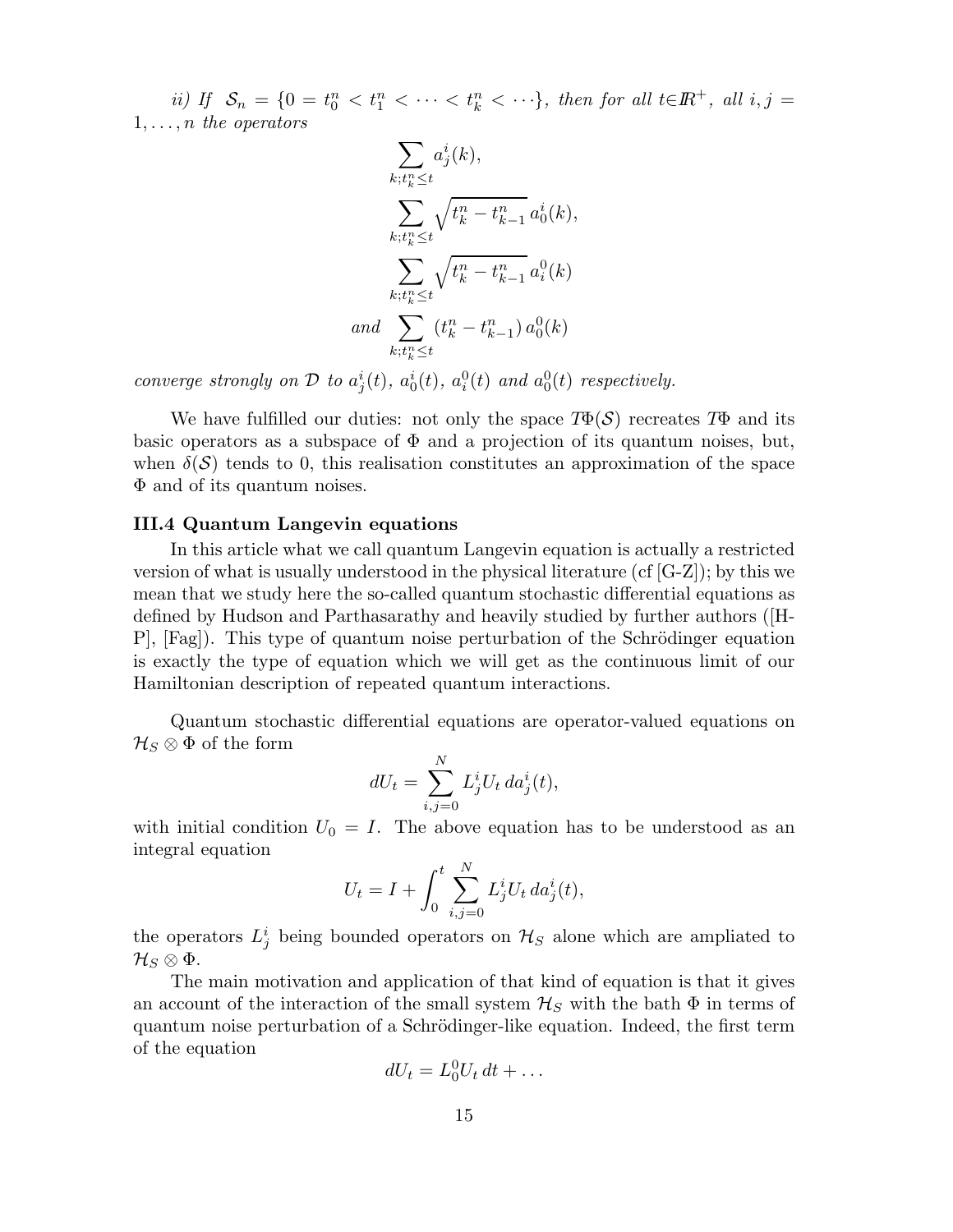describes the induced dynamics on the small system, all the other terms are quantum noises terms. One of the main application of these equations is that they give explicit constructions of unitary dilations of semigroups of completely positive maps of  $\mathcal{B}(\mathcal{H}_S)$  (see [H-P] and also section VII of this article).

Let us here only recall one of the main existence, uniqueness and boundedness theorem connected to quantum Langevin equations. The literature is huge about those equations; we refer to [Par] for the result we mention here. In the following, by coherent vectors we mean elements of the space  $\mathcal E$  generated by the  $u \otimes \varepsilon(f)$ , with  $u \in \mathcal{H}_S$ ,  $f \in L^2(\mathbb{R}^+; \mathbb{C}^n)$  and

$$
[\varepsilon(f)](\sigma) = \prod_{(s,i)\in\sigma} f_i(s),
$$

the usual coherent vectors of the Fock space Φ.

**Theorem 5.** – If all the operators  $L_j^i$  are bounded on  $\mathcal{H}_S$  then the quantum stochastic differential equation

$$
U_t = I + \sum_{i,j=0}^{N} \int_0^t L_j^i U_s \, da_j^i(s)
$$

admits a unique solution defined on the space of coherent vectors.

The solution  $(U_t)_{t\geq 0}$  is made of unitary operators if and only if there exist on  $\mathcal{H}_S$ , a self-adjoint operator H, operators  $L_i$ ,  $i = 1, ..., N$  and operators  $S_j^i$ ,  $i,j = 1, \ldots, N$  such that the matrix  $(S_j^i)_{i,j=1,\ldots,N}$  is unitary and the coefficients  $L^i_j$  are of the form

$$
L_0^0 = -(iH + \frac{1}{2} \sum_{k=1}^{N} L_k^* L_k)
$$

$$
L_j^0 = L_j
$$
  
\n
$$
L_0^i = -\sum_{k=1}^N L_k^* S_i^k
$$
  
\n
$$
L_j^i = S_j^i - \delta_{ij} I.
$$

#### III.5 Convergence theorems

We are finally able to state the main result of [AP1] which shows the convergence of repeated interactions models to quantum stochastic differential equations.

Let  $\tau$  be a parameter in  $\mathbb{R}^+$ , which is thought of as representing a small time interval. Let  $U(\tau)$  be a unitary operator on  $\mathcal{H}_S \otimes \mathbb{C}^{N+1}$ , with coefficients  $U^i_j(\tau)$  as a matrix of operators on  $\mathcal{H}_{S}$  (this operator has to be though of as corresponding to the unitary operator U of section II). Let  $V_k(\tau)$  be the associated repeated interaction operator:

$$
V_{k+1}(\tau) = U_{k+1}(\tau)V_k(\tau)
$$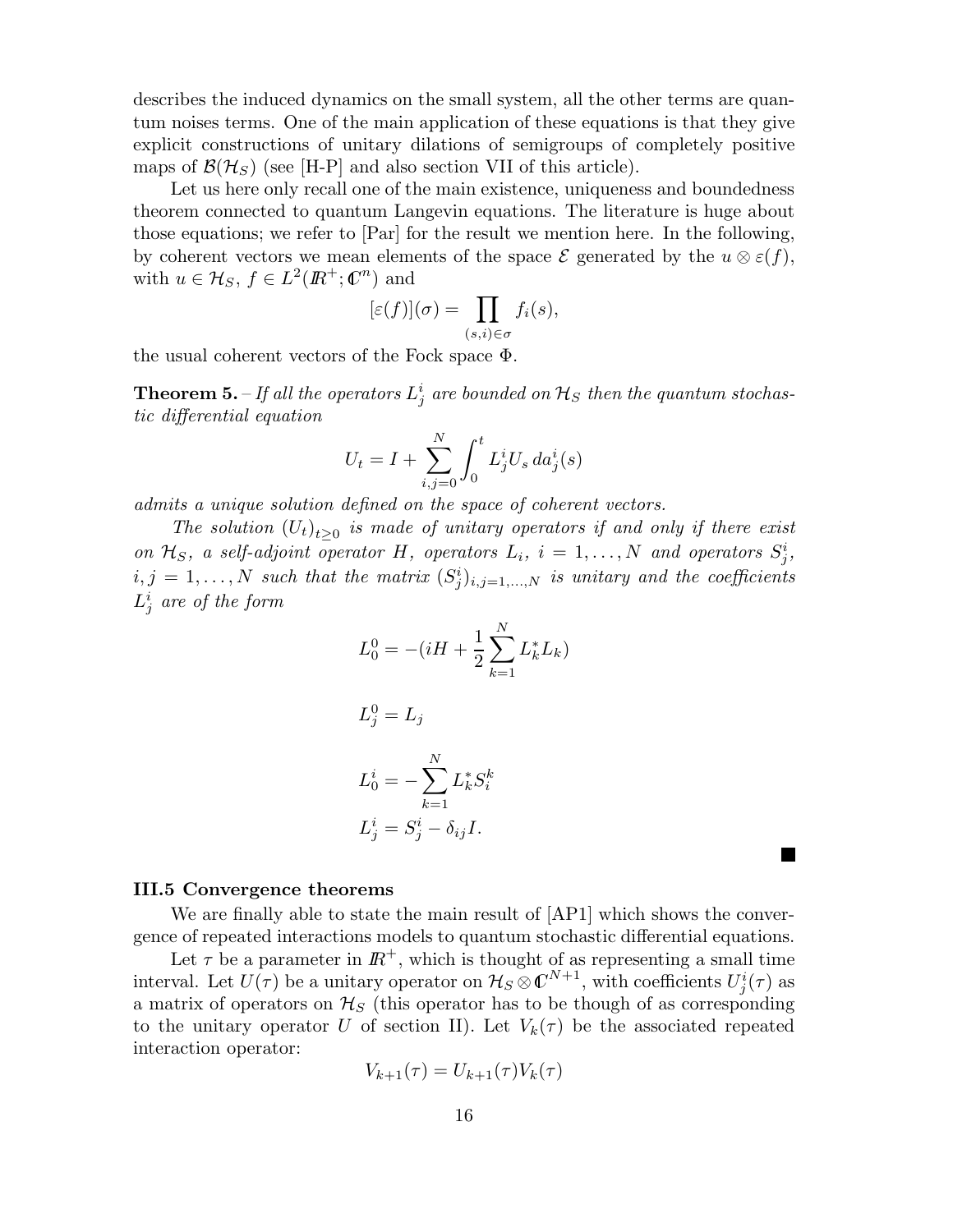with the same notation as in section II. In the following we will drop dependency in  $\tau$  and write simply U, or  $V_k$ . Besides, we denote

$$
\varepsilon_{ij} = \frac{1}{2} (\delta_{0i} + \delta_{0j})
$$

for all  $i, j$  in  $\{0, \ldots, N\}$ . That is, for  $i, j \geq 1$ 

$$
\varepsilon_{i0} = \varepsilon_{0j} = \frac{1}{2}, \quad \varepsilon_{ij} = 0, \quad \varepsilon_{00} = 1.
$$

Note that from now on we take the embeding of  $T\Phi$  in  $\Phi$  for granted and we consider, without mentionning it, all the repeated quantum interactions to happen in  $T\Phi(\tau)$ , the subspace of  $\Phi$  associated to the partition  $\mathcal{S} = \{t_i = i\tau; i \in \mathbb{N}\}\.$  The main result of [AP1] (Theorem 13 in this reference) is the following.

**Theorem 6.** – Assume that there exist bounded operators  $L_j^i$ ,  $i, j \in \{0, ..., n\}$  on  $\mathcal{H}_S$  such that

$$
\lim_{\tau \to 0} \frac{U_j^i(\tau) - \delta_{ij} I}{\tau^{\varepsilon_{ij}}} = L_j^i
$$

for all  $i, j = 0, \ldots, n$ . Then, for almost all t the operators  $V_{[t/\tau]}$  converge strongly, when  $\tau \to 0$ , to  $V_t$ , the unitary solution of the quantum stochastic differential equation

$$
dV_t = \sum_{i,j=0}^n L^i_j V_t \, da^i_j(t)
$$

with initial condition  $V_0 = I$ .

# IV. The G.N.S. representation of the heat bath

In order to apply Theorem 6 to our repeated interaction model, we need the state of the photon to be a vector state (i.e. a pure state) instead of a density matrix. This is easily performed by considering the so-called G.N.S. representation (or cyclic representation) of the photon system.

This representation can be described in the following way. Consider the space  $\mathcal{H} = \mathcal{L}(\mathbb{C}^{N+1})$  of endomorphisms of  $\mathbb{C}^{N+1}$ . Consider a given density matrix  $\rho_{\beta}$ on H, which is supposed to be in diagonal form  $\rho_{\beta} = \text{diag}(\beta_0, \dots, \beta_N)$ , where all the  $\beta_i$  are strictly positive. The space  $\mathcal{H} = \mathcal{L}(\mathbb{C}^{N+1})$  is made into a Hilbert space when equipped with the scalar product :

$$
\langle A, B \rangle = \operatorname{tr}(\rho_\beta \, A^* B),
$$

for all  $A, B \in \mathcal{H}$ . The associated norm on H is denoted by ||·||. This Hilbert space is  $(N+1)^2$ -dimensional and we shall describe one of its orthonormal basis as follows. We denote by  $X_0^0$  the identity endomorphism. Then, for  $i = 1, \ldots, N$ , we put  $X_i^i$  to be the diagonal matrices with diagonal coefficients  $\{\lambda_i^1, \ldots, \lambda_i^N\}$  such that

$$
\langle X_i^i, X_j^j \rangle = \delta_{ij}
$$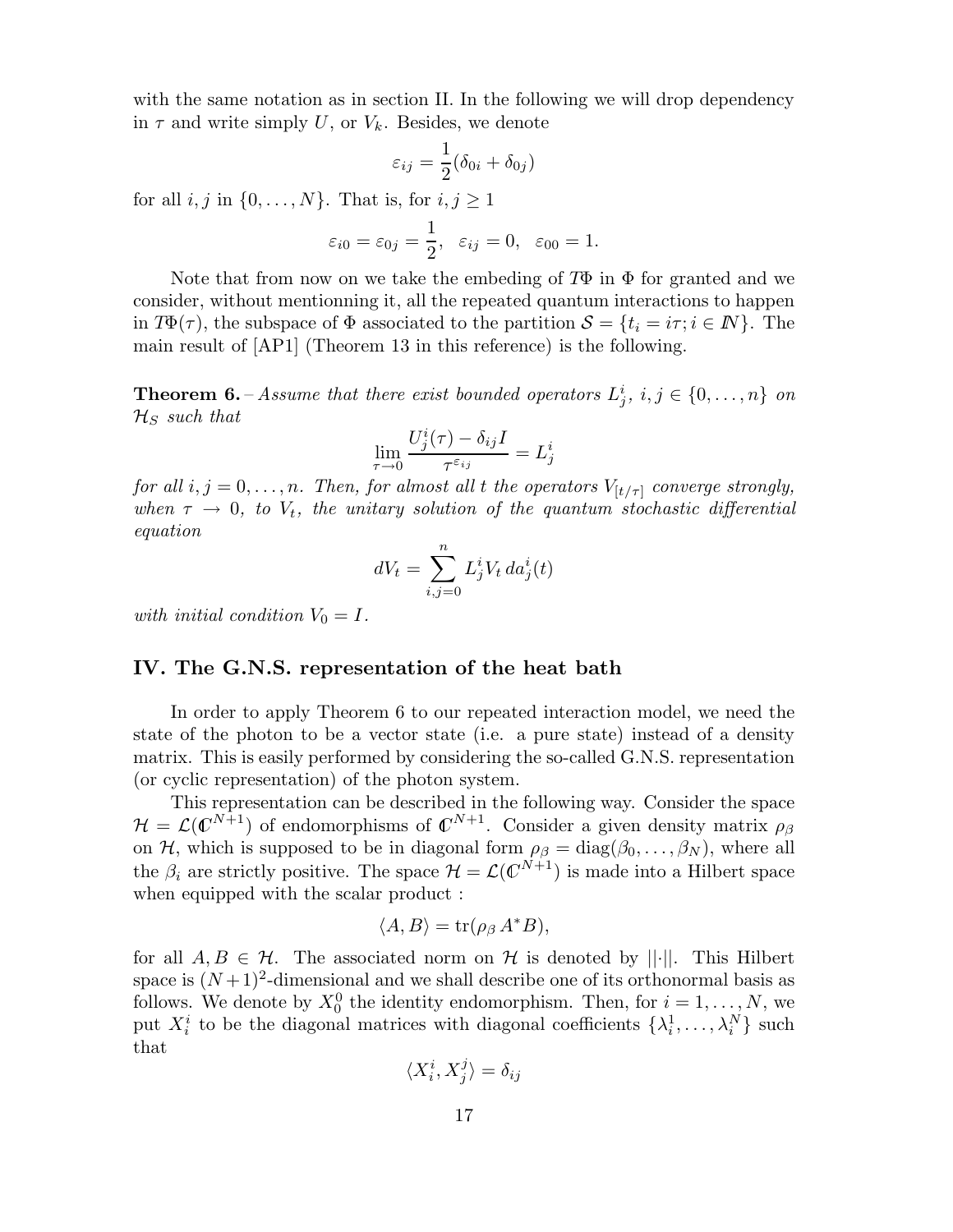for all  $i, j = 0, 1, \ldots N$ . Such a family clearly exists for its diagonal elements are obtained by extending the vector  $(1,\ldots,1) \in \mathbb{C}^{N+1}$  into an orthonormal basis of  $\mathbb{C}^{N+1}$  equiped with the scalar product

$$
\sum_{i=0}^N \beta_i \, \overline{x}_i y_i.
$$

For  $i \neq j \in \{0, \ldots, N\}$  we put  $X_j^i$  to be the element of  $\mathcal H$  given by

$$
X_j^i = \frac{1}{\sqrt{\beta_i}} a_j^i.
$$

It is then a straightforward computation to check that  $\{X_j^i; i, j = 0, \ldots N\}$  forms an orthonormal basis of  $H$ .

We now have the usual G.N.S. representation  $\pi$  of  $\mathcal{L}(\mathbb{C}^{N+1})$  into  $\mathcal{L}(\mathcal{H})$  given by

$$
\pi(A)B = AB,
$$

for all  $A \in \mathcal{L}(\mathbb{C}^{N+1}), B \in \mathcal{H}$ . In the framework of that representation, note that  $X_0^0$  is then the vector state on H which represents the state  $\rho_\beta$  on  $\mathbb{C}^{N+1}$ : indeed, for all  $A \in \mathcal{L}(\mathbb{C}^{n+1})$  we have

$$
\langle X_0^0, \pi(A)X_0^0 \rangle = \text{tr}(\rho_\beta A).
$$

That is, in the orthonormal basis we have choosen,  $X_0^0$  is the only important vector that could not be choosen to be different. The rest of the choice for our orthonormal basis is just convenient for the computations, but the final result does not depend on it.

Now, any operator K on  $\mathcal{H}_S \otimes \mathbb{C}^{N+1}$  is transformed by  $\pi$  into an operator on  $\mathcal{H}_S \otimes \mathcal{H}$ . That is,  $\pi(K)$  is a  $(N+1)^2 \times (N+1)^2$ -matrix with coefficients  $K_{k,l}^{i,j}$  in  $\mathcal{L}(\mathcal{H}_S)$ . These coefficients are given by

$$
K_{k,l}^{i,j} = \text{tr}_{\mathcal{H}}(\rho_{\beta} \, (X_l^k)^* K X_j^i)
$$

where  $\text{tr}_{\mathcal{H}}(H)$  denotes the partial trace of H along  $\mathcal{H}$ , that is, this is the operator on  $\mathcal{H}_S$  given by the sum of the diagonal coefficients of H as a  $\mathcal{L}(\mathcal{H}_S)$ -valued  $(N + 1)^2 \times (N + 1)^2$ -matrix.

When taking the continuous limit on the space  $\mathcal{H}_S \otimes \otimes_{I\!\!N^*} \mathcal{H}$ , we end up into the space

$$
\mathcal{H}_S\otimes\bigotimes_{I\!\!R^+}\mathcal{H},
$$

that is,

$$
\mathcal{H}_S\otimes\Gamma_s\left(L^2(I\!\! R^+;\mathbb{C}^{(N+1)^2-1})\right).
$$

The associated quantum noises, following the same basis, are thus denoted by  $da_{k,l}^{i,j}(t), i, j, k, l = 0, \ldots, N.$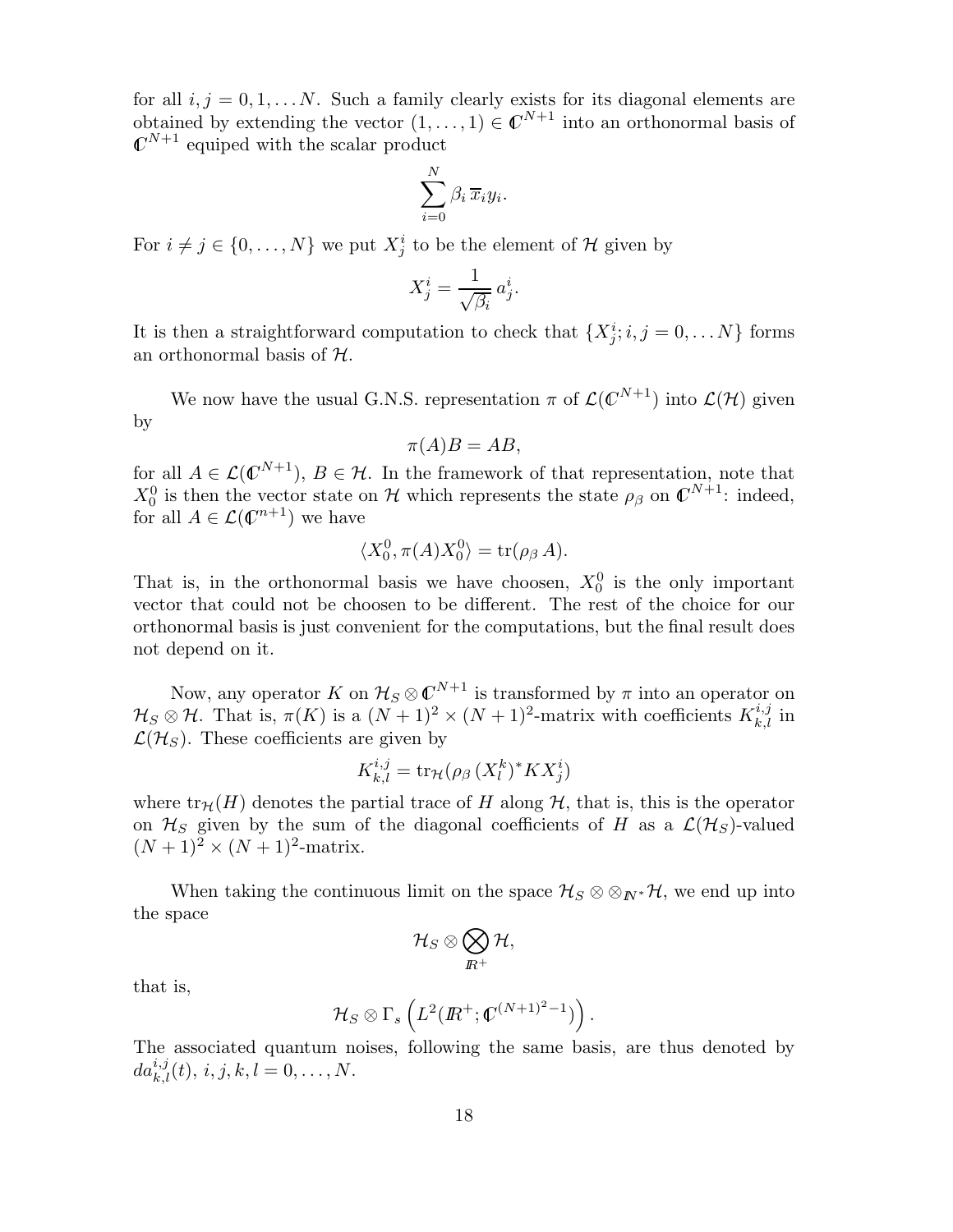# V. The limit quantum Langevin equation

We are now in conditions to apply Theorem 6. We consider the repeated interaction model described in section II, with its associated operators  $H, U_k, V_k$ . Taking the G.N.S. representation of all that we end up in the space  $\mathcal{H}_{S} \otimes \otimes_{I\!\!N^*} \mathcal{H}$ , which we embbed inside a continuous tensor product  $\mathcal{H}_S \otimes \otimes_{I\mathbb{R}^+} \mathcal{H}$ , as explained in section III.3. The main result of this article is then the following.

**Theorem 7.** – In the continuous limit  $\tau \rightarrow 0$ , the repeated interaction dynamics  $V_{[t/\tau]}$  converges strongly on  $\mathcal{H}_S \otimes \Phi$ , for all t, to the (unitary) solution of the quantum Langevin equation

$$
dU_t = -\left[iH_S + i\sum_{i=0}^N \beta_i \gamma_i I + \frac{1}{2} \sum_{i=1}^N (\beta_0 V_i^* V_i + \beta_i V_i V_i^*)\right] U_t dt
$$
  

$$
- i \sum_{i=1}^N \left[\sqrt{\beta_i} V_i U_t da_{0,0}^{i,0}(t) + \sqrt{\beta_0} V_i^* U_t da_{0,0}^{0,i}(t) + \sqrt{\beta_i} V_i^* U_t da_{0,i}^{0,0}(t)\right].
$$
  
(8)

### Proof

First, we represent the operators H and U on  $\mathcal{H}_S \otimes \mathbb{C}^{N+1}$  as  $(N+1) \times$  $(N + 1)$ -matrices with coefficients in  $\mathcal{L}(\mathcal{H}_S)$ , following the orthonormal basis  $\{e_0, e_1, \ldots, e_N\}$ . We get

$$
H(\tau) = \begin{pmatrix} H_S + \gamma_0 I & \frac{1}{\sqrt{\tau}} V_1^* & \frac{1}{\sqrt{\tau}} V_2^* & \dots & \frac{1}{\sqrt{\tau}} V_N^* \\ \frac{1}{\sqrt{\tau}} V_1 & H_S + \gamma_1 I & 0 & \dots & 0 \\ \frac{1}{\sqrt{\tau}} V_2 & 0 & H_S + \gamma_2 I & \dots & 0 \\ \vdots & \vdots & \dots & \ddots & \vdots \\ \frac{1}{\sqrt{\tau}} V_N & 0 & 0 & \dots & H_S + \gamma_N I \end{pmatrix}.
$$

We need now to compute the associated unitary operator  $U = e^{-i\tau H}$  in the same framework. But as we wish to apply Theorem 6, we do not need to wonder about the exact expression of  $U$ , but only the expansion of its coefficients in powers of  $\tau$  up to the pertinent orders given by Theorem 6. We get that U is represented by the matrix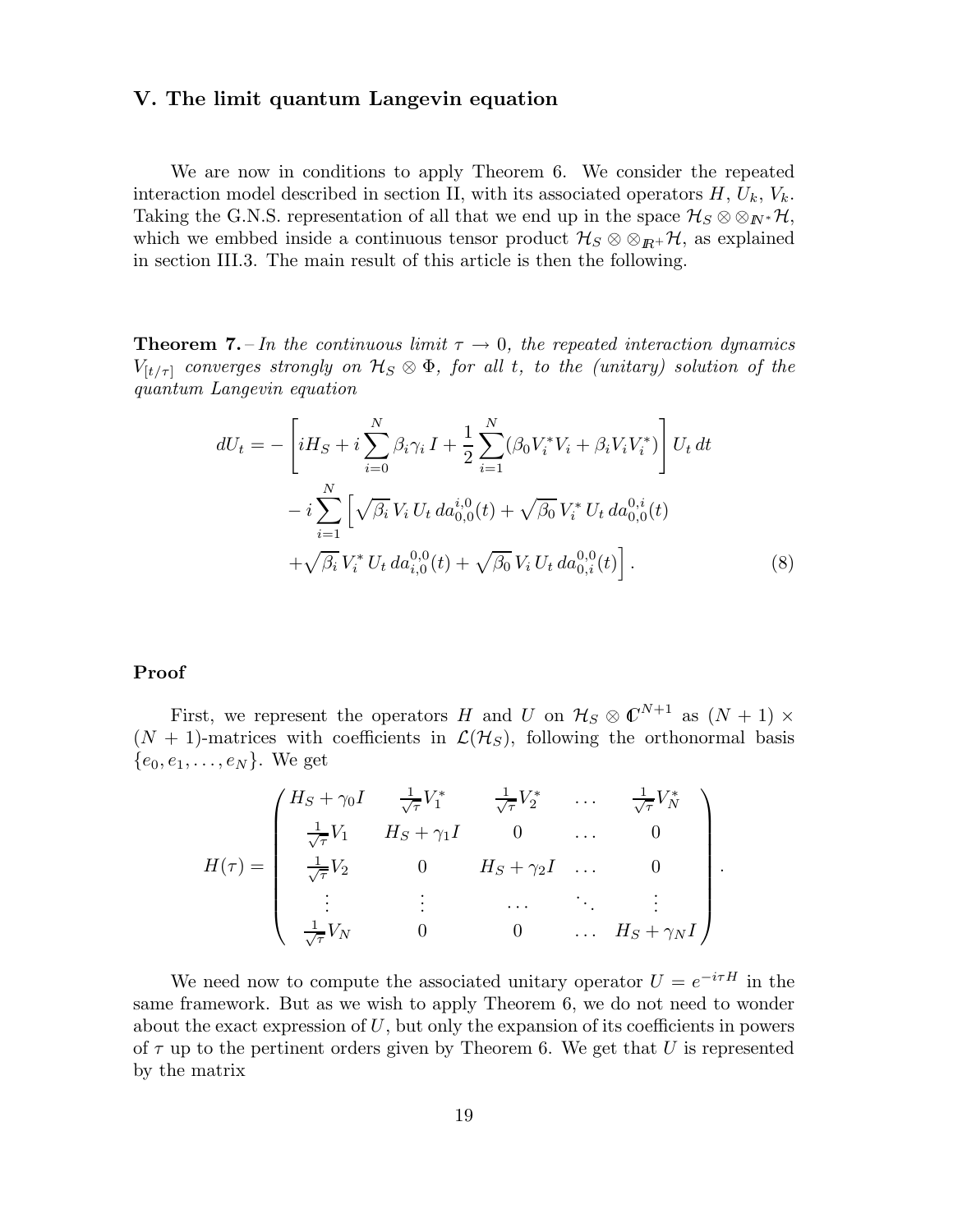$$
\begin{pmatrix}\nI - i\tau H_S - i\tau \gamma_0 I & -i\sqrt{\tau} V_1^* + o(\tau^{3/2}) & \dots & -i\sqrt{\tau} V_N^* + o(\tau^{3/2}) \\
-\frac{1}{2}\tau \sum_{i=1}^N V_i^* V_i + o(\tau^2) & I - i\tau H_S - i\tau \gamma_1 I & \dots & -\frac{1}{2} V_1 V_N^* + o(\tau^2) \\
-i\sqrt{\tau} V_1 + o(\tau^{3/2}) & I - i\tau H_S - i\tau \gamma_1 I & \dots & -\frac{1}{2} V_1 V_N^* + o(\tau^2) \\
\vdots & \vdots & \ddots & \vdots \\
-i\sqrt{\tau} V_N + o(\tau^{3/2}) & -\frac{1}{2}\tau V_N V_1^* + o(\tau^2) & \dots & I - i\tau H_S - i\tau \gamma_N I \\
-\frac{1}{2} V_N V_N^* + o(\tau^2)\n\end{pmatrix}
$$

.

This is for the expression of U as an operator on  $\mathcal{H}_S \otimes \mathbb{C}^{N+1}$ . Now our aim is to compute the coefficients of the matrix of  $\pi(U)$  in the G.N.S. representation, that is, as a  $(N+1)^2 \times (N+1)^2$ -matrix with coefficients in  $\mathcal{L}(\mathcal{H}_S)$ .

As we already discussed in section IV, the coefficients of  $\pi(U)$  are obtained by computing the quantities

$$
U_{k,l}^{i,j} = \langle X_l^k, \pi(U) X_j^i \rangle = \text{tr}_{\mathcal{H}}(\rho_{\beta} (X_l^k)^* U X_j^i).
$$

In order to get  $U_{0,0}^{0,0}$  we have to compute

$$
\operatorname{tr}_{\mathcal{H}}(\rho_{\beta} X_0^0 U X_0^0) = \operatorname{tr}_{\mathcal{H}}(\rho_{\beta} U).
$$

This gives, using  $\sum_{i=0}^{N} \beta_i = 1$ 

$$
U_{0,0}^{0,0} = \beta_0 \left( I - i\tau H_S - i\tau \gamma_0 I - \frac{1}{2}\tau \sum_{i=1}^N V_i^* V_i + o(\tau^2) \right) +
$$
  
+ 
$$
\beta_1 \left( I - i\tau H_S - i\tau \gamma_1 I - \frac{1}{2}\tau V_1 V_1^* + o(\tau^2) \right) + \dots
$$
  
+ 
$$
\beta_N \left( I - i\tau H_S - i\tau \gamma_N I - \frac{1}{2}\tau V_N V_N^* + o(\tau^2) \right)
$$
  

$$
U_{0,0}^{0,0} = I - i\tau H_S - i\tau \sum_{i=1}^N \beta_i \gamma_i I - \frac{1}{2}\tau \sum_{i=0}^N (\beta_0 V_i^* V_i + \beta_i V_i V_i^*) + o(\tau^2).
$$
 (9)

We now compute the  $U_{0,0}^{i,j}$  $_{0,0}^{i,j}$  terms, for  $i \neq j$ . That is, we compute

$$
U_{0,0}^{i,j} = \mathrm{tr}_{\mathcal{H}}(\rho_{\beta} U X_j^i).
$$

This trace is equal to

$$
\frac{1}{\sqrt{\beta_i}}\langle e_i, \rho_\beta U e_j \rangle = \sqrt{\beta_i} \langle e_i, U e_j \rangle.
$$

Then two distinct cases appear. If  $j = 0$  we have

$$
Ue_0 = \begin{pmatrix} I - i\tau H_S - i\tau \gamma_0 I - \frac{1}{2}\tau \sum_{i=1}^N V_i^* V_i + o(\tau^2) \\ - i\sqrt{\tau} V_1 + o(\tau^{3/2}) \\ \vdots \\ - i\sqrt{\tau} V_N + o(\tau^{3/2}) \end{pmatrix}
$$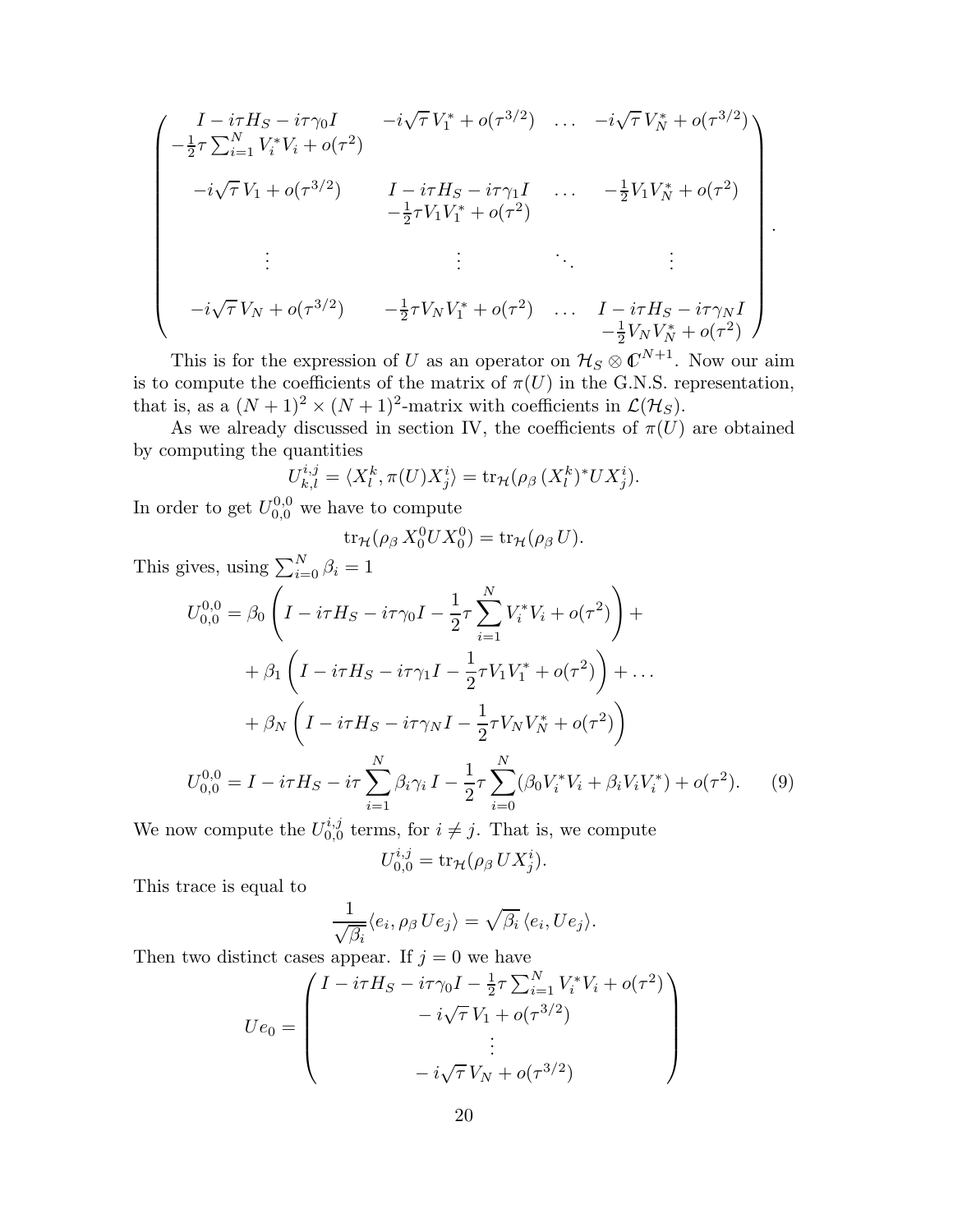and thus

$$
U_{0,0}^{i,0} = -i\sqrt{\tau}\sqrt{\beta_i}V_i + o(\tau^{3/2}).
$$
\n(10)

But when  $j\neq 0$  we have

$$
Ue_j = \begin{pmatrix} -i\sqrt{\tau} V_j^* + o(\tau^{3/2}) \\ -\frac{1}{2}\tau V_1 V_j^* + o(\tau^2) \\ \vdots \\ I - i\tau H_S - i\tau \gamma_j I - \frac{1}{2}\tau V_j V_j^* + o(\tau^2) \\ \vdots \\ -\frac{1}{2}\tau V_N V_j^* + o(\tau^2) \end{pmatrix}.
$$

Now, if  $i=0$  we get

$$
U_{0,0}^{0,j} = -i\sqrt{\beta_0}\sqrt{\tau}V_j^* + o(\tau^{3/2}),\tag{11}
$$

if  $i\neq 0$  and  $i\neq j$  we get

$$
U_{0,0}^{i,j} = -\frac{1}{2}\sqrt{\beta_i} \,\tau \, V_i V_j^* + o(\tau^2). \tag{12}
$$

A similar computation gives

$$
U_{0,j}^{0,0} = -i\sqrt{\tau}\sqrt{\beta_0}V_j + o(\tau^{3/2}),\tag{13}
$$

$$
U_{i,0}^{0,0} = -i\sqrt{\beta_i}\sqrt{\tau}V_i^* + o(\tau^{3/2})
$$
\n(14)

and, still for  $i\neq j$  and  $i,j\neq 0$ 

$$
U_{i,j}^{0,0} = -\frac{1}{2}\sqrt{\beta_i} \,\tau \, V_j V_i^* + o(\tau^2). \tag{15}
$$

Now, consider  $i\neq j$  and  $k\neq l,$  we have

$$
U_{k,l}^{i,j} = \text{tr}_{\mathcal{H}}(\rho_{\beta} (X_l^k)^* U X_j^i) = \sum_p \langle X_l^k \rho_{\beta} e_p, U X_j^i e_p \rangle
$$
  
= 
$$
\sum_p \beta_p \frac{1}{\sqrt{\beta_k \beta_i}} \langle a_l^k e_p, U a_j^i e_p \rangle
$$
  
= 
$$
\delta_{ik} \langle e_l, U e_j \rangle.
$$

That is, if  $l = 0$  and  $j \neq 0$ 

$$
U_{k,0}^{i,j} = \delta_{ik}(-i\sqrt{\tau}V_j^* + o(\tau^{3/2}))
$$
\n(16)

and for  $l=j=0$ 

$$
U_{k,0}^{i,0} = \delta_{ik}(I - i\tau H_S - i\tau \gamma_0 I - \frac{1}{2} \sum_{i=1}^{N} V_i^* V_i + o(\tau^2)).
$$
 (17)

If  $l\neq 0$  and  $l\neq j$  with  $j\neq 0$  we have

$$
U_{k,l}^{i,j} = \delta_{ik}(-\frac{1}{2}\tau V_l V_j^* + o(\tau^2)),\tag{18}
$$

if  $l = j \neq 0$ 

$$
U_{k,j}^{i,j} = \delta_{ik} (I - i\tau H_S - i\tau \gamma_l I - \frac{1}{2} \tau V_l V_l^* + o(\tau^2))
$$
\n(19)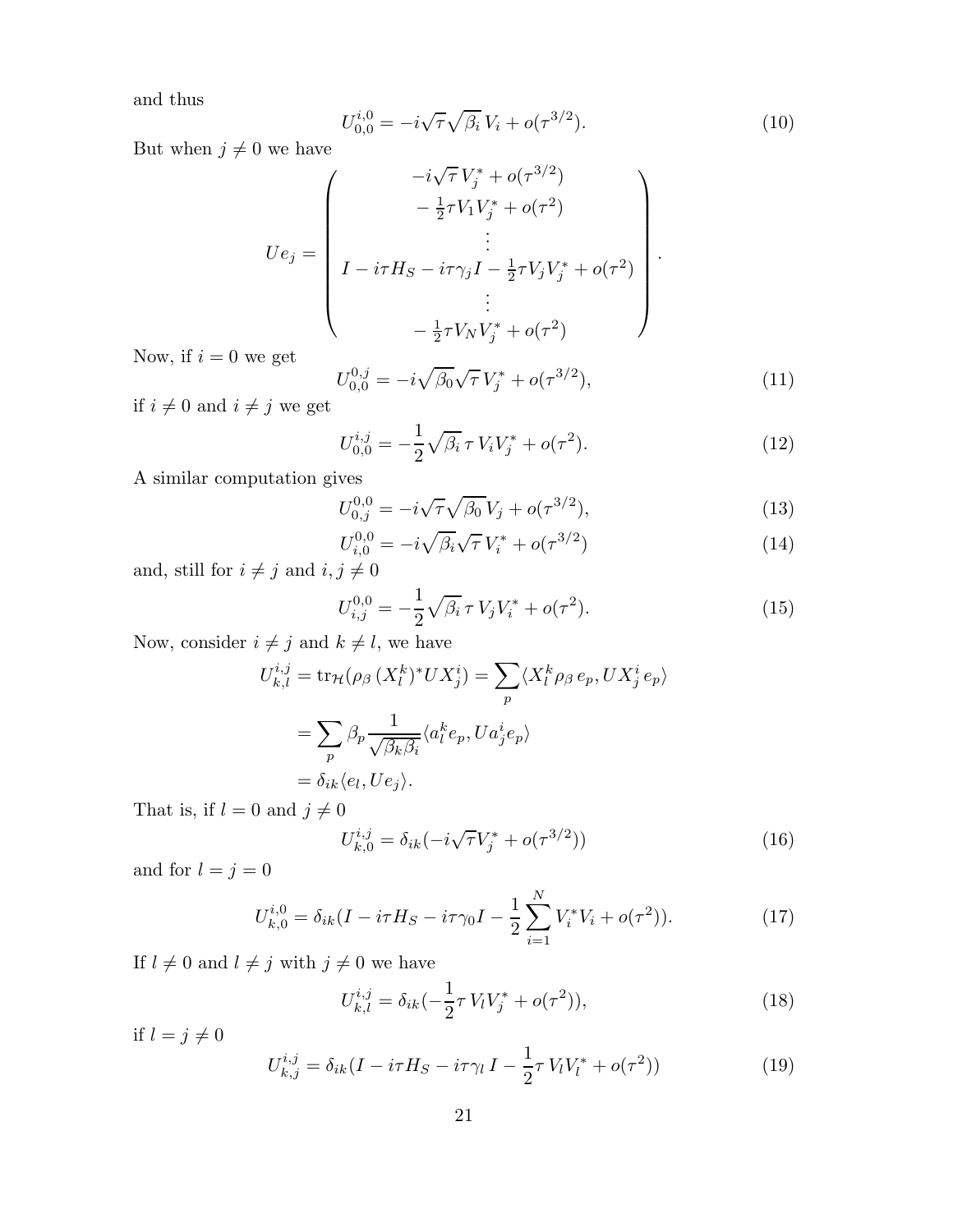and finally if  $l \neq 0$  and  $j = 0$  then

$$
U_{k,l}^{i,0} = \delta_{ik}(-i\sqrt{\tau}V_l + o(\tau^{3/2})).
$$
\n(20)

We now study the  $U^{i,i}_{j,j}$  terms. Recall that the  $X_i^i$  are diagonal matrices whose coefficients  $(\lambda_i^0, \dots, \lambda_i^N), i = 0, \dots, N$  form an orthonormal basis of  $\mathbb{C}^{N+1}$  equipped with the scalar product  $\sum_i \beta_i \overline{x_i} y_i$ . We get

$$
U_{0,0}^{i,i} = \text{tr}(\rho_{\beta} U X_i^i) = \sum_{k=0}^{N} \langle e_k, \rho_{\beta} U X_i^i e_k \rangle
$$
  
\n
$$
= \sum_{k=0}^{N} \beta_k \lambda_i^k \langle e_k, U e_k \rangle
$$
  
\n
$$
= \sum_{k=1}^{N} \beta_k \lambda_i^k (I - i\tau H_S - i\tau \gamma_k I - \frac{1}{2} \tau V_k V_k^* + o(\tau^2))
$$
  
\n
$$
+ \beta_0 \lambda_i^0 (I - i\tau H_S - i\tau \gamma_0 I - \frac{1}{2} \sum_{i=1}^{N} V_i^* V_i + o(\tau^2))
$$
  
\n
$$
= \sum_{k=1}^{N} \beta_k \lambda_i^k (-i\tau \gamma_k I - \frac{1}{2} \tau V_k V_k^* + o(\tau^2))
$$
  
\n
$$
+ \beta_0 \lambda_i^0 (-i\tau \gamma_0 I - \frac{1}{2} \sum_{i=1}^{N} V_i^* V_i + o(\tau^2))
$$
 (21)

where we have used  $\sum_{k} \beta_k \lambda_i^k = 0$ . In the same way,

$$
U_{i,i}^{0,0} = \sum_{k=1}^{N} \beta_k \overline{\lambda_i^k} (-i\tau \gamma_k I - \frac{1}{2} \tau V_k V_k^* + o(\tau^2))
$$
  
+  $\beta_0 \overline{\lambda_i^0} (-i\tau \gamma_0 I - \frac{1}{2} \sum_{i=1}^{N} V_i^* V_i + o(\tau^2)).$  (22)

Finally, using  $\sum_{k=0}^{N} \beta_k \overline{\lambda_j^k} \lambda_i^k = \delta_{ij}$ , we obtain

$$
U_{j,j}^{i,i} = \sum_{k=0}^{N} \beta_k \overline{\lambda_j^k} \lambda_i^k \langle e_k, Ue_k \rangle
$$
  
=  $\delta_{ij} (I - i\tau H_S) + \sum_{k=1}^{N} \beta_k \overline{\lambda_j^k} \lambda_i^k (-i\tau \gamma_k I - \frac{1}{2} \tau V_k V_k^* + o(\tau^2))$   
+  $\beta_0 \overline{\lambda_j^0} \lambda_i^0 (-i\tau \gamma_0 - \frac{1}{2} \tau \sum_{j=1}^{N} V_j^* V_j + o(\tau^2)).$  (23)

The last terms to be considered are those of type  $U_{k,l}^{i,i}$  (and conversely  $U_{i,i}^{k,l}$ ), with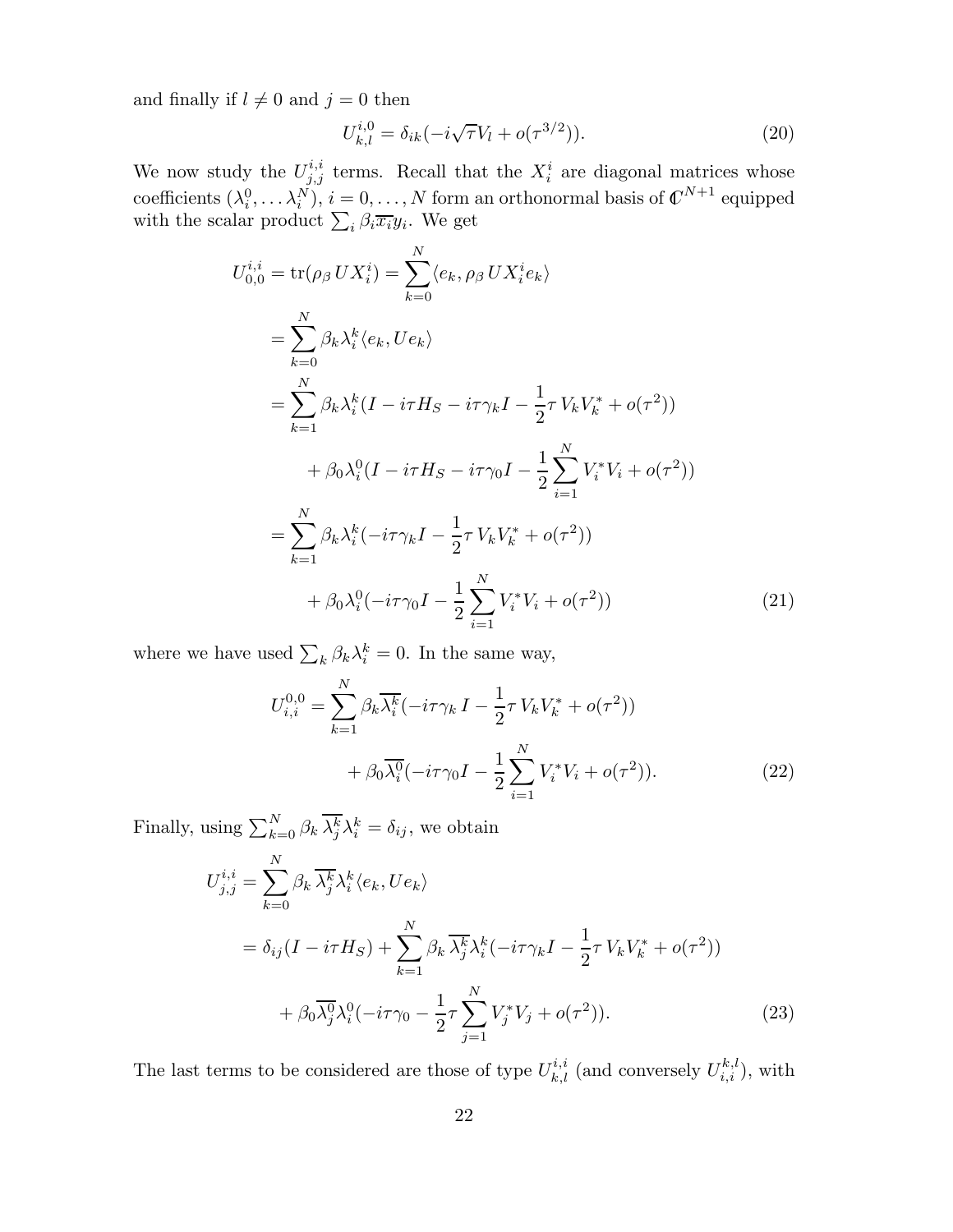$k \neq l$  and  $i \neq 0$ . We have

$$
U_{k,l}^{i,i} = \text{tr}(\rho_{\beta} (X_l^k)^* U X_i^i) = \sum_p \langle e_p, \rho_{\beta} (X_l^k)^* U X_i^i e_p \rangle
$$
  
= 
$$
\sum_p \beta_p \lambda_i^p \langle X_l^k e_p, U e_p \rangle
$$
  
= 
$$
\beta_k \lambda_i^k \frac{1}{\sqrt{\beta_k}} \langle e_l, U e_k \rangle
$$

which gives

$$
\sqrt{\beta_0} \lambda_i^0 (-i\sqrt{\tau}V_l + o(\tau^{3/2})) \tag{24}
$$

or

$$
\sqrt{\beta_k} \lambda_i^k \left( -\frac{1}{2} \tau V_l V_k^* + o(\tau^2) \right) \tag{25}
$$

depending on  $k = 0$  or not. The case of  $U_{i,i}^{k,l}$  is similar and needs not be explicited for anyway it will not contribute to the continuous limit.

We can now apply Theorem 6. Following the rules of Theorem 6, we need to check that there exists bounded operators  $L_{k,l}^{i,j}$  on  $\mathcal{H}_S$  such that

$$
s-\lim_{\tau\to 0}\frac{U_{k,l}^{i,j}-\delta_{(i,j),(k,l)}\,I}{\tau^{\varepsilon^{i,j}_{k,l}}}=L_{k,l}^{i,j}\,,
$$

where  $\varepsilon_{0,0}^{0,0} = 1$ ,  $\varepsilon_{k,l}^{0,0} = \varepsilon_{0,0}^{k,l} = 1/2$  and the others  $\varepsilon_{k,l}^{i,j}$  are equal to 0. Equality (9) shows that

$$
L_{0,0}^{0,0} = -iH_S - i\sum_{i=1}^{N} \beta_i \gamma_i I - \frac{1}{2} \sum_{i} (\beta_0 V_i^* V_i + \beta_i V_i V_i^*).
$$

By (10) we have

$$
L_{0,0}^{i,0} = -i\sqrt{\beta_i}V_i
$$

and in the same way

$$
L_{0,0}^{0,i} = -i\sqrt{\beta_0}V_i^*
$$
  
\n
$$
L_{i,0}^{0,0} - i\sqrt{\beta_i}V_i^*
$$
  
\n
$$
L_{0,i}^{0,0} = -i\sqrt{\beta_0}V_i
$$

by  $(11)$ ,  $(14)$  and  $(13)$  respectively.

The other terms  $U_{0,0}^{i,j}$  $U_{i,j}^{i,j}$  and  $U_{i,j}^{0,0}$  appear to be of order  $\tau$  in (12) and (15), while only their  $\sqrt{\tau}$  part contributes to the limit. As a consequence  $L_{0,0}^{i,j} = L_{i,j}^{0,0} = 0$ .

Terms of the form  $U_{k,l}^{i,j}$  (equations (16) to (20)) contribute in the limit via the order 1 terms in  $U_{k,l}^{i,j} - \delta_{(i,j),(k,l)} I$ , that is 0 in any case (the I term in (17) and (19) does not contribute as it indeed appears only when  $(i, j) = (k, l)$ .

The same holds for  $U_{0,0}^{i,i}$  $U_{i,i}^{i,i}$  and  $U_{i,i}^{0,0}$  which gives  $L_{0,0}^{i,i} = L_{i,i}^{0,0} = 0$  (equations (21) and (22)).

The terms  $U_{j,j}^{i,i}$  contribute in the limit via the order 1 terms of  $U_{j,j}^{i,i} - \delta_{ij}I$ . Following (23) we get a null contribution in all cases.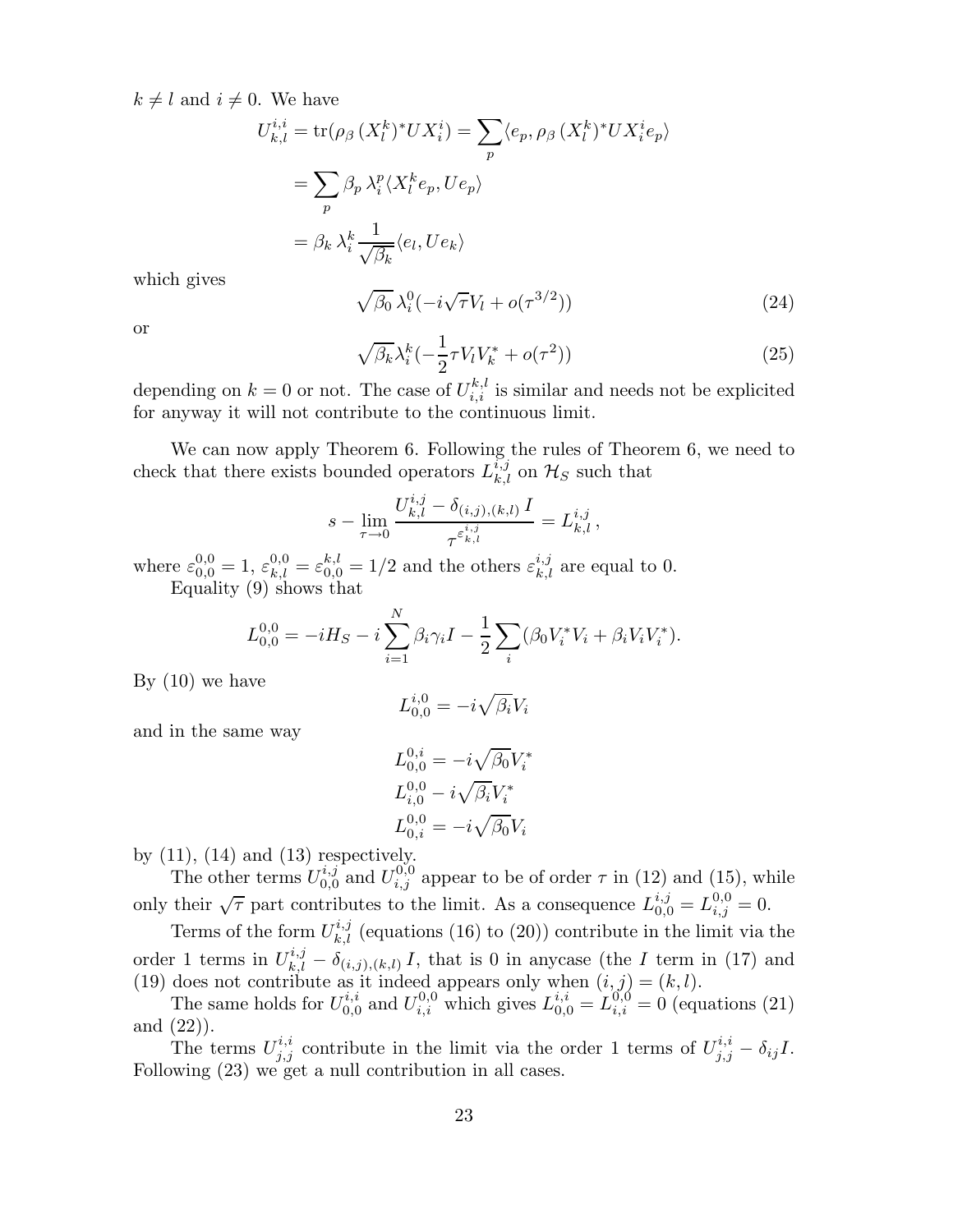Finally, equality (24) and (25) show that the last coefficients also vanish in the limit.

This exactly gives the announced quantum Langevin equation.

Remark: One can only be impressed (at least that was the case of the authors when performing the computations) by the kind of "mathematical miracle" occuring here: all the  $(N + 1)^2$  terms fit perfectly in the type of conditions of Theorem 6. The number of cancellation one may hope for happens exactly.

Equation (8) takes a much more useful form if one regroups correctly the different terms. Indeed, put

$$
A_i^0(t) = \sqrt{\frac{\beta_0}{\beta_0 - \beta_i}} a_{0,i}^{0,0}(t) + \sqrt{\frac{\beta_i}{\beta_0 - \beta_i}} a_{0,0}^{i,0}(t)
$$
 (26)

$$
A_0^i(t) = \sqrt{\frac{\beta_0}{\beta_0 - \beta_i}} a_{0,0}^{0,i}(t) + \sqrt{\frac{\beta_i}{\beta_0 - \beta_i}} a_{i,0}^{0,0}(t)
$$
 (27)

and

$$
W_i = -i\sqrt{\beta_0 - \beta_i} \, V_i
$$

then the equation (8) simply writes

$$
dU_t = -\left[iH_S + i\sum_{i=0}^N \beta_i \gamma_i I + \frac{1}{2} \sum_{i=1}^N \left(\frac{\beta_0}{\beta_0 - \beta_i} W_i^* W_i + \frac{\beta_i}{\beta_0 - \beta_i} W_i W_i^*\right)\right] U_t dt
$$
  
+ 
$$
\sum_i \left(W_i U_t dA_i^0(t) - W_i^* U_t dA_0^i(t)\right).
$$
 (28)

# VI. Thermal quantum noises and their properties

In this section we concentrate on the particular quantum noises (26) and (27) that appeared above. We shall show that they are natural candidates for being qualified as "thermal quantum noises". We also show that the form of equation (25) is the generic one for unitary solutions, in the thermal case.

The situation that has appeared in the previous section can be summarized as follows.

We consider the quantities  $\beta$ ,  $\gamma_i$  and thus  $\beta_i$  as being fixed.

First of all, there is no need to consider a Fock space over  $L^2(\mathbb{R}^+;\mathbb{C}^{(N+1)^2-1})$ anymore, for most of the quantum noises  $a_{k,l}^{i,j}(t)$  do not play any role in equation (8). More economical is to consider a double Fock space:

$$
\widetilde{\Phi} = \Gamma_s(L^2(I\!\! R^+,\mathbb C^N)) \otimes \Gamma_s(L^2(I\!\! R^+,\mathbb C^N)).
$$

Each of the copies of the Fock space accomodates the quantum noises

 $a_j^i(t) \otimes I$  and  $I \otimes a_j^i(t)$ 

respectively, which we shall denote more simply by

$$
a^i_j(t) \ \ \text{and} \ \ b^i_j(t)
$$

П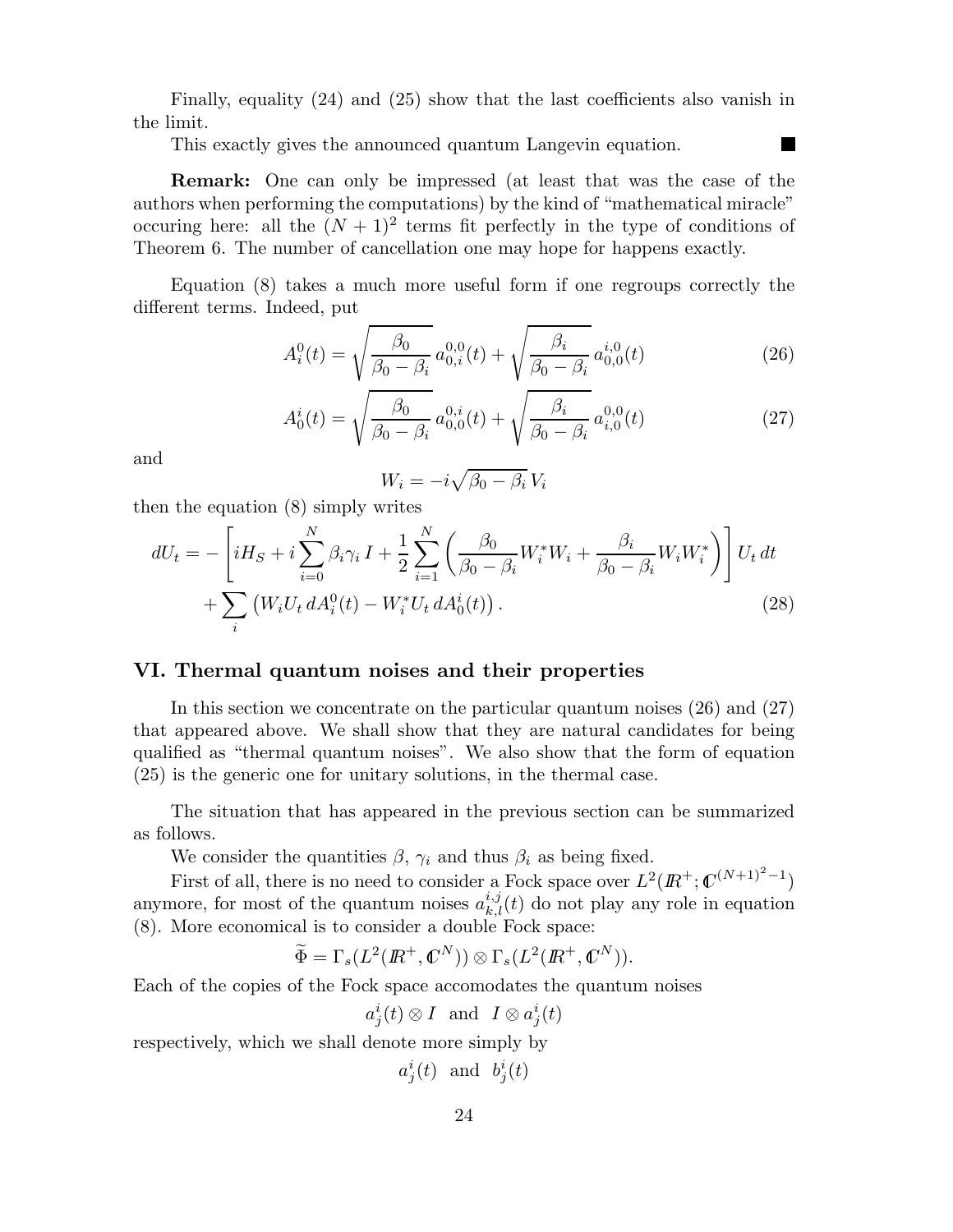respectively.

Form the operator processes

$$
A_i^0(t) = \sqrt{\frac{\beta_0}{\beta_0 - \beta_i}} a_i^0(t) + \sqrt{\frac{\beta_i}{\beta_0 - \beta_i}} b_0^i(t)
$$
 (28)

$$
A_0^i(t) = \sqrt{\frac{\beta_0}{\beta_0 - \beta_i}} a_0^i(t) + \sqrt{\frac{\beta_i}{\beta_0 - \beta_i}} b_i^0(t).
$$
 (29)

For every  $f \in L^2(\mathbb{R}^+; \mathbb{C}^n)$  with coordinates  $(f_i)$  in the basis  $\{e_1, \ldots, e_n\}$  put

$$
A^*(f) = \sum_{i=1}^n \int_{I\!\!R^+} f_i(t) dA_i^0(t)
$$

and

$$
A(f) = \sum_{i=1}^{n} \int_{I\!\!R^{+}} \overline{f_{i}(t)} dA_{0}^{i}(t).
$$

**Proposition 8.** – The operators  $A(f)$ ,  $A^*(g)$  form a non-Fock representation of the CCR algebra over  $(L^2(\mathbb{R}^+;\mathbb{C}^N)).$ 

# Proof

The operators  $A(f)$  and  $A^*(g)$  have similar properties as the usual quantum noises. In particular, they admit a quantum stochastic integration theory, which is completely identical to the usual one. This does not need to be developed here. We shall only prove that the quantum Ito formula  $(7)$  is now driven by the rules:

$$
dA_0^i(t) dA_i^0(t) = \frac{\beta_0}{\beta_0 - \beta_i} dt
$$

and

$$
dA_i^0(t) dA_0^i(t) = \frac{\beta_i}{\beta_0 - \beta_i} dt.
$$

Indeed, we have  
\n
$$
dA_0^i(t) dA_i^0(t) =
$$
\n
$$
= \left(\sqrt{\frac{\beta_0}{\beta_0 - \beta_i}} da_0^i(t) + \sqrt{\frac{\beta_i}{\beta_0 - \beta_i}} db_i^0(t)\right) \left(\sqrt{\frac{\beta_0}{\beta_0 - \beta_i}} da_i^0(t) + \sqrt{\frac{\beta_i}{\beta_0 - \beta_i}} db_0^i(t)\right)
$$
\n
$$
= \frac{\beta_0}{\beta_0 - \beta_i} da_0^0(t) = \frac{\beta_0}{\beta_0 - \beta_i} dt
$$
\nand

$$
dA_i^0(t) dA_0^i(t) =
$$
  
=  $\left(\sqrt{\frac{\beta_0}{\beta_0 - \beta_i}} da_i^0(t) + \sqrt{\frac{\beta_i}{\beta_0 - \beta_i}} db_0^i(t)\right) \left(\sqrt{\frac{\beta_0}{\beta_0 - \beta_i}} da_0^i(t) + \sqrt{\frac{\beta_i}{\beta_0 - \beta_i}} db_i^0(t)\right)$   
=  $\frac{\beta_i}{\beta_0 - \beta_i} db_0^0(t) = \frac{\beta_i}{\beta_0 - \beta_i} dt$ .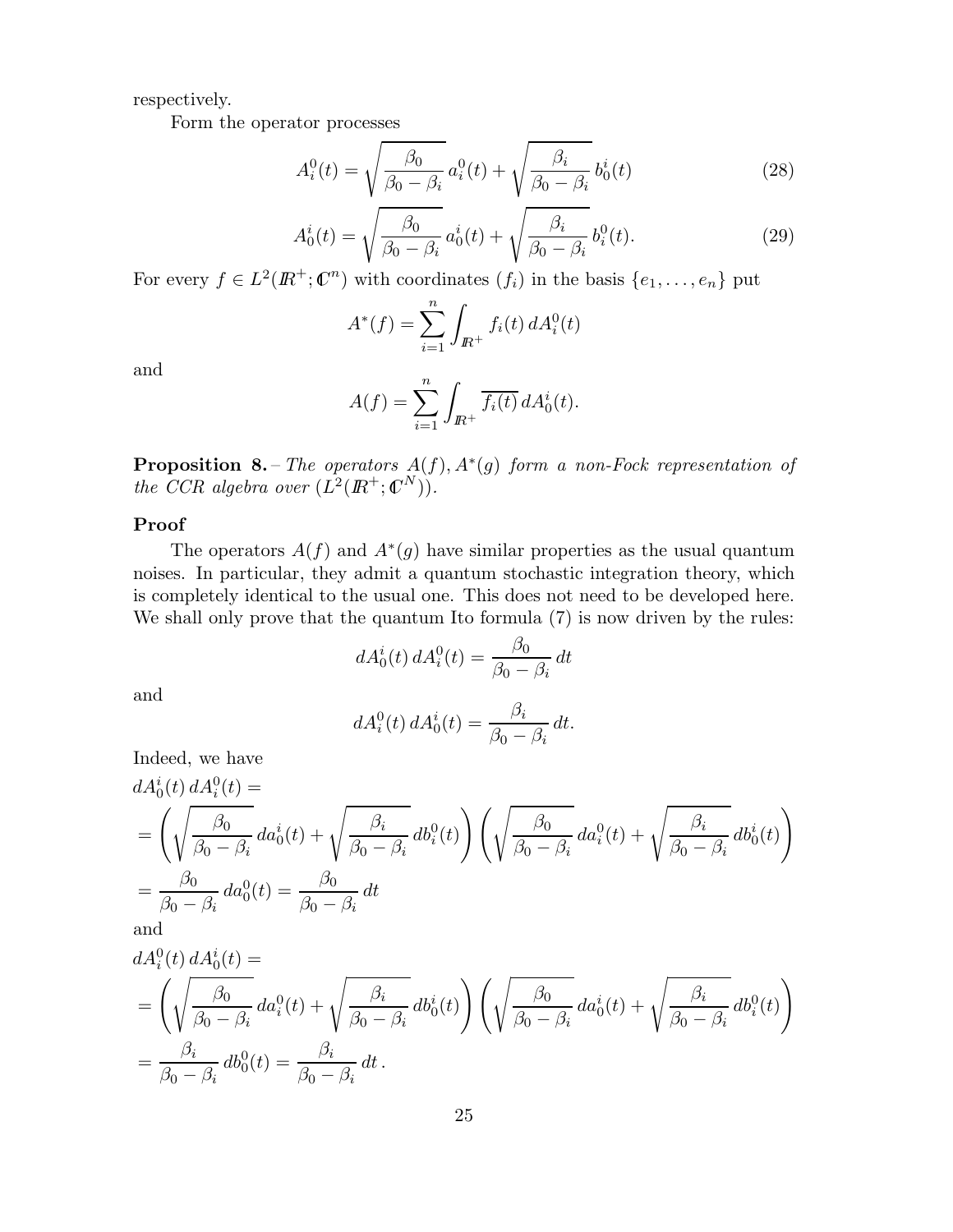By the quantum Ito formula we get

$$
[A(f), A^*(g)] = \sum_{i=1}^N \int_{I\!\!R^+} \overline{f_i(t)} g_i(t) \left( \frac{\beta_0 - \beta_i}{\beta_0 - \beta_i} \right) dt I
$$
  
=  $\langle f, g \rangle I.$ 

In other words, the operators  $A(f), A^*(g)$  form a representation of the CCR algebra over  $(L^2(\mathbb{R}^+;\mathbb{C}^N))$ . But this clearly a non-Fock one for the creation and annihilation operator attached to this representation do not generate the whole creation and annihilation operators of the underlying (double) Fock space.  $\overline{\phantom{a}}$ 

Now, let us form the associated Weyl operators

$$
W(f) = \exp\left(\frac{A(f) + A^*(f)}{\sqrt{2}}\right).
$$

We wish to compute the statistics of  $W(f)$  in the vaccum state  $\Omega$ . For this purpose, we use the following notation. If H is any operator on  $\mathbb{C}^{N+1}$ , then it acts on  $L^2(I\!\! R^+;\mathbb C^N)$  by

$$
[Hf](s) = \lambda_0 + \sum_{i=1}^{N} \lambda_i f_i(s).
$$

This has to be understood as follows: in general  $\lambda_0$  is chosen to be equal to 0, thus H acts on  $L^2(\mathbb{R}^+;\mathbb{C}^N)$  as a multiplication operator. In our case it is the multiplication by a constant (vector).

### Theorem 9. – We have

$$
\langle \Omega, W(f) \, \Omega \rangle = \exp \left( - \frac{1}{4} \langle f, \coth(\beta \frac{H_R}{2}) f \rangle \right)
$$

for all  $f \in L^2(\mathbb{R}^+;\mathbb{C}^N)$ .

### Proof

We have

$$
A(f) + A^*(f) = \sum_{i=1}^N \int_0^\infty \left( \sqrt{\frac{\beta_0}{\beta_0 - \beta_i}} f_i(s) \, da_i^0(s) + \sqrt{\frac{\beta_i}{\beta_0 - \beta_i}} f_i(s) \, db_0^i(s) + \sqrt{\frac{\beta_0}{\beta_0 - \beta_i}} \frac{\beta_i}{f_i(s)} \, da_0^i(s) + \sqrt{\frac{\beta_i}{\beta_0 - \beta_i}} \frac{\beta_i}{f_i(s)} \, db_i^0(s) \right).
$$

If we put

$$
a(f) = \sum_{i=1}^{N} \int_0^{\infty} \left( f_i(s) da_i^0(s) + \overline{f_i(s)} da_0^i(s) \right)
$$

and

$$
b(f) = \sum_{i=1}^{N} \int_{0}^{\infty} \left( f_i(s) \, db_i^0(s) + \overline{f_i(s)} \, db_0^i(s) \right)
$$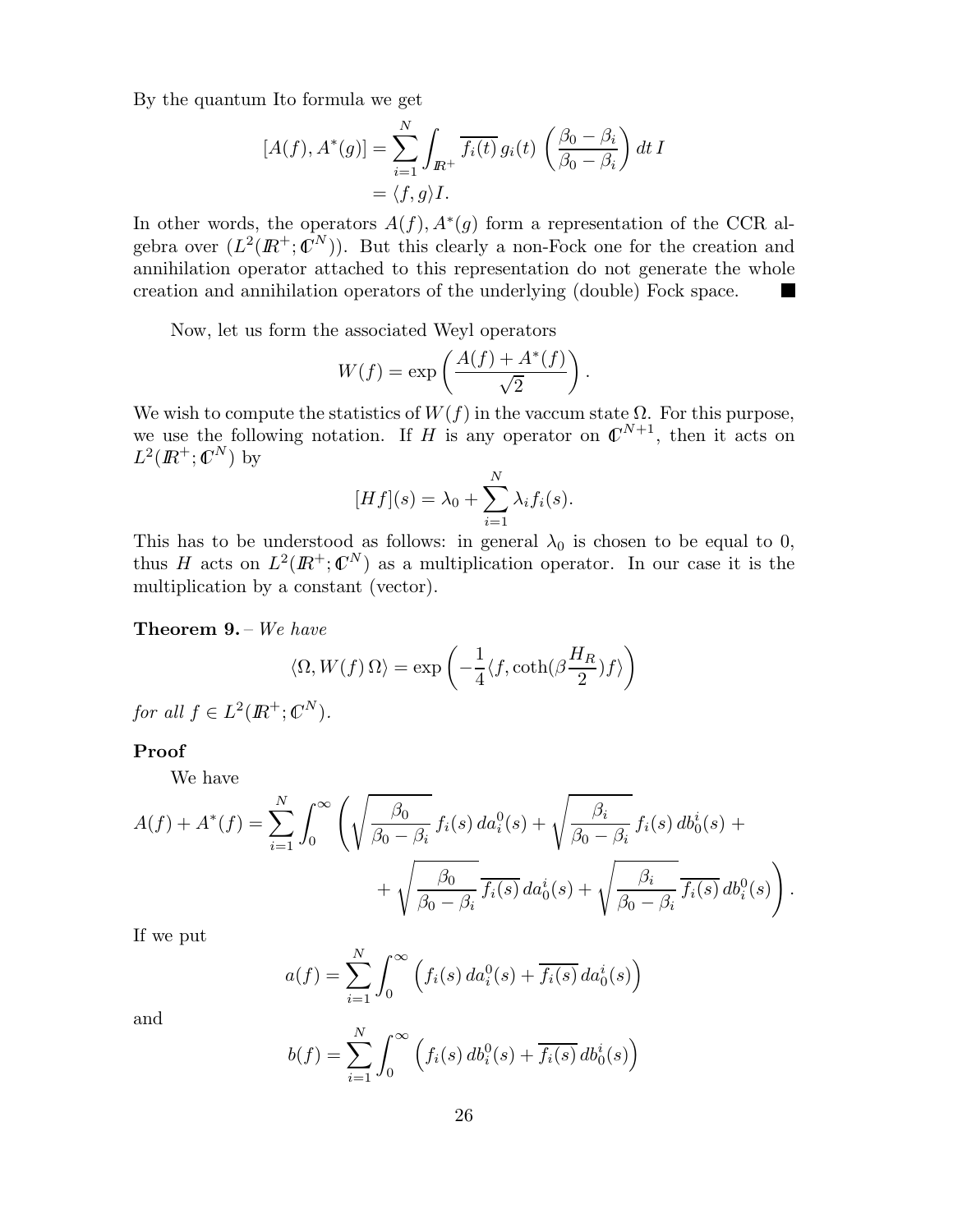then the above expression shows that

$$
A(f) + A^*(f) = a(\tilde{f}) + b(\hat{f})
$$

where

$$
\widetilde{f}_i(s) = \sqrt{\frac{\beta_0}{\beta_0 - \beta_i}} f_i(s)
$$

$$
\widehat{f}_i(s) = \sqrt{\frac{\beta_i}{\beta_0 - \beta_i}} \overline{f_i}(s).
$$

Denote by  $W_a$  and  $W_b$  the usual Weyl operators associated to the noises a and b respectively. We have clearly shown that

$$
W(f) = W_a(\widetilde{f}) \otimes W_b(\widehat{f}).
$$

As a consequence, using usual computations on the Weyl operators

$$
\langle \Omega, W(f)\Omega \rangle = \exp\left(-\frac{1}{4}\left(\left|\left|\tilde{f}\right|\right|^2 + \left|\left|\tilde{f}\right|\right|^2\right)\right)
$$
  

$$
= \exp\left(-\frac{1}{4}\sum_{i=1}^n \left(\frac{\beta_0}{\beta_0 - \beta_i} + \frac{\beta_i}{\beta_0 - \beta_i}\right) ||f_i||^2\right)
$$
  

$$
= \exp\left(-\frac{1}{4}\sum_{i=1}^n \left(\coth(\beta\frac{\gamma_i}{2})||f_i||^2\right)\right)
$$
  

$$
= \exp\left(-\frac{1}{4}\langle f, \coth(\beta\frac{H_R}{2})f \rangle\right).
$$

We recover an analogue of the usual K.M.S. state statistics for a free Boson gas at thermal equilibrium. Let us discuss that point more precisely. Usually, the Hamiltonian model for a quantum heat bath is as follows. We are given a function  $\omega(s)$  (in Fourier representation actually, by this does not matter much here) and the Hamiltonian of the heat bath, on the Fock space  $\Gamma_s(L^2(\mathbb{R}^+;\mathbb{C}))$  is the differential second quantization operator  $d\Gamma(\omega)$  associated to the multiplication by  $\omega$ .

In our discrete model, if we take the typical interacting system  $\mathcal{H}_R$  to be  $\mathbb{C}^2$ but with a Hamiltonian depending on the number of the copy:

$$
H_R(k)=\begin{pmatrix} 0 & 0 \\ 0 & \omega(k) \end{pmatrix}
$$

then in the continuous limit, the corresponding Hamiltonian on the Fock space  $\Gamma_s(L^2(\mathbb{R}^+;\mathbb{C}))$  is indeed  $d\Gamma(\omega)$  (under some continuity assumption on  $\omega$ , cf [AP2]).

In the case we have described here, the situation is made a little more complicated by the fact that we considered a chain of  $\mathbb{C}^{N+1}$  instead of  $\mathbb{C}^2$ , but a lot easier by taking a constant Hamiltonian  $H_R$ . The time-dependent case stays to be explored, no doubt it will give rise to the usual free Bose gaz statistics.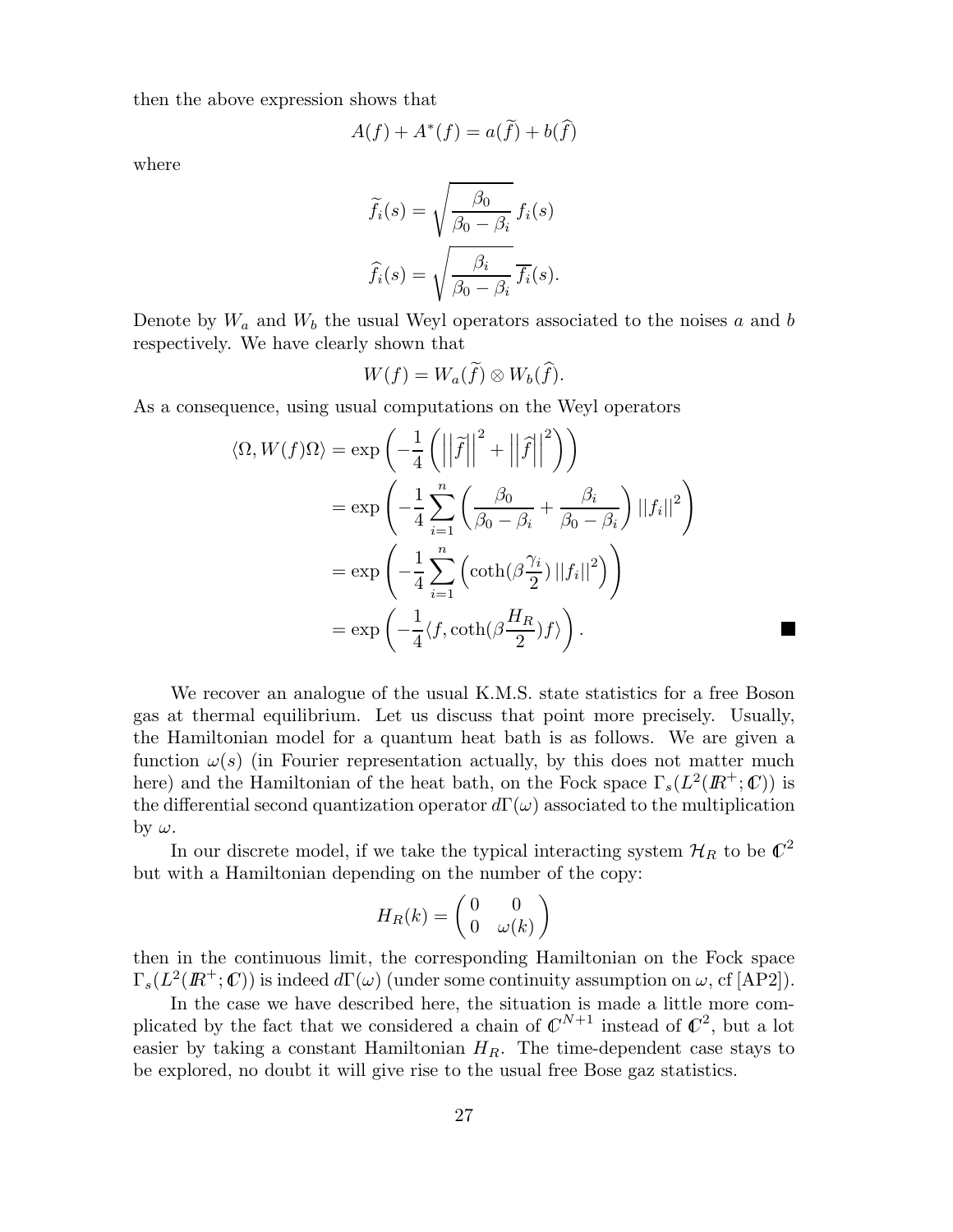**Remark :** The parameter  $\beta$  used here is supposed to be the inverse of the temperature of the heat bath (more exactly  $1/kT$ ). If we make the temperature go to 0, that is,  $\beta$  goes to  $+\infty$ , then

$$
\frac{\beta_0}{\beta_0 - \beta_i} = \frac{1}{1 - e^{-\beta(\gamma_i - \gamma_0)}}
$$

converges to 1, for  $\gamma_i - \gamma_0 > 0$  by hypothesis, and

$$
\frac{\beta_i}{\beta_0 - \beta_i} = \frac{e^{-\beta \gamma_i}}{1 - e^{-\beta(\gamma_i - \gamma_0)}}
$$

converges to 0. This makes all the noises  $b_j^i$  being useless and  $A(g) = a(g)$ , for all g. We recover the usual quantum noises, the usual Weyl operators. This means that the usual quantum noises are the 0 temperature ones.

We now describe which kind of quantum Langevin equation, driven by those thermal quantum noises gives rise to a unitary evolution.

**Theorem 10.** – A Langevin equation of the form

$$
dU_t = K_0^0 U_t dt + \sum_{i=0}^n (K_i^0 U_t dA_i^0(t) + K_0^i U_t dA_0^i(t)), \qquad U_0 = I,
$$

where the coefficients  $K^i_j$  are all bounded operators on  $\mathcal{H}_S$ , always admit a unique solution on the set of coherent vectors. The solution is unitary if and only if it is of the form

$$
dU_t = \left(-iH - \frac{1}{2} \sum_{i=1}^n \left(\frac{\beta_0}{\beta_0 - \beta_i} W_i^* W_i + \frac{\beta_i}{\beta_0 - \beta_i} W_i W_i^*\right)\right) U_t dt + + \sum_{i=0}^n \left(W_i U_t dA_i^0(t) - W_i^* U_t dA_0^i(t)\right)
$$

for some bounded operators  $W_i$ ,  $i = 1, \ldots, n$ , on  $\mathcal{H}_S$  and a self-adjoint bounded operator H on  $\mathcal{H}_S$ .

#### Proof

The existence and uniqueness result is a simple consequence of the one quoted in Theorem 5.

For characterizing the unitarity we use algebraical (formal) computations, which are the same as for the proof of Theorem 5. The analytical part of the proof is totaly identical to the one of Theorem 5. There is no need to develop it here.

Our equation is of the general form

$$
dU_t = K_0^0 U_t dt + \sum_{i=0}^n (K_i^0 U_t dA_i^0(t) + K_0^i U_t dA_0^i(t))
$$

We thus also have

$$
dU_t^* = U_t^*(K_0^0)^* dt + \sum_{i=0}^n (U_t^*(K_i^0)^* dA_0^i(t) + U_t^*(K_0^i)^* dA_i^0(t)).
$$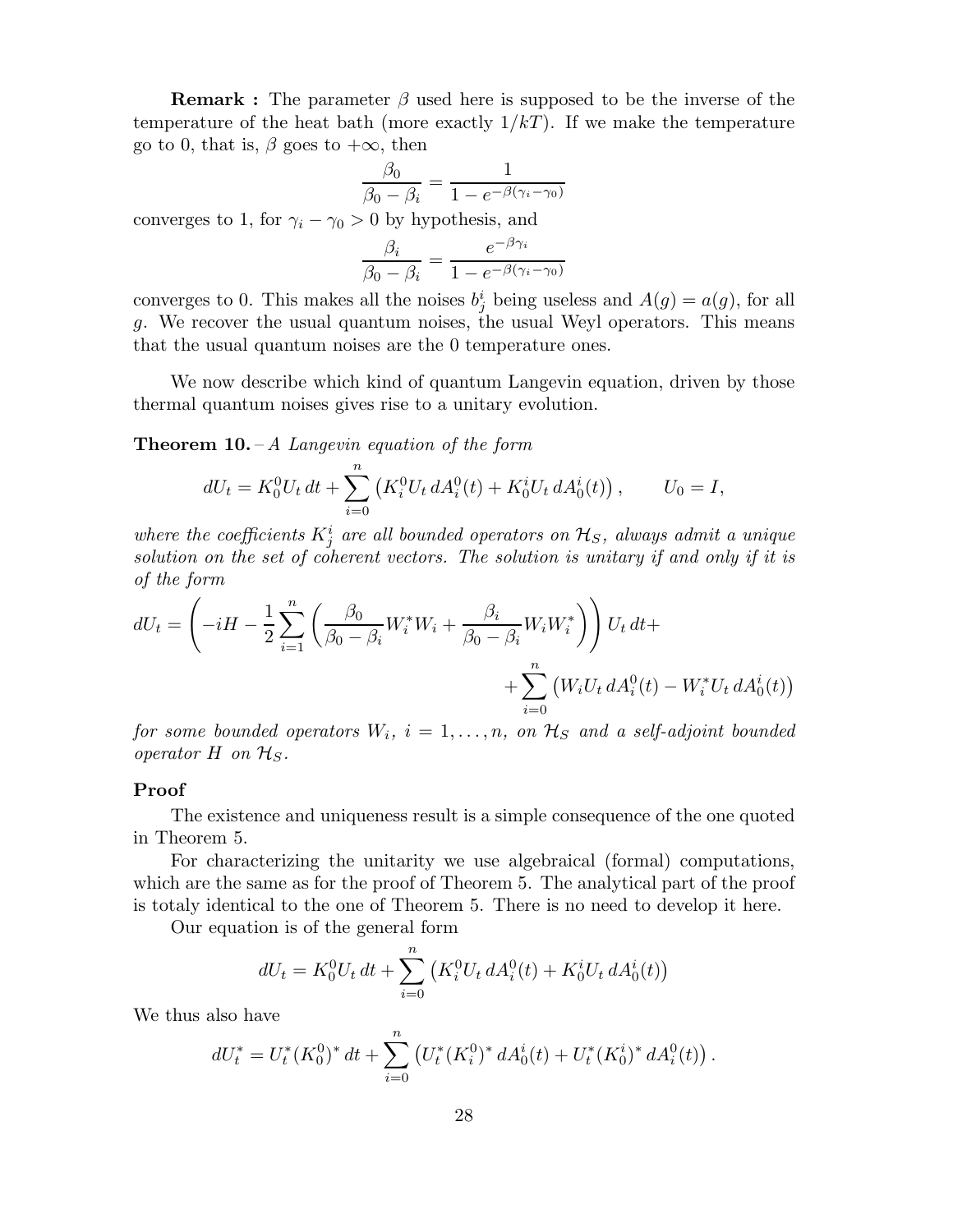By the quantum Ito formula we get

$$
d(U_t^* U_t) = (dU_t^*) U_t + U_t^* dU_t + dU_t^* dU_t
$$
  
\n
$$
= U_t^* (K_0^0)^* U_t dt + \sum_{i=0}^n (U_t^* (K_i^0)^* U_t dA_0^i(t) + U_t^* (K_0^i)^* U_t dA_i^0(t)) +
$$
  
\n
$$
+ U_t^* K_0^0 U_t dt + \sum_{i=0}^n (U_t^* K_i^0 U_t dA_i^0(t) + U_t^* K_0^i U_t dA_0^i(t)) +
$$
  
\n
$$
+ \frac{\beta_0}{\beta_0 - \beta_i} \sum_{i=1}^n U_t^* (K_i^0)^* K_i^0 U_t dt + \frac{\beta_i}{\beta_0 - \beta_i} \sum_{i=1}^n U_t^* (K_0^i)^* K_0^i U_t dt
$$
  
\n
$$
= U_t^* \left( (K_0^0)^* + K_0^0 + \sum_{i=1}^n \left( \frac{\beta_0}{\beta_0 - \beta_i} (K_i^0)^* K_i^0 + \frac{\beta_i}{\beta_0 - \beta_i} (K_0^i)^* K_0^i \right) \right) U_t dt
$$
  
\n
$$
+ \sum_{i=0}^n (U_t^* ((K_i^0)^* + K_0^i) U_t) dA_0^i(t) + \sum_{i=0}^n (U_t^* ((K_0^i)^* + K_i^0) U_t) dA_i^0(t).
$$

By a similar computation we obtain  $d(U_tU_t^*)=$ 

$$
= \left( U_t U_t^* (K_0^0)^* + K_0^0 U_t U_t^* + \sum_{i=1}^n \left( \frac{\beta_0}{\beta_0 - \beta_i} K_0^i U_t U_t^* (K_0^i)^* + \frac{\beta_i}{\beta_0 - \beta_i} K_i^0 U_t U_t^* (K_i^0)^* \right) \right) dt
$$
  
+ 
$$
\sum_{i=0}^n \left( U_t U_t^* (K_i^0)^* + K_0^i U_t U_t^* \right) dA_0^i(t) + \sum_{i=0}^n \left( U_t U_t^* (K_0^i)^* + K_i^0 U_t U_t^* \right) dA_i^0(t).
$$

Asking both to be equal to 0 for every  $t$  is equivalent to the following conditions :  $K_0^i = -(K_i^0)^*$ 

$$
(K_0^0)^* + K_0^0 + \sum_{i=1}^n \left( \frac{\beta_0}{\beta_0 - \beta_i} (K_i^0)^* K_i^0 + \frac{\beta_i}{\beta_0 - \beta_i} K_i^0 (K_i^0)^* \right) = 0.
$$

Put

$$
K = K_0^0 + \frac{1}{2} \sum_{i=1}^n \left( \frac{\beta_0}{\beta_0 - \beta_i} (K_i^0)^* K_i^0 + \frac{\beta_i}{\beta_0 - \beta_i} K_i^0 (K_i^0)^* \right),
$$

the last condition above exactly says

$$
K=-K^*.
$$

We thus obtain the announced characterization.

The attentive reader has noticed that this is exactly the form of equation (28)!

**COL** 

# VII. The Lindblad generator

Going back to the usual Langevin equations of Theorem 5, let us recall a very important theorem, which is the main point in using quantum Langevin equations in order to dilate quantum dynamical semigroups.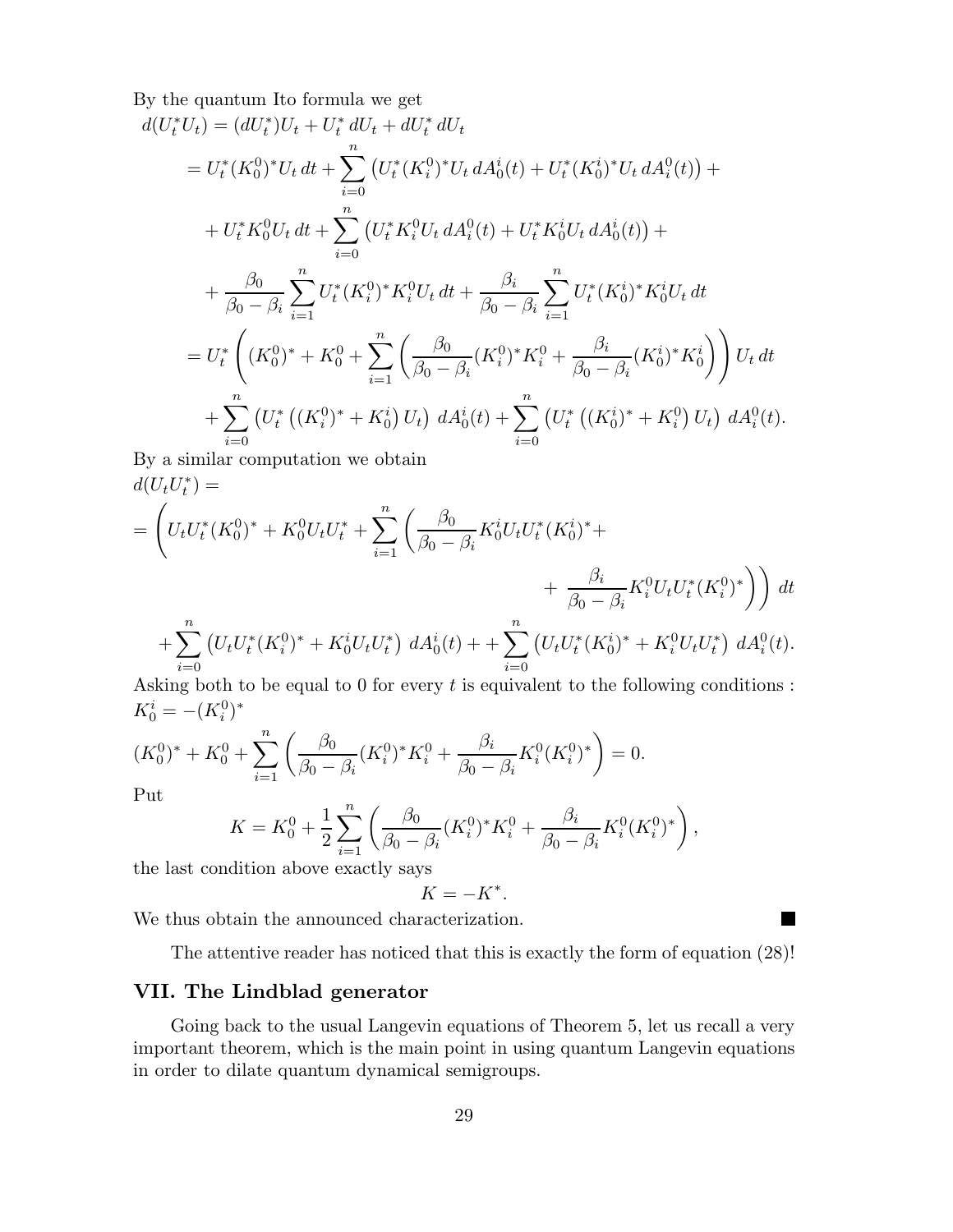**Theorem 11.** – Consider the unitary solution  $(U_t)_{t\geq0}$  of the quantum Langevin equation

$$
dU_t = -(iH + \frac{1}{2} \sum_{k=1}^N L_k^* L_k) U_t dt + \sum_{i=0}^N W_i U_t da_i^0(t) - \sum_{i=0}^n W_k^* U_t da_0^i(t).
$$

For any bounded operator  $X$  on  $\mathcal{H}_S$ , the application

$$
t \mapsto P_t(X) = \langle \Omega, U_t^*(X \otimes I)U_t \Omega \rangle
$$

is a semigroup of completely positive maps whose Lindblad generator is

$$
\mathcal{L}(X) = i[H, X] - \frac{1}{2} \sum_{i=1}^{N} (W_i^* W_i X + X W_i^* W_i - 2W_i^* X W_i).
$$

In our thermal case we have the following the form for the Lindblad generator.

**Theorem 12.** – Consider the unitary solution  $(U_t)_{t\geq 0}$  of the thermal quantum Langevin equation

$$
dU_t = \left(-iH - \frac{1}{2} \sum_{i=1}^N \left(\frac{\beta_0}{\beta_0 - \beta_i} W_i^* W_i + \frac{\beta_i}{\beta_0 - \beta_i} W_i W_i^*\right)\right) U_t dt + + \sum_{i=0}^N \left(W_i U_t dA_i^0(t) - W_i^* U_t dA_0^i(t)\right).
$$

For any bounded operator  $X$  on  $\mathcal{H}_S$ , the application

$$
t \mapsto P_t(X) = \langle \Omega, U_t^*(X \otimes I)U_t \Omega \rangle
$$

is a semigroup of completely positive maps whose Lindblad generator is

$$
\mathcal{L}(X) = i[H, X] - \frac{1}{2} \sum_{i=1}^{N} \frac{\beta_0}{\beta_0 - \beta_i} (W_i^* W_i X + X W_i^* W_i - 2 W_i^* X W_i) - \frac{1}{2} \sum_{i=1}^{N} \frac{\beta_i}{\beta_0 - \beta_i} (W_i W_i^* X + X W_i W_i^* - 2 W_i X W_i^*).
$$

# Proof

The basic computation is the same as for Theorem 11:

– By the "thermal quantum Ito formula" (see proof of Proposition 8) one computes

$$
d(U_t^*(X \otimes I)U_t) = (dU_t^*)(X \otimes I)U_t + U_t^*(X \otimes I)(dU_t) + (dU_t^*)(X \otimes I)(dU_t);
$$

– The only contributing term when averaging over the vacuum state is the coefficient of  $dt$ , that is, we get the equation

$$
d\langle \Omega, U_t^*(X \otimes I)U_t\Omega\rangle = \langle \Omega, U_t^*(\mathcal{L}(X) \otimes I)U_t\Omega\rangle dt.
$$

 $\blacksquare$ 

The solution is clearly a semigroup with generator  $\mathcal{L}$ .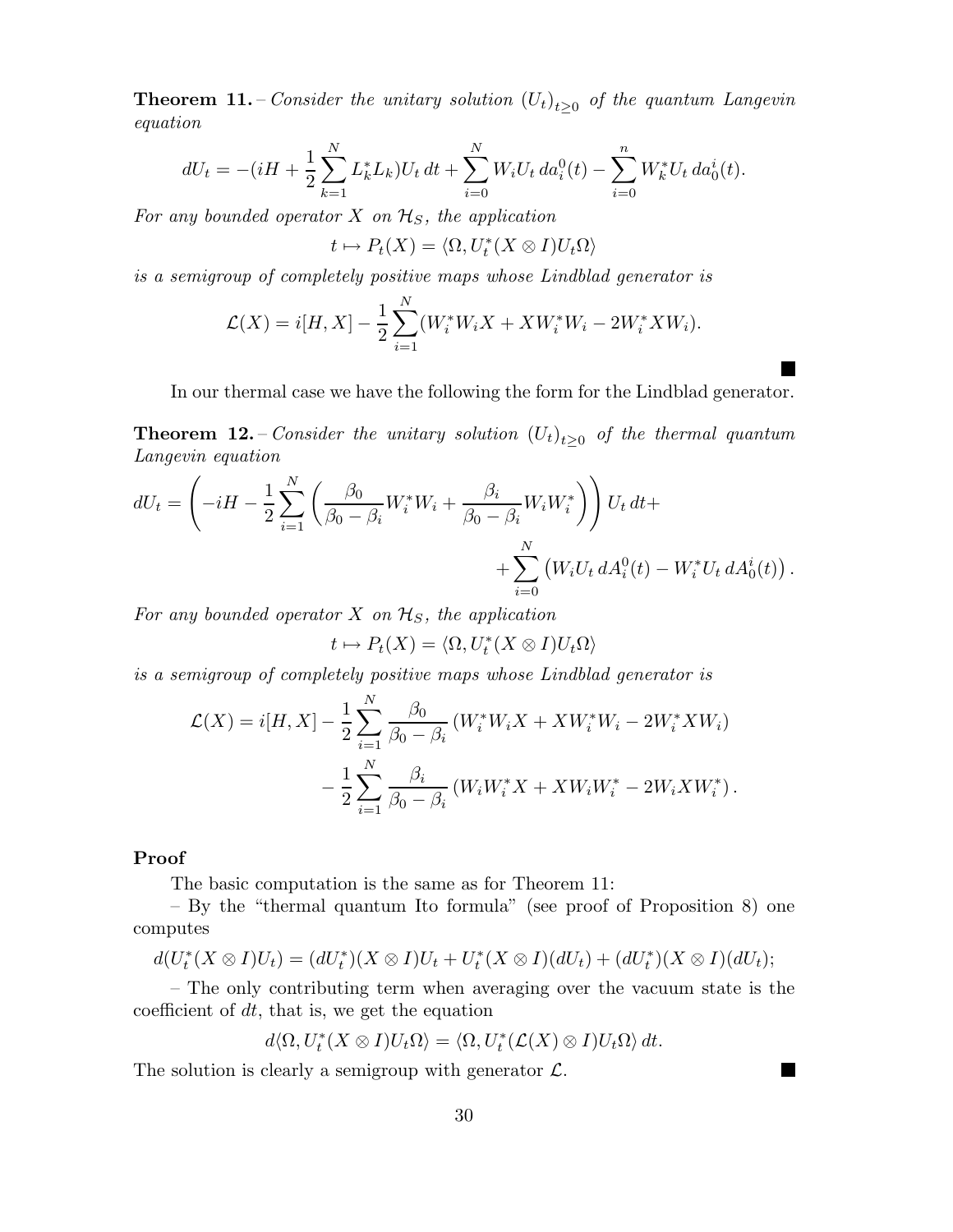Let us write down in a corollary, the Lindblad generator in perspective with the initial Hamiltonian.

**Corollary 13** – If the repeated interaction model is having the following total Hamiltonian:

$$
H = H_S \otimes I + I \otimes H_R + \frac{1}{\sqrt{\tau}} \sum_{i=1}^N (V_i \otimes a_i^0 + V_i^* \otimes a_0^i)
$$

then the associated Lindblad generator in the continuous limit is

$$
\mathcal{L}(X) = i[H_S, X] - \frac{1}{2} \sum_{i=1}^{N} \beta_0 \left( V_i^* V_i X + X V_i^* V_i - 2 V_i^* X V_i \right) - \frac{1}{2} \sum_{i=1}^{N} \beta_i \left( V_i V_i^* X + X V_i V_i^* - 2 V_i X V_i^* \right).
$$

# VIII. Thermalization

In this section we answer a very natural question in this context. Consider a given quantum system  $\mathcal{H}_S$  with a given Hamiltonian  $H_S$ . Is there a natural Lindblad generator  $\mathcal{L}$  (in the Schrödinger picture) on  $\mathcal{H}_S$  which admits as a unique invariant state, the state

$$
\rho_{\beta} = \frac{1}{Z_{\beta}} e^{-\beta H_{S}}
$$

and which possesses the property of return to equilibrium for this state? By "return to equilibrium" we mean the following: for every initial state  $\rho_0$ , the evolution  $e^{t\mathcal{L}}(\rho_0)$  converges to the state  $\rho_\beta$  in the \*-weak sense, that is,

$$
\lim_{t \to +\infty} \text{tr}(e^{t\mathcal{L}}(\rho_0) X) = \text{tr}(\rho_\beta X)
$$

for all observable X.

We shall prove in this section that the answer to the above question is positive, at least if  $\mathcal{H}_S$  is finite-dimensional. For this purpose we recall a famous result by Frigerio and Veri [F-V], in a slightly extended form due to Fagnola and Rebolledo  $[**F-R**].$ 

Theorem  $14$  – Let

$$
\mathcal{L}(\rho) = -i[H, \rho] - \frac{1}{2} \sum_{i=1}^{n} (L_i^* L_i \rho + \rho L_i^* L_i - 2L_i \rho L_i^*)
$$

be a Lindblad generator (in Schrödinger picture). If the commutants

{ $H, L_i, L_i^*; i = 1, \ldots n$ }' and { $L_i, L_i^*; i = 1, \ldots n$ }'

coincide then the associated dynamics possesses the property of return to equilibrium.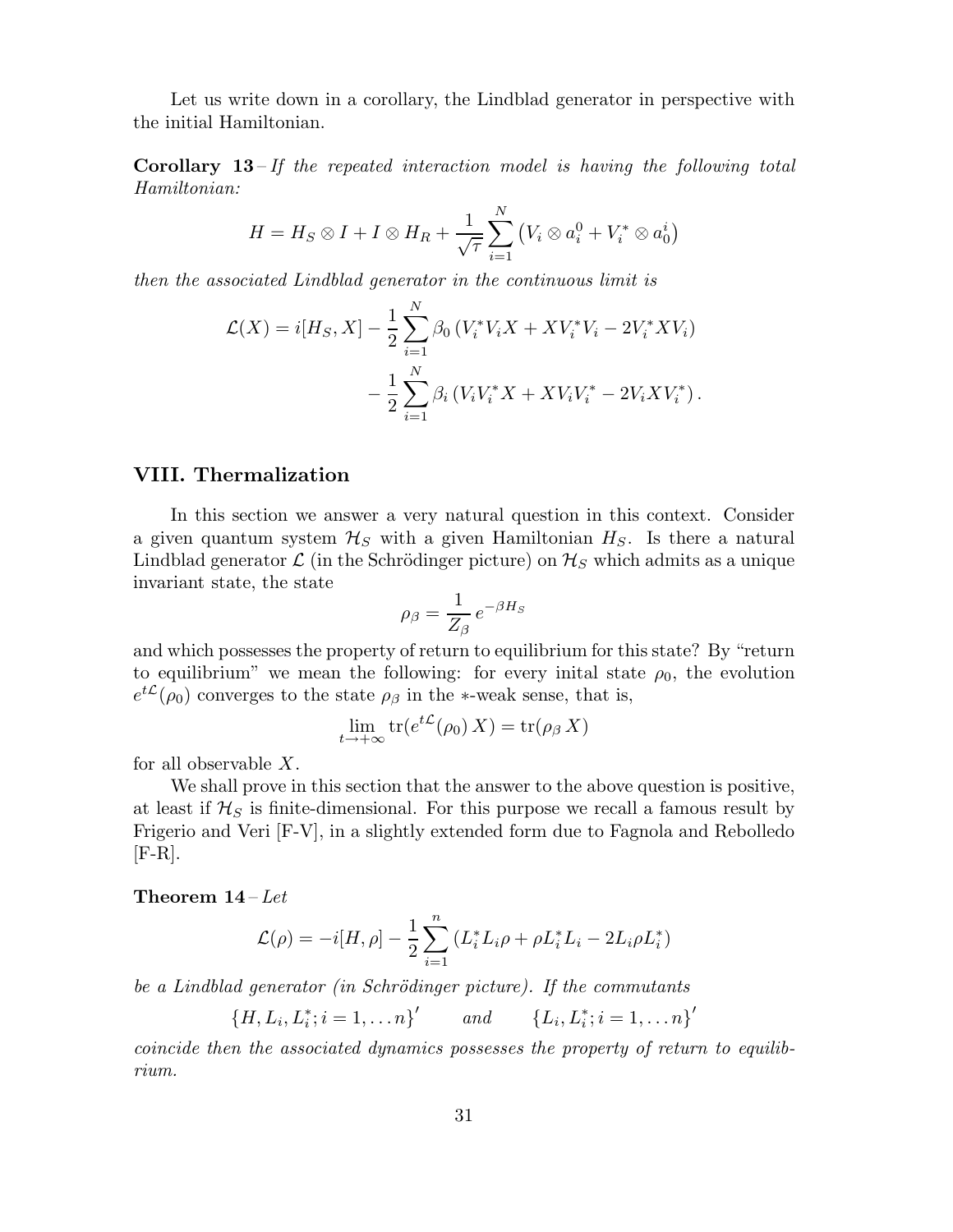We consider  $\mathcal{H}_S$  a  $N+1$ -dimensional Hilbert space, with Hamiltonian (in diagonal form)

$$
H_S = \begin{pmatrix} \lambda_0 & 0 & \dots & 0 \\ 0 & \lambda_1 & \dots & 0 \\ \vdots & & \ddots & \vdots \\ 0 & \dots & \dots & \lambda_N \end{pmatrix}.
$$

Consider the Gibbs state  $\rho_{\beta} = (1/Z_{\beta}) e^{-\beta H_{S}}$ , it is also of diagonal form with diagonal elements denoted by  $\beta_0, \beta_1, \ldots, \beta_N$ .

We put the system  $\mathcal{H}_S$  in repeated quantum interaction with a chain of copies of  $\mathbb{C}^{N+1}$  with the total Hamiltonian

$$
H = H_S \otimes I + I \otimes H_R + \frac{1}{\sqrt{\tau}} \sum_{i=1}^N (V_i \otimes a_i^0 + V_i^* \otimes a_0^i),
$$

where  $V_i$  is the matrix

$$
V_i = \begin{pmatrix} 0 & \dots & 1 & \dots & 0 \\ 0 & 0 & \dots & & 0 \\ \vdots & & & & \vdots \\ 0 & & 0 & \dots & 0 \end{pmatrix}
$$

with the 1 being at the *i*-th row and where  $H_R = H_S$ .

Note that this means that we put the system  $\mathcal{H}_R$  in repeated quantum interaction with a chain of copies of ... itself but in the desired state. This is somehow very natural!

**Theorem 15** – In the continuous limit the above repeated interaction model admits  $the following Lindblab generator in the Schrödinger picture:$ 

$$
\mathcal{L}(\rho) = -i[H_S, \rho] - \frac{1}{2} \sum_{i=1}^{N} \beta_0 \left( V_i^* V_i \rho + \rho V_i^* V_i - 2V_i \rho V_i^* \right) \n- \frac{1}{2} \sum_{i=1}^{N} \beta_i \left( V_i V_i^* \rho + \rho V_i V_i^* - 2V_i^* \rho V_i \right).
$$

This Lindblad generator admits

$$
\rho_{\beta} = \frac{1}{Z_{\beta}} e^{-\beta H_{S}}
$$

as a unique invariant state and it converges to equilibrium.

### Proof

The announced Lindblad generator is just the dual of the Lindblad generator described in Corollary 13.

Let us compute  $\mathcal{L}(\rho_{\beta})$ . We have

$$
[H_S, \rho_\beta] = 0.
$$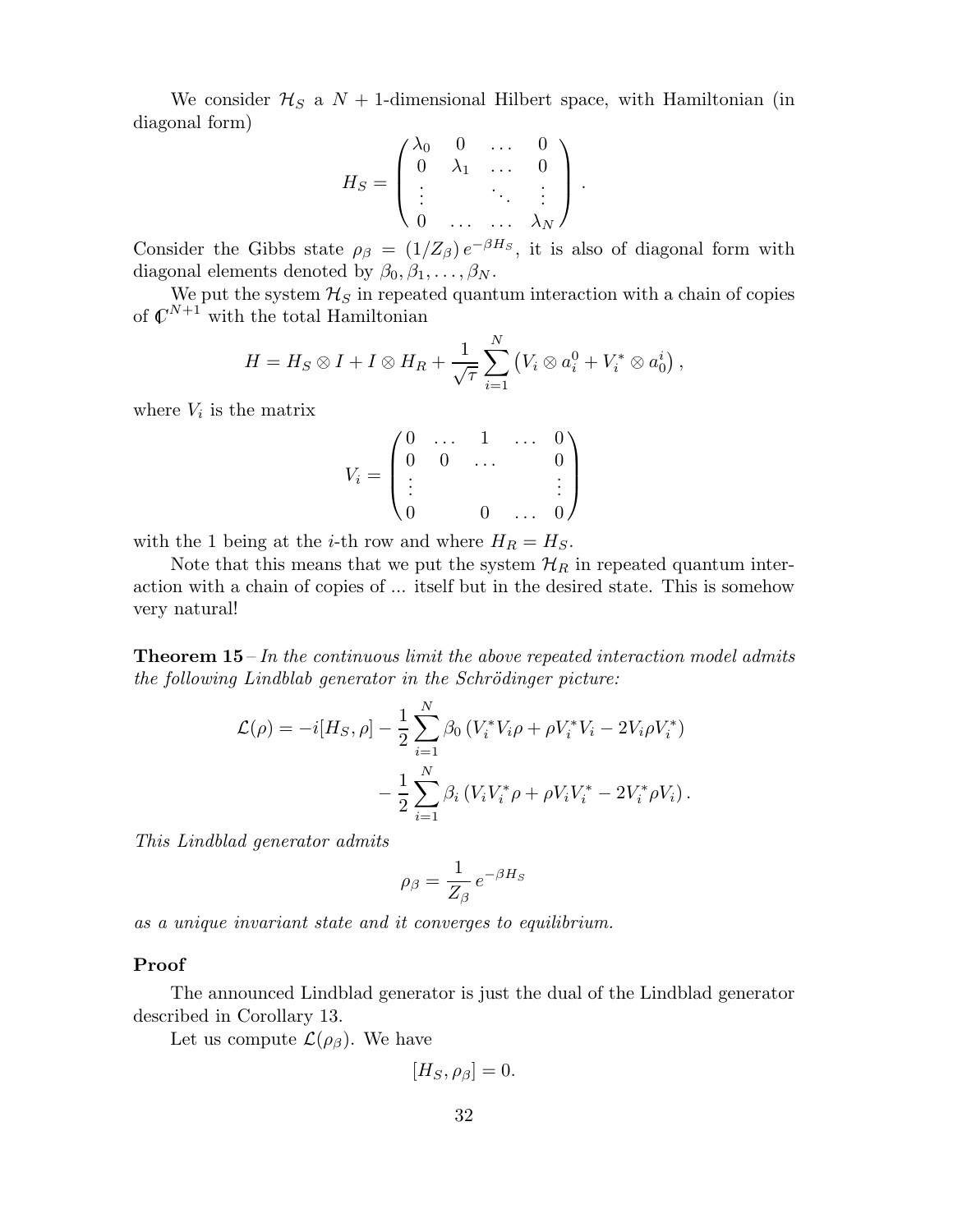On the other hand, the  $V_i$ 's have been chosen so that

$$
\rho_{\beta}V_i = \frac{\beta_i}{\beta_0}V_i \rho_{\beta}.
$$

This gives

$$
V_i^* \rho_\beta = \frac{\beta_i}{\beta_0} \rho_b V_i^*
$$

These two relation give

$$
V_i^* V_i \rho_\beta + \rho_\beta V_i^* V_i - 2V_i \rho V_i^* = 2V_i^* V_i \rho_\beta - 2\frac{\beta_0}{\beta_i} V_i V_i^* \rho_\beta
$$

and

$$
V_i V_i^* \rho_\beta + \rho_\beta V_i V_i^* - 2V_i^* \rho V_i = 2V_i V_i^* \rho_\beta - 2\frac{\beta_i}{\beta_0} V_i^* V_i \rho_\beta.
$$

Hence we get the result:  $\mathcal{L}(\rho_{\beta})=0$ .

Let us consider the von Neumann algebra generated by the operators  $V_i$ ,  $V_i^*$ ,  $i = 1...N$ . It is easy to see that this is the whole  $\mathcal{B}(\mathcal{H}_S)$ . Hence the commutant of this von Neumann algebra is trivial. As we always have the obvious inclusion

$$
{H_R, V_i, V_i^*; i = 1, \ldots n}^{\prime} \subset {V_i, V_i^*; i = 1, \ldots n}^{\prime}
$$

we have equality of the two commutants and Theorem 14 applies. This gives the return to equilibrium property and hence the uniqueness of the invariant state.

Note the important following fact: we never used the fact that  $\rho_{\beta}$  is a Gibbs state, we only used the fact that it is a function of  $H_R$ . Hence the above result is valid for any state  $\rho$  which is a function of  $H_R$ .

# References

[A-W] H. Araki, E.J. Woods: "Representation of the canonical commutation relations describing a nonrelativistic infinite free Bose gas", Journal of Mathematical Physics 4 (1963), p. 637-662.

[At1] S. Attal: "Extensions of the quantum stochastic calculus", Quantum Probability Communications vol. XI, World Scientific (2003), p. 1-38.

[At2] S. Attal: "Quantum Noise Theory", book to appear, Springer Verlag.

[AJ1] S. Attal, A. Joye: "Weak-coupling and continuous limits for repeated quantum interactions", preprint.

[A-L] S. Attal, J.M. Lindsay: "Quantum stochastic integrals with maximal domains", *The Annals of Probability* 32 (2004), p. 488–529.

[AP1] S. Attal, Y. Pautrat: "From repeated to continuous quantum interactions", Annales Henri Poincaré (Physique Théorique), to appear.

[AP2] S. Attal, Y. Pautrat: "Nets and continuous products of Hilbert space. Applications to quantum statistical mechanics", preprint.

[Coq] A. Coquio: "Why are there only 3 quantum noises?", Probability Theory and Related Fileds 118 (2000), p. 349–364.